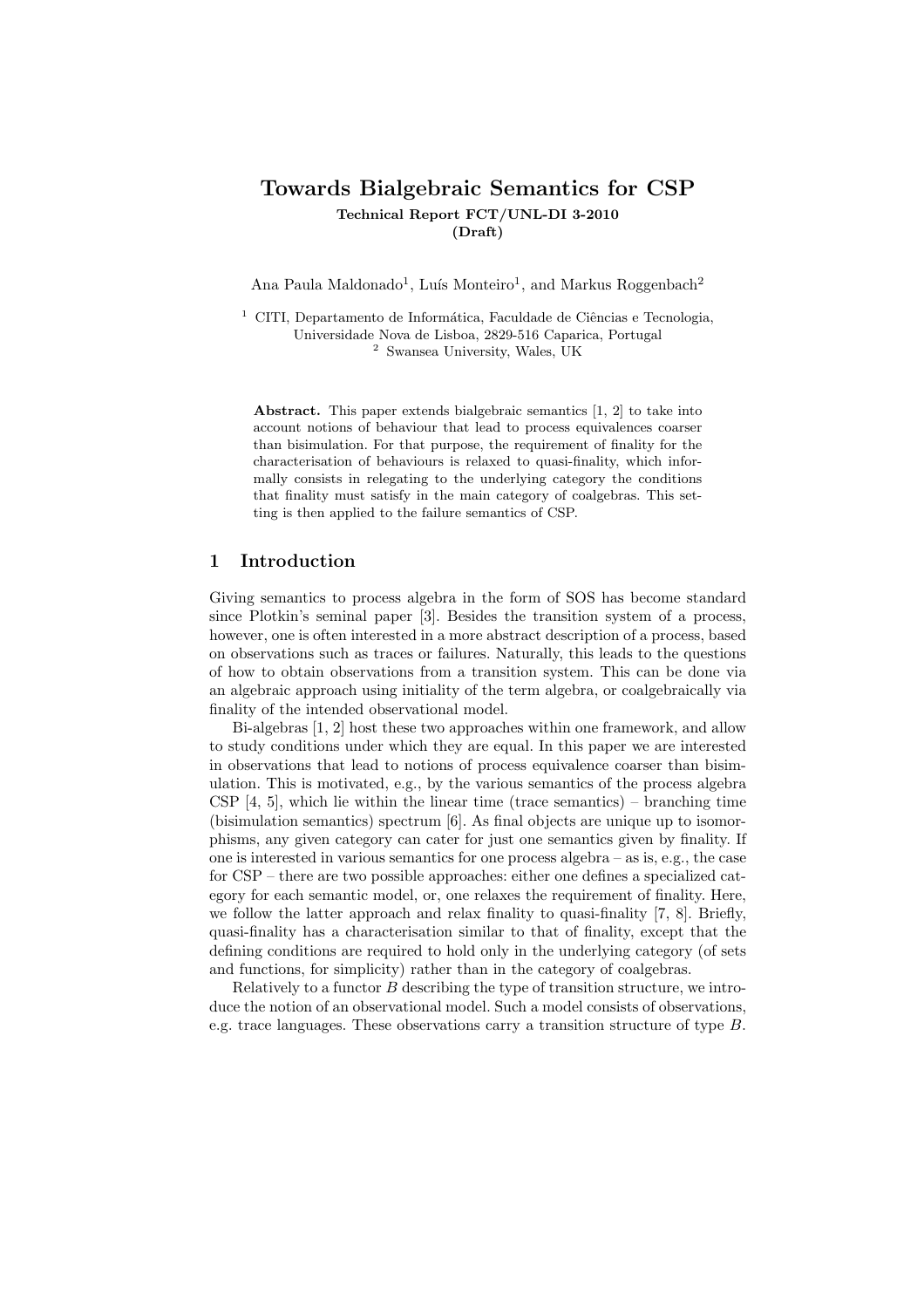In the case of trace languages, for instance, it is natural to define  $L \stackrel{a}{\rightarrow} L'$  if  $\langle a \rangle \in L$  and  $L' = \{x \mid \langle a \rangle \& \in L\}$ . Additionally, an observational model defines an observation function from any B-coalgebra to the set of observations of the model. Furthermore, the observational model is required to be quasi-final in the category of B-coalgebras w.r.t. these observation functions.

With these notions we obtain: Given the signature  $\Sigma$  of a process algebra P and its transition rules in (abstract) GSOS format [9, 2] for a functor B, and given an observational model for the same functor  $B$ , the operational semantics of  $P$  is the observation function, from the coalgebra defined by the transition rules, into the observation model. All operators of  $\Sigma$  are defined on the observation model by quasi-finality. The denotational semantics of  $P$  is defined by initiality of the term algebra. When the observational model is a final coalgebra, the operational and the denotational semantics are automatically equivalent if the transition rules are in some "well-behaved" format like (abstract) GSOS format. We currently do not know whether the same is true for quasi-final observational models. A sufficient condition for the equivalence of the semantics is that a certain observation function is an algebra homomorphism, but in the current state of our knowledge we have to check this for every operator in the signature.

In our view one of the advantages of the present approach is that both the operational and the denotational semantics are defined in terms of the transition rules for the (operators representing the) constructions of the language, which therefore completely determine the meaning of the language. We illustrate this point by showing how this setting can be applied to define the failure semantics of CSP.

Related work includes alternative coalgebraic characterisations of linear time semantics [10, 11, 12], bialgebraic and modal logic characterisations of process equivalences [13] and coalgebraic models of CSP [14, 15].

# 2 Bialgebraic Semantics Based on Quasi-Finality

In this section we present the theoretical framework that will be applied in the next section to the semantics of CSP. Our presentation is at the abstraction level of [1]—which is quite appropriate for our purposes in this paper—rather than the more abstract level of [2]. In this section we shall use as a running example a small subset of CSP described by the grammar

> $P ::= STOP$  (null)  $| a \rightarrow P \text{ (action prefix)}$  $\mid P \sqcup P \mid$  (external choice)  $|| P || || P$  (interleaving)

where  $a$  is an action chosen from some given set  $A$ .

#### 2.1 Algebras and Syntax

We assume given a (one-sorted) signature  $\Sigma$  that will be fixed throughout. The intention is that the operators in  $\Sigma$  represent the forms of expression of the syn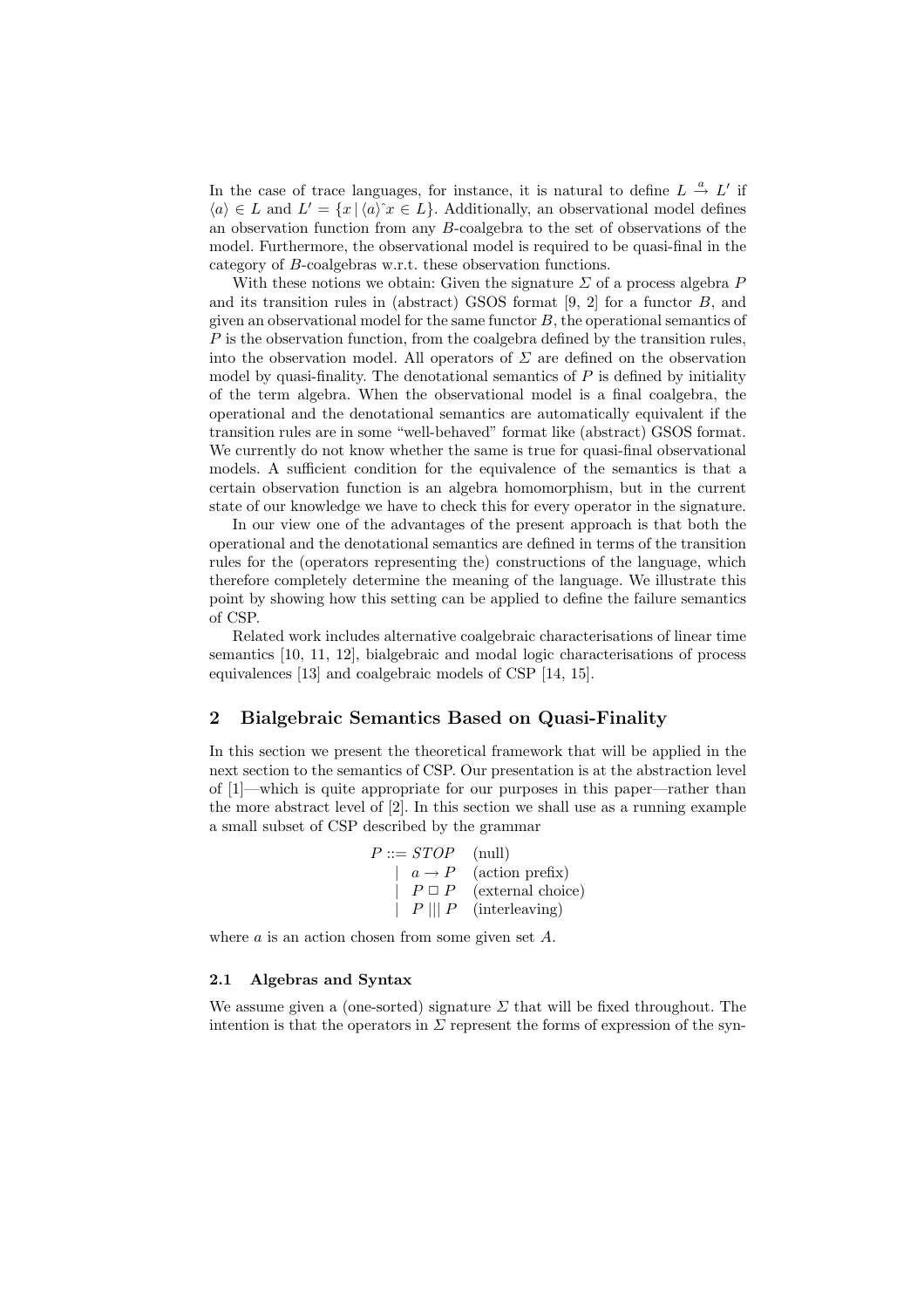tax, the expressions themselves being identified with the  $\Sigma$ -terms. For example, the signature of our small CSP fragment has operators  $STOP$  of arity 0,  $a \rightarrow (-)$ for all  $a \in A$  of arity 1, and  $\Box$  and  $|||$  of arity 2.

In the sequel it is useful to use the categorical definition of  $\Sigma$ -algebra. It is a pair  $\langle M, \mu \rangle$  where M is a set and  $\mu$  is a function  $\mu : \Sigma M \to M$ . Here we overloaded the notation a bit and treated  $\Sigma$  as the functor defined on sets X by

$$
\Sigma X = \coprod_{\sigma \in \Sigma} X^{\text{arity}\,\sigma} = \{ \langle \sigma, x_1, \dots, x_n \rangle : \sigma \in \Sigma, \text{arity}\,\sigma = n, x_1, \dots, x_n \in X \}.
$$

The operation  $\sigma_M : M^n \to M$  associated with  $\sigma \in \Sigma$  of arity n is then given by  $\sigma_M(m_1, \ldots, m_n) = \mu(\langle \sigma, m_1, \ldots, m_n \rangle)$ . A homomorphism from  $\langle M, \mu \rangle$  to another  $\Sigma$ -algebra  $\langle M', \mu' \rangle$ , or  $\Sigma$ -homomorphism, is a function  $f : M \to M'$ such that the following diagram commutes:



The set T0 of  $\Sigma$ -terms can be turned into a  $\Sigma$ -algebra  $\langle T0, \alpha_0 \rangle$  by defining  $\alpha_0(\langle \sigma, t_1, \ldots, t_n \rangle) = \sigma(t_1, \ldots, t_n)$  where  $\sigma \in \Sigma$  has arity n and  $t_1, \ldots, t_n$  are terms; this is the initial  $\Sigma$ -algebra: there is a unique  $\Sigma$ -homomorphism  $\iota_M$  from  $\langle T0, \alpha_0 \rangle$  to any *Σ*-algebra  $\langle M, \mu \rangle$ .

The free  $\Sigma$ -algebra generated by a set X is defined similarly; it will be denoted  $\langle TX, \alpha_X \rangle$ , with "inclusion of generators"  $\eta_X : X \to TX$ ; this notation is compatible with the one for the initial algebra by taking 0 to denote the empty set. The characterising property here is that any function  $f: X \to M$  has a unique extension to a *Σ*-homomorphism from  $\langle TX, \alpha_X \rangle$  to  $\langle M, \mu \rangle$ . This may be visualised in the following commutative diagram:

$$
X \xrightarrow{ \eta_X} TX \xleftarrow{ \alpha_X} \Sigma TX
$$
  
\n
$$
\downarrow f
$$
  
\n
$$
\downarrow f
$$
  
\n
$$
M \xleftarrow{\mu} \Sigma M.
$$

#### 2.2 Coalgebras

With the coalgebras the intention is to capture the dynamics of the expressions of the language. The notion of coalgebra is dual to that of algebra. Given an endofunctor  $B$  on the category **Sets** of sets and functions,<sup>3</sup> a  $B$ -coalgebra is a pair  $\langle S, \varphi \rangle$  where S is a set and  $\varphi : S \to BS$  is a function, called the transition

<sup>&</sup>lt;sup>3</sup> The general notions presented here remain valid if we replace **Sets** by an arbitrary category C.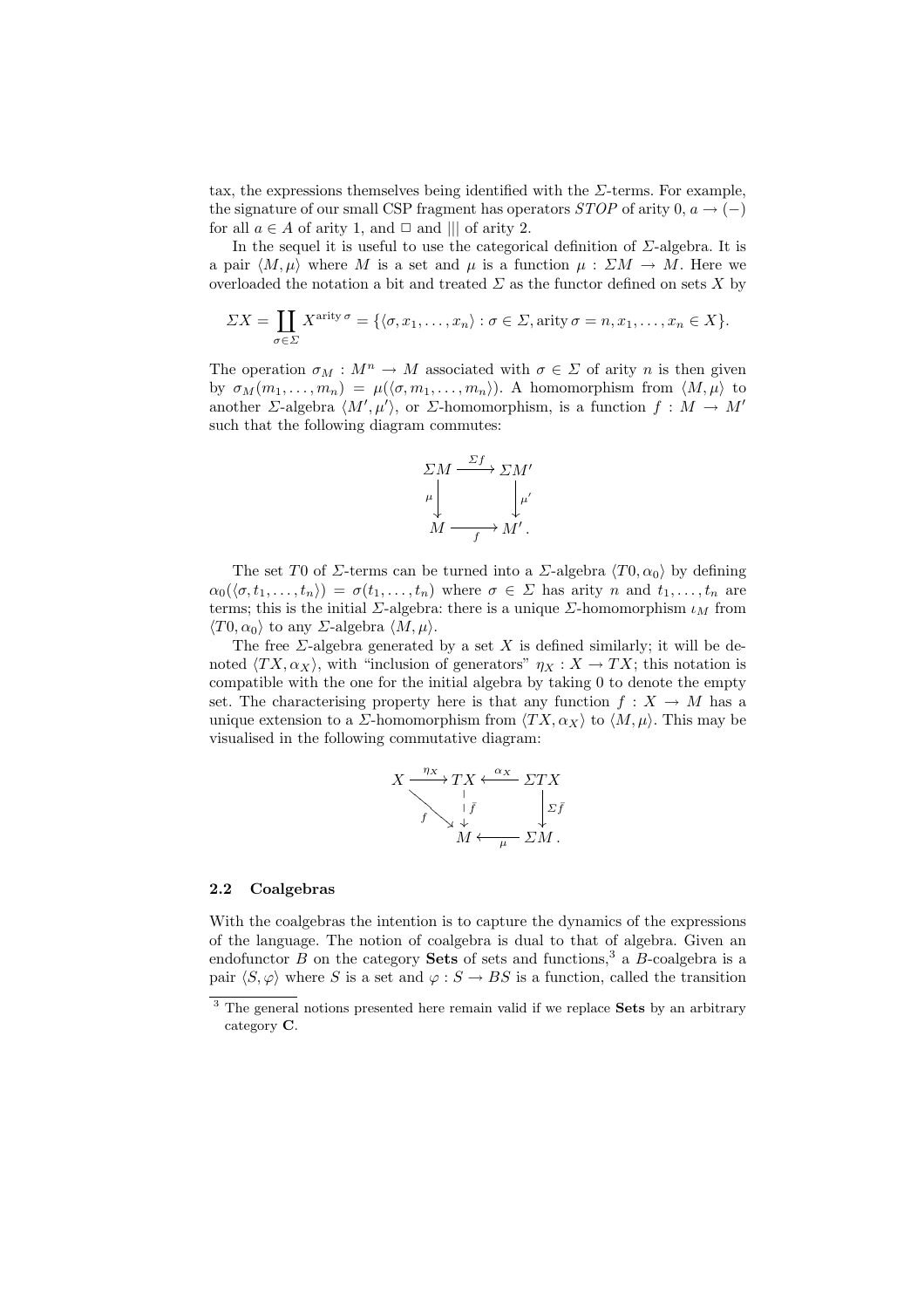structure of the coalgebra. A B-morphism from  $\langle S, \varphi \rangle$  to  $\langle S', \varphi' \rangle$  is function  $f: S \to S'$  such that  $\varphi' \circ f = Bf \circ \varphi$ :



In this paper our main examples of coalgebras are the (image finite) labelled transition systems, whose definition we now recall. We assume a set A of actions has been fixed. Then a labelled transition system (LTS) is a pair  $\langle S, \rightarrow \rangle$  where S is a set and  $\rightarrow$  is a subset of  $S \times A \times S$ ; as usual,  $(s, a, s') \in \rightarrow$  is written  $s \stackrel{a}{\rightarrow} s'$ . A LTS  $\langle S, \rightarrow \rangle$  will be identified with a coalgebra  $\langle S, \varphi \rangle$  for the functor  $B = \mathcal{P}(-)^A$ ; the structure function  $\varphi : S \to \mathcal{P}(S)^A$  is defined by  $\varphi(s)(a) =$  $\{s' : s \stackrel{a}{\rightarrow} s'\};$  conversely, given such a coalgebra, the corresponding transition relation is defined by  $s \stackrel{a}{\rightarrow} s'$  iff  $s' \in \varphi(s)(a)$ ; the two notations will be used interchangeably. A LTS is image-finite if  $\varphi(s)(a)$  is a finite set for all s and a; in that case we may restrict ourselves to coalgebras with  $\varphi : S \to \mathcal{P}_{\text{fi}}(S)^A$ , where  $P_{\rm fi}$  is the finite powerset functor; the reason for doing so is that there is a final coalgebra for the functor  $\mathcal{P}_{\text{fi}}(-)^A$ , which is not the case for  $\mathcal{P}(-)^A$ . The general notion of coalgebra morphism  $f : S \to S'$  may be expressed for LTS's by two conditions: (i) if  $s \stackrel{a}{\to} s'$  in S, then  $f(s) \stackrel{a}{\to} f(s')$  in S'; (ii) whenever  $f(s) \stackrel{a'}{\to} t'$  in S', there is  $s' \in S$  such that  $s \stackrel{a}{\rightarrow} s'$  in S and  $f(s') = t'$ . For the failure semantics of CSP in the next section we need to consider LTS's with  $\tau$ -transitions  $s \stackrel{\tau}{\rightarrow} s'$ corresponding to an inner activity of the system in question, but for the moment we will ignore them.

#### 2.3 Transition Structure on Terms

Given functors  $\Sigma$  and B as above, the next step is to define a transition structure on the set T0 of terms. The standard way to proceed is to define a LTS with labels in some set  $A$  of actions and states in the set  $T_0$  of terms; the transition relation is specified by SOS rules in the style first advocated by Plotkin [3]. This is the approach followed by Rutten and Turi in [1]. In our running example, the specification rules appear in Figure 1.

In general we need to define a transition structure not only in T0 but also in the free algebra TS where S is the underlying set of a B-coalgebra  $\langle S, \varphi \rangle$ . And this in a way such that the unique  $\Sigma$ -homomorphism  $\iota_{TS} : T0 \to TS$  given by the initiality of T0 is also a morphism of B-coalgebras, and similarly for the inclusion of generators  $\eta_S : S \to TS$ . In the case of LTSs, the transition structure on TS is specified by the set of rules  $R \cup R_S$  where R is the set of rules for the operators in  $\Sigma$  and  $R_S$  is just the set of all transitions in S turned into rules with no premisses. For rules in "well-behaved" formats it is guaranted that  $\iota_{TS}$  and  $\eta_S$  are indeed B-morphisms (in [1] this was shown for the tyft/tyxt format [16]).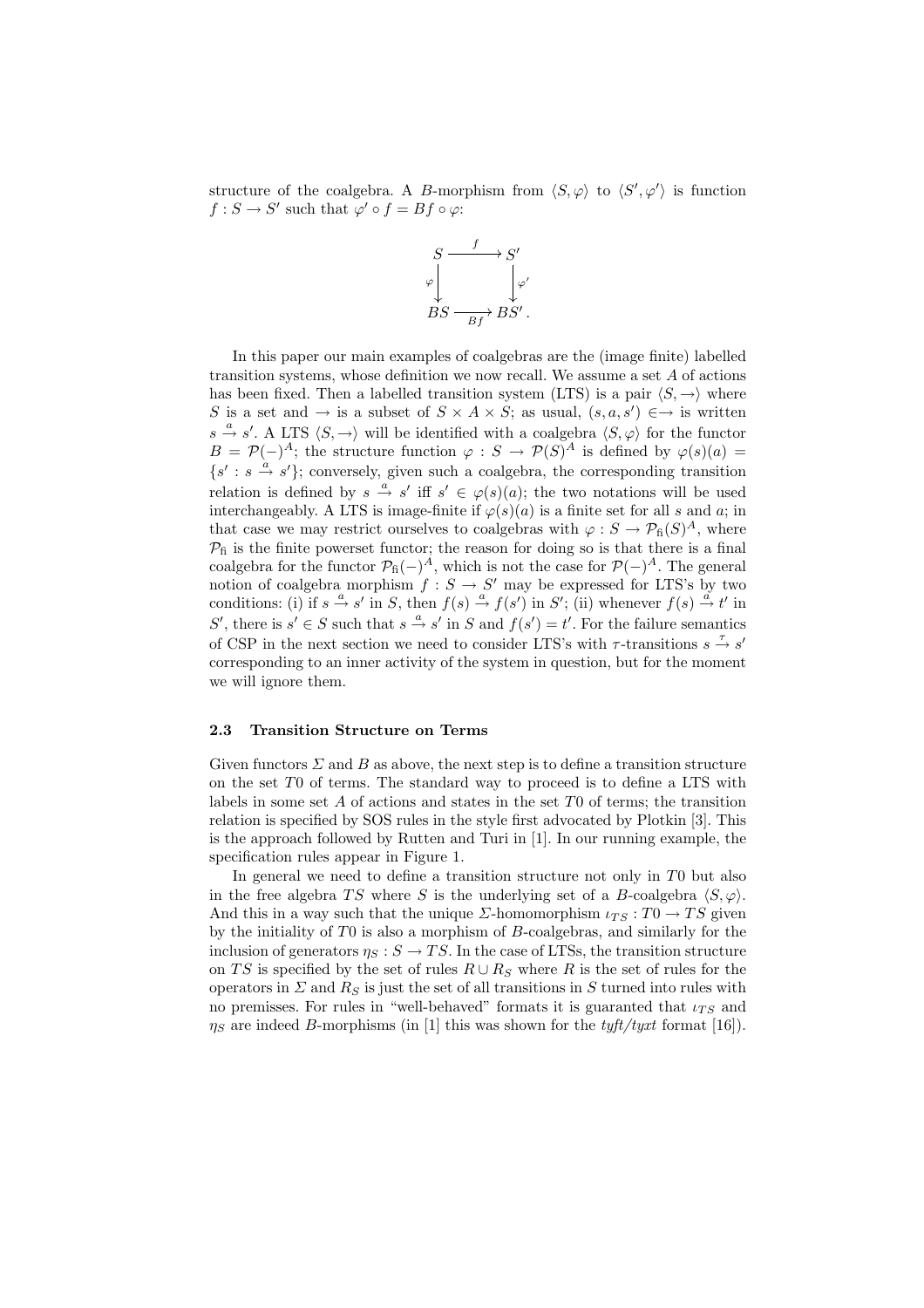| Action prefix:   | $(a \rightarrow P) \stackrel{a}{\longrightarrow} \overline{P}$                                                               |                                                                                  |
|------------------|------------------------------------------------------------------------------------------------------------------------------|----------------------------------------------------------------------------------|
| External choice: | $P \stackrel{a}{\longrightarrow} P'$<br>$P \square Q \stackrel{a}{\longrightarrow} P'$                                       | $P \square Q$                                                                    |
| Interleaving:    | $P \stackrel{a}{\longrightarrow} P'$<br>$P \parallel \!\parallel Q \stackrel{a}{\longrightarrow} P' \parallel \!\parallel Q$ | $P \parallel \parallel Q \stackrel{a}{\longrightarrow} P \parallel \parallel Q'$ |

Fig. 1. SOS rules for the fragment of CSP.

A more abstract approach was proposed by Turi and Plotkin [2]; we shall illustrate the approach with our running example. We can reformulate the rules in Figure 1 to define directly the transition map  $S \to \mathcal{P}_{\text{fi}}(S)^A$ , or rather its graph, whose pairs we write in the form  $P \mapsto f$  for readability. The new rules are depicted in Figure 2, where an informal lambda notation was used for function definition.



Fig. 2. Inductive definition of the transition map.

Each rule has as many premisses as the arity of the main operator of the rule,<sup>4</sup> and in fact can be seen as specifying a function of that arity on  $TS \times BTS$ with values again in  $TS \times BTS$ . Actually, it is enough to consider the values in BTS; thus, treating together all operators in  $\Sigma$ , the new set of rules defines a function  $\rho_S : \Sigma(TS \times BTS) \rightarrow BTS$ . For example,

$$
\rho_S(|||, P \mapsto f, Q \mapsto g) = \lambda a.\{P' ||| Q : P' \in f(a)\} \cup \{P ||| Q' : Q' \in g(a)\}.
$$

It is easy to see that the  $\rho_S$  define a natural transformation  $\rho : \Sigma(T \times BT) \to BT$ , since the definition of  $\rho_S$  does not depend on any particular feature of S. In [2] it is shown that any set of rules in the GSOS format [9] gives rise to such a natural transformation, which is called "abstract GSOS" since it makes sense

<sup>&</sup>lt;sup>4</sup> Except for action prefix, to which we can add a premiss  $P \mapsto f$ , which is not actually used.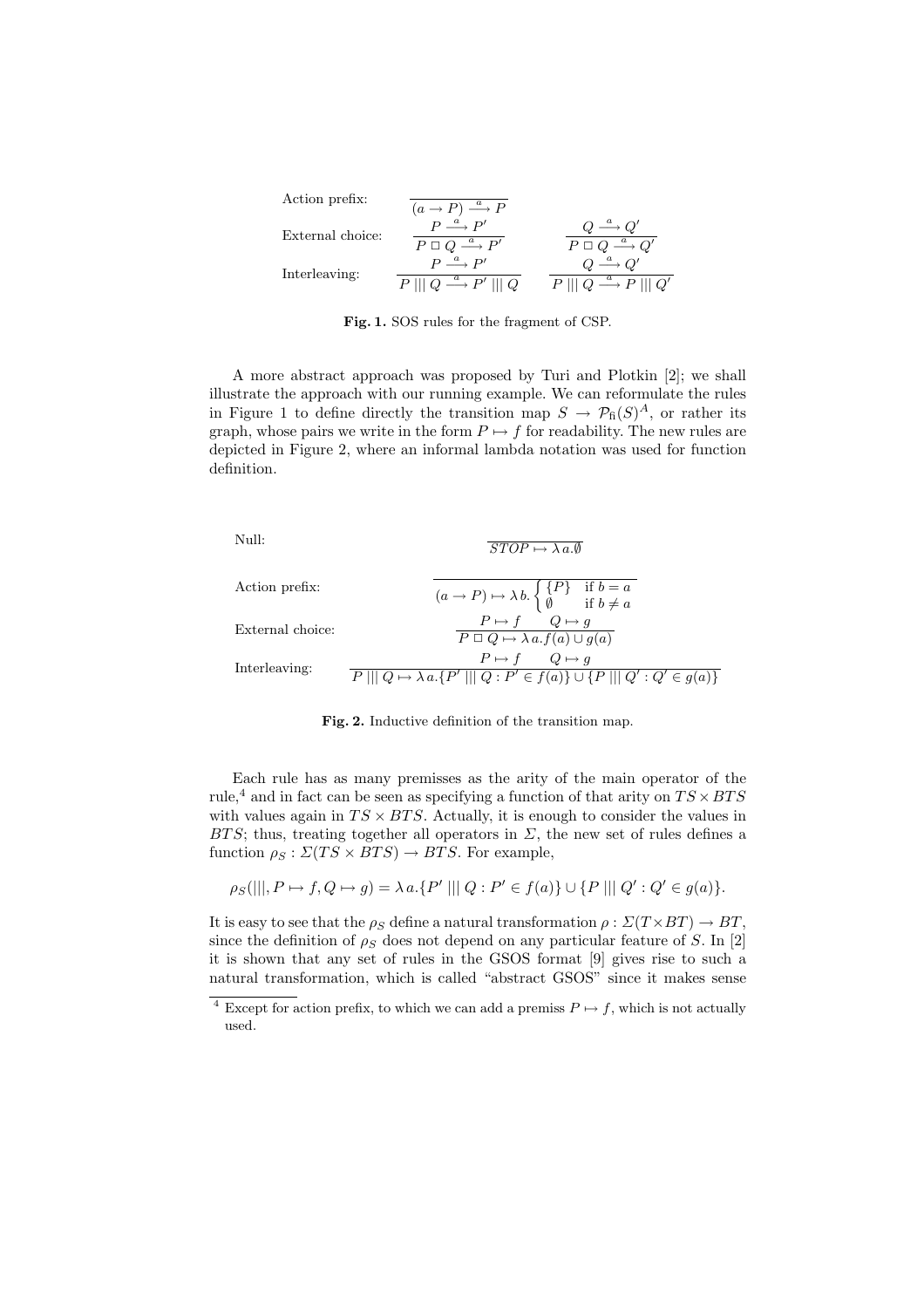for any category of coalgebras, not just LTSs. It is shown in the same paper, using structural recursion, that  $\rho$  allows to define a B-coalgebra  $\langle TS, \psi_S \rangle$  from  $\langle S, \varphi \rangle$ , the function  $\psi_S$  being the only one that makes the following diagram commute:

$$
S \xrightarrow{\eta_S} TS \xleftarrow{\alpha_S} \Sigma TS
$$
  
\n
$$
\downarrow \qquad \qquad \downarrow \qquad \qquad \downarrow \qquad \qquad \downarrow \qquad \downarrow \qquad \downarrow \qquad \downarrow \qquad \downarrow \qquad \downarrow \qquad \downarrow \qquad \downarrow \qquad \downarrow \qquad \downarrow \qquad \downarrow \qquad \downarrow \qquad \downarrow \qquad \downarrow \qquad \downarrow \qquad \downarrow \qquad \downarrow \qquad \downarrow \qquad \downarrow \qquad \downarrow \qquad \downarrow \qquad \downarrow \qquad \downarrow \qquad \downarrow \qquad \downarrow \qquad \downarrow \qquad \downarrow \qquad \downarrow \qquad \downarrow \qquad \downarrow \qquad \downarrow \qquad \downarrow \qquad \downarrow \qquad \downarrow \qquad \downarrow \qquad \downarrow \qquad \downarrow \qquad \downarrow \qquad \downarrow \qquad \downarrow \qquad \downarrow \qquad \downarrow \qquad \downarrow \qquad \downarrow \qquad \downarrow \qquad \downarrow \qquad \downarrow \qquad \downarrow \qquad \downarrow \qquad \downarrow \qquad \downarrow \qquad \downarrow \qquad \downarrow \qquad \downarrow \qquad \downarrow \qquad \downarrow \qquad \downarrow \qquad \downarrow \qquad \downarrow \qquad \downarrow \qquad \downarrow \qquad \downarrow \qquad \downarrow \qquad \downarrow \qquad \downarrow \qquad \downarrow \qquad \downarrow \qquad \downarrow \qquad \downarrow \qquad \downarrow \qquad \downarrow \qquad \downarrow \qquad \downarrow \qquad \downarrow \qquad \downarrow \qquad \downarrow \qquad \downarrow \qquad \downarrow \qquad \downarrow \qquad \downarrow \qquad \downarrow \qquad \downarrow \qquad \downarrow \qquad \downarrow \qquad \downarrow \qquad \downarrow \qquad \downarrow \qquad \downarrow \qquad \downarrow \qquad \downarrow \qquad \downarrow \qquad \downarrow \qquad \downarrow \qquad \downarrow \qquad \downarrow \qquad \downarrow \qquad \downarrow \qquad \downarrow \qquad \downarrow \qquad \downarrow \qquad \downarrow \qquad \downarrow \qquad \downarrow \qquad \downarrow \qquad \downarrow \qquad \downarrow \qquad \downarrow \qquad \downarrow \qquad \downarrow \qquad \downarrow \qquad \downarrow \qquad \downarrow \qquad \downarrow \qquad \downarrow \qquad \downarrow \qquad \downarrow \qquad \downarrow \q
$$

The definition already shows that  $\eta_s$  is a B-morphism, as required. Furthermore, the mapping of  $\langle S, \varphi \rangle$  to  $\langle TS, \psi_S \rangle$  extends to a functor by mapping any Bmorphism f from  $\langle S, \varphi \rangle$  to  $\langle S', \varphi' \rangle$  to  $Tf$ , which can be shown to be a morphism from  $\langle TS, \psi_S \rangle$  to  $\langle TS', \psi_{S'} \rangle$ . This applies in particular to  $\iota_{TS} : T0 \to TS$ , which results from the unique B-morphism from the initial B-coalgebra on 0 to  $\langle S, \varphi \rangle$ .

#### 2.4 Bialgebraic Semantics Based on Finality

The standard way to associate "behaviours" with syntactic expressions is to structure the set Z of behaviours as a  $\Sigma$ -algebra or a B-coalgebra or both. In the first case, initiality of T0 allows to perform the association through the unique *Σ*-homomorphism  $\iota_Z : T0 \to Z$ . In the second case it is usually required that  $Z$  be a final coalgebra and the association is performed by the unique  $B$ morphism  $\beta_{T0}: T0 \to Z$ , which as we have seen makes sense because T0 has also a coalgebraic structure. The  $\Sigma$ -homomorphism  $\iota_Z$  is the initial or denotational semantics of T0 and the B-morphism  $\beta_{T0}$  is the final or operational semantics. In general one wishes to define both kinds of semantics and prove them equal. To give Z a transition structure  $\zeta : Z \to BZ$  and to show that  $\langle Z, \zeta \rangle$  is a final B-coalgebra is usually done directly; we shall write  $\beta_S : S \to Z$  for the unique B-morphism from another B-coalgebra  $\langle S, \varphi \rangle$ . Assuming this has been done, the algebraic structure  $\theta : \Sigma Z \to Z$  is defined by  $\theta \hat{=} \beta_{TZ} \circ \alpha_Z \circ \Sigma \eta_Z$  as in the diagram:

$$
\Sigma T Z \xleftarrow{\Sigma \eta_Z} \Sigma Z
$$
\n
$$
\alpha_Z \downarrow \qquad \qquad \downarrow \qquad \qquad (2)
$$
\n
$$
T Z \xrightarrow{\beta_{TZ}} Z.
$$

Here,  $\langle TZ, \alpha_Z \rangle$  is the free  $\Sigma$ -algebra generated by Z, with inclusion of generators  $\eta_Z : Z \to TZ$ , and  $\beta_{TZ} : TZ \to Z$  results from the fact that  $\langle Z, \zeta \rangle$  is a final B-coalgebra, since  $TZ$  inherits from  $Z$  a coalgebraic structure as shown in the last subsection. Now consider the diagram:

$$
T0 \xrightarrow{\iota_{TZ}} TZ \xrightarrow{\beta_{TZ}} Z \xrightarrow{\beta_{TZ}} X.
$$
\n
$$
\xrightarrow{\beta_{T0}} (3)
$$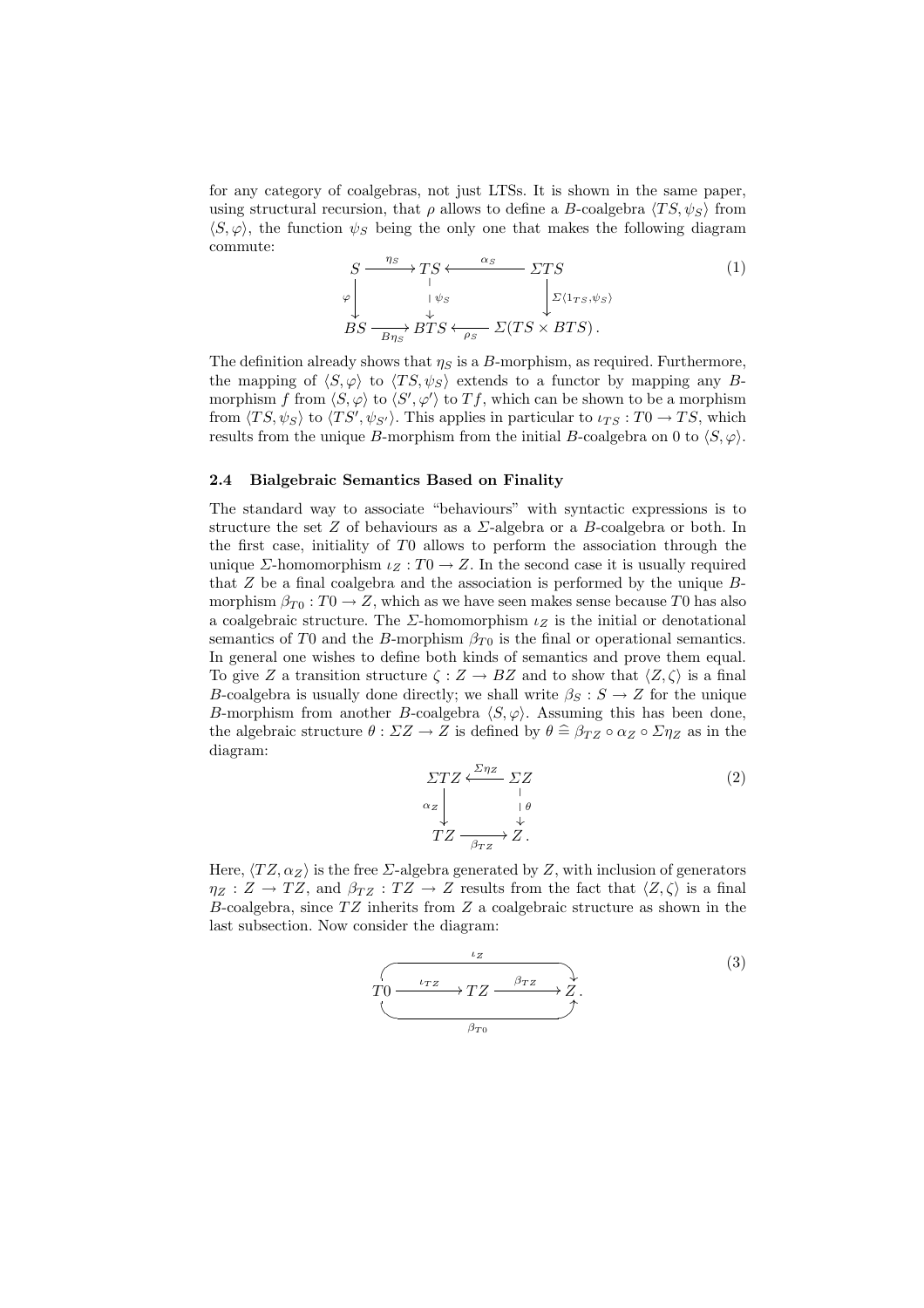Since  $\iota_{TZ}$  is also a B-morphism, as seen in the last subsection, we have  $\beta_{TZ} \circ$  $\iota_{TZ} = \beta_{T0}$ , by finality. If we can prove that  $\beta_{TZ}$  is a *Σ*-homomorphism, this time we have  $\beta_{TZ} \circ \iota_{TZ} = \iota_Z$ , by initiality. In that case  $\iota_Z = \beta_{T0}$  so the denotational and the operational semantics coincide. Now the fact that  $\beta_{TZ}$  is a  $\Sigma$ -homomorphism is automatic, requiring no further verification, provided that the structural operational rules are in some "well-behaved" format: in [1] this is shown for rules in the  $tyft/tyxt$  format; in the more abstract setting of [2], this is guaranteed by the abstract GSOS format.

We next extend this approach to behaviours that do not give rise to final coalgebras in the category of coalgebras of interest. When this happens, one possible solution is to consider another category (possibly a subcategory) in which the behaviours in question are a final object. This seems to be the approach followed by most authors, for example [14, 15, 10, 11, 12, 7]. Here we favour another approach, initiated in [8], which keeps the main category of interest but relaxes the requisite of finality to that of "quasi-finality," as it will be called.

## 2.5 Quasi-Final Bialgebraic Semantics

We start by presenting a non-standard characterisation of finality and then show how it can be modified to account for quasi-finality. Assume given a category C with identity endofunctor I. For any object  $C$ , let  $K_C$  be the constant endofunctor mapping any object to  $C$  and any morphism to the identity morphism  $1<sub>C</sub>$ .

**Proposition 1.** An object  $Z$  of  $C$  is final iff there is a natural transformation  $\beta: I \to \mathsf{K}_{\mathsf{Z}}$  such that  $\beta_{\mathsf{Z}} = 1_{\mathsf{Z}}$ .

*Proof.* The conditions in the proposition amount to say that (i)  $\beta_{S'} \circ f = \beta_S$  for any morphism  $f : S \to S'$ , and (ii)  $\beta_Z = 1_Z$ ; the situation is illustrated in the following diagram:



Now if Z is final, the family of the unique morphisms  $\beta_S : S \to Z$  clearly define a natural transformation  $\beta : I \to \mathsf{K}_{\mathsf{Z}}$  with  $\beta_{\mathsf{Z}} = 1_{\mathsf{Z}}$ . Conversely, if such a natural transformation exists, each  $\beta$ s is the unique morphism from S to Z; indeed, given another morphism  $f : S \to Z$ , we have  $\beta_Z \circ f = \beta_S$  because  $\beta$  is a natural transformation, hence  $f = \beta_s$  since  $\beta_z$  is the identity.

This characterisation of finality will now be generalised leading to the notion of quasi-finality. Quasi-final objects are defined in concrete categories only. So we assume that there is a base category **B** and a faithful functor  $U : \mathbf{C} \to \mathbf{B}$ , known as the "forgetful" functor.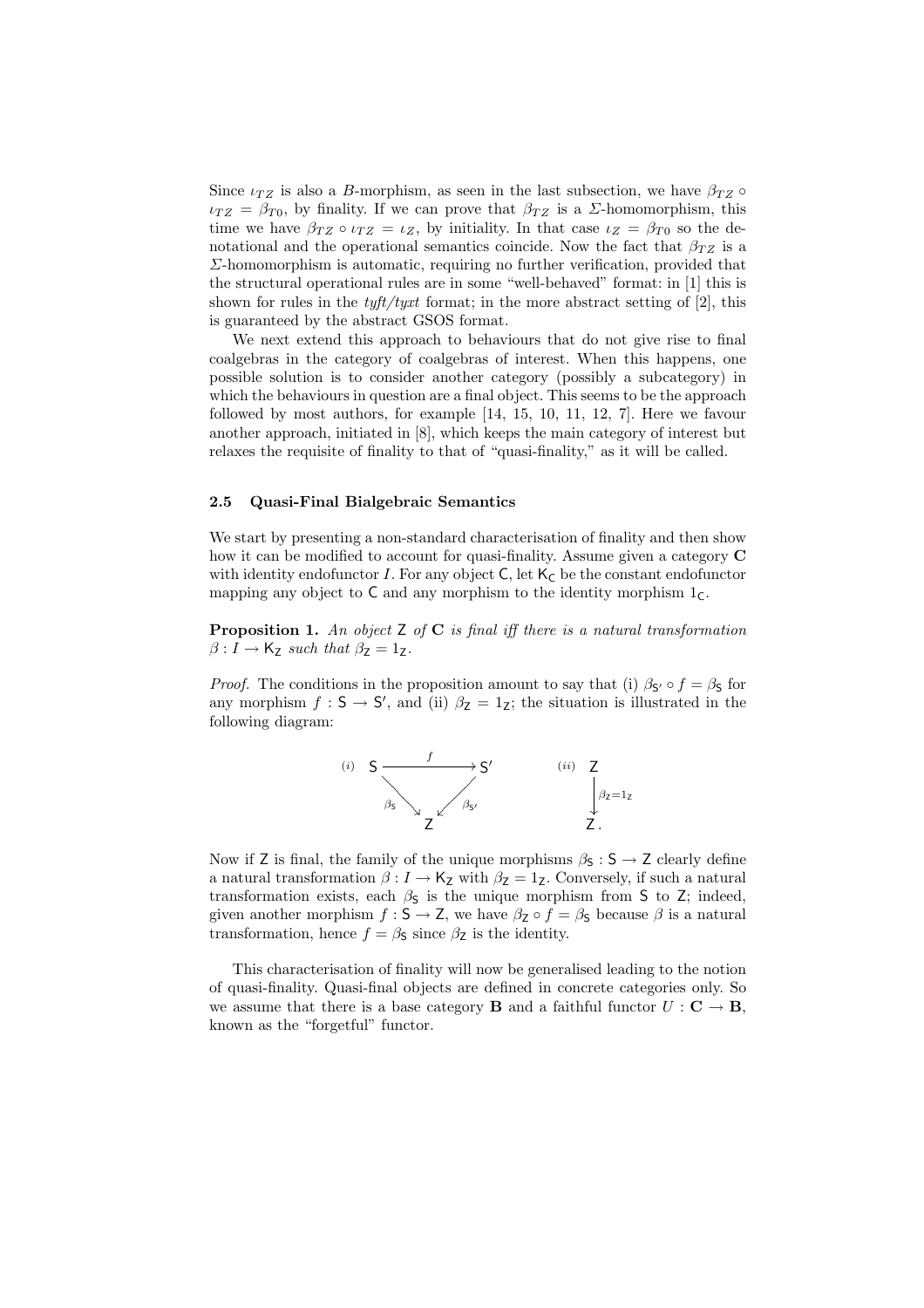**Definition 1.** An object  $Z$  of  $C$  is quasi-final iff there is a natural transformation  $\beta: U \to UK_Z$  such that  $\beta_Z = 1_{UZ}$ . In detail, (i)  $\beta_{S'} \circ Uf = \beta_S$  for any morphism  $f : S \to S'$ , and (ii)  $\beta_Z = 1_{UZ}$ :



(Note that the  $\beta_S$  are morphisms in **B**—just functions if **B** is the category of sets—and  $f$  in condition (i) is a morphism in  $\mathbf{C}$ .)

A final object is of course quasi-final because from  $\beta : I \to \mathsf{K}_Z$  such that  $\beta$ <sub>Z</sub> = 1<sub>Z</sub> we obtain  $U\beta : U \rightarrow UK$ <sub>Z</sub> such that  $U\beta$ <sub>Z</sub> = 1<sub>UZ</sub>. In the category of LTSs, the trace languages constitute a quasi-final LTS. Recall that a trace language over an alphabet A of actions is a subset L of  $A^*$  such that  $\varepsilon \in L$  ( $\varepsilon$ is the null trace) and  $x \in L$  whenever  $xa \in L$ , for all  $x \in A^*$  and  $a \in A$ . The set T of all trace languages can be made into a LTS by writing  $L \stackrel{a}{\rightarrow} L'$  iff  $a \in L$ and  $L' = \{x : ax \in L\}$ . For every LTS S the trace function  $\text{Tr}_S : S \to \mathsf{T}$  assigns to every  $s \in S$  the set  $\text{Tr}_S(s)$  of all traces  $a_1 \cdots a_n$  such that  $s \xrightarrow{a_1} \cdots \xrightarrow{a_n} s'$ for some s'. If  $f : S \to S'$  is a morphism of transition systems, any  $s \in S$  and  $f(s) \in S'$  have the same traces, that is,  $\text{Tr}_{S'}(f(s)) = \text{Tr}_{S}(s)$ . On the other hand, the set of traces of any L in the LTS T is L itself, that is,  $Tr_{\text{T}}(L) = L$ . These two properties show that T is a quasi-final LTS. This example has been presented with more detail in [7, 8], along with other well-known behaviours from van Glabbeek's hierarchy [6] as well as quasi-final B-coalgebras extracted from the final sequence of the functor B.

Note that unlike final objects, quasi-final objects need not be unique up to isomorphism—there may be even infinitely many on the same underlying object of **B**. For example, if **B** has a final object 1, any object Z in **C** such that  $UZ = 1$  is quasi-final. More concretely still, in the category of LTSs over A, any LTS with a single state and any number of transitions from the state to itself is quasifinal. This does not mean that quasi-final objects do not satisfy any uniqueness properties; in fact it is easy to find two categories in which quasi-final objects turn out to be final: one is a full sub-category of  $C$ , the other a super-category of C with the same objects and additional arrows.

By definition of quasi-finality, a morphism  $f : S \to S'$  in C "preserves behaviours" in the sense that  $\beta_{S'} \circ Uf = \beta_S$ ; we now turn this property into a concept. For simplicity, from now on we identify a morphism  $f$  in  $C$  with the morphism  $Uf$  in  $\bf{B}$ , as is customary when dealing with forgetful functors. For any objects S, S' in C, a morphism  $f : US \to US'$  in B is called a  $\beta$ -map if  $\beta_{S'} \circ f = \beta_S$ . Morphisms f in C, with the identification  $Uf = f$ , are  $\beta$ -maps. Any  $\beta_S : S \to Z$  is also a  $\beta$ -map since  $\beta_Z \circ \beta_S = 1_Z \circ \beta_S = \beta_S$ . Furthermore,  $\beta_S$  is the only β-map from S to Z: another β-map  $f : S \to Z$  satisfies  $\beta_S = \beta_Z \circ f = f$ . Thus, Z is final in the category  $C/\beta$  that has the same objects as C and  $\beta$ -maps as morphisms.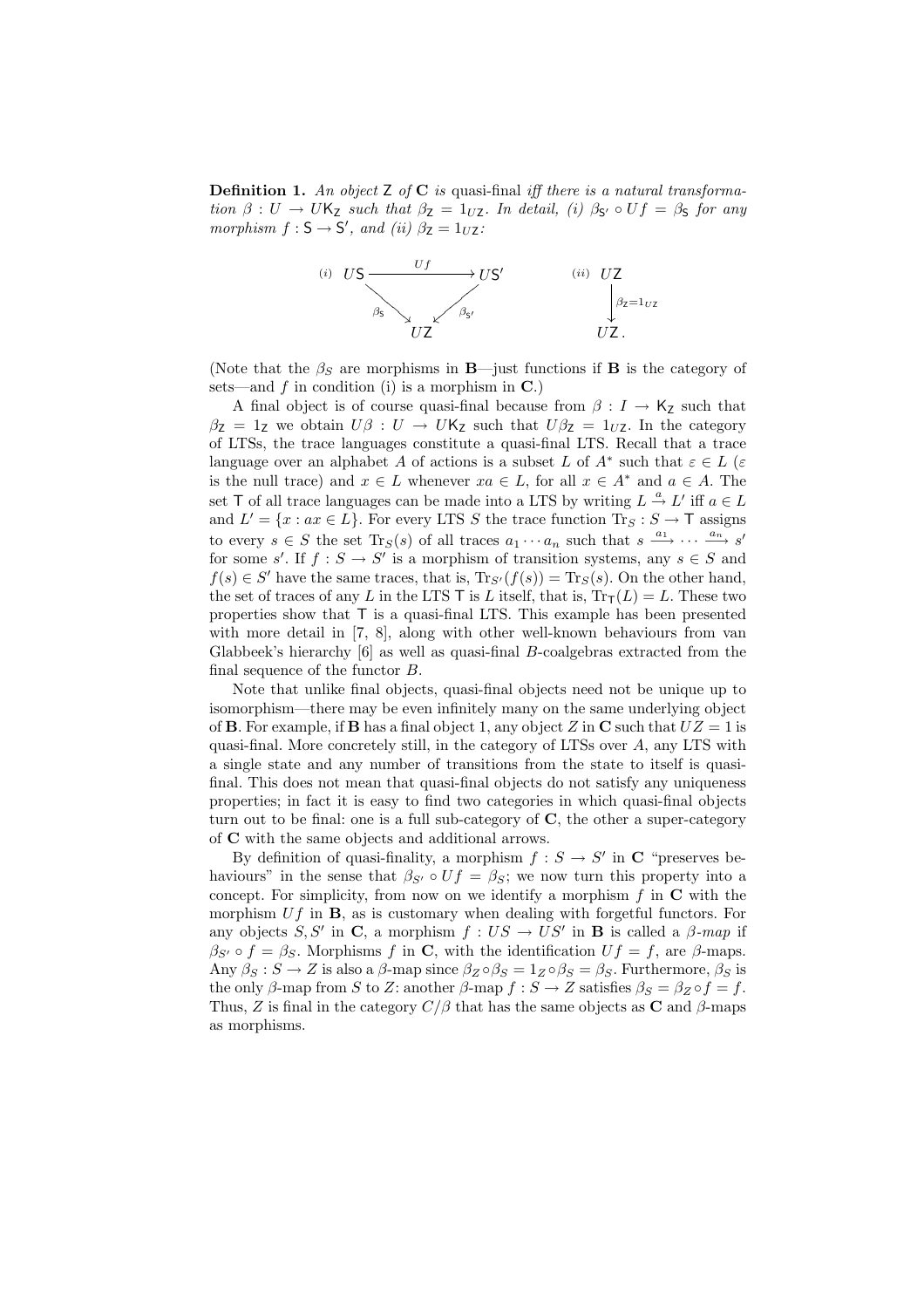Next consider the full sub-category  $\bf{D}$  of  $\bf{C}$  whose objects are those S for which  $\beta_S$  is actually a morphism in C; we show that Z is final in D (note that Z is in **D** because  $\beta_Z$  is the identity morphism). For any S in **D**, if  $f : S \to Z$  is another morphism in **D**, then f is a  $\beta$ -map, hence, as we saw, f must be equal to  $\beta_{\mathcal{S}}$ . For this notion to be useful, however, we should be able to obtain the behaviours of objects not in  **in terms of the behaviours of those in**  $**D**$ **. In [7]** we achieved this through a functor  $T : \mathbf{C} \to \mathbf{D}$  and a natural transformation  $\tau : U \to UT$  such that  $\beta_S = \beta_{TS} \circ \tau_S$  for every S in C, that is, every  $\tau_S$  is a  $\beta$ map. Note that an extreme (and uninteresting!) possibility is to let  **be formed** by  $Z$  alone together with its identity morphism,  $T$  be the constant functor with value Z and  $\tau$  be  $\beta$ . We shall not pursue this line here, but see the examples in [7].

We apply these notions to the case where C is the category  $Coalg_B$  of Bcoalgebras, B is the category Sets of sets and functions, and the forgetful functor maps a coalgebra to its underlying set and a B-morphism to itself as a function. Given again the signature  $\Sigma$  and the set T0 of  $\Sigma$ -terms, the operational is defined as before as  $\beta_{T0} : T0 \to Z$ , except that now  $\langle Z, \zeta \rangle$  is a quasi-final coalgebra with respect to a behaviour  $\beta$ . The algebraic structure  $\theta : \Sigma Z \to Z$  is again defined by (2), which allows to define the denotational semantics by the unique Σ-homomorphism  $ι_Z : T0 → Z$ . Once again, the equality  $β_{T0} = ι_Z$  follows if  $\beta_{TZ} : TZ \to Z$  is a *Σ*-homomorphism. Referring to (3), we have  $\iota_Z = \beta_{TZ} \circ \iota_{TZ}$ as before, but the equality  $\beta_{T0} = \beta_{TZ} \circ \iota_{TZ}$  now follows from the fact that  $\iota_{TZ}$ is a B-morphism, hence a  $\beta$ -map.

That  $\beta_{TZ}$  is a *Σ*-homomorphism is no longer a consequence of the fact that the transition rules are in some well-behaved format, as is the case for finality. At the time of writing we still do not know any set of general conditions that automatically guarantee that  $\beta_{TZ}$  is a  $\Sigma$ -homomorphism, so we have to make the verification directly in each case. We must verify then that the following diagram commutes:



Let us illustrate what is required by considering, without loss of generality, a binary operator ⊗ written in infix notation:

$$
\langle \otimes, t, u \rangle \longmapsto \frac{\Sigma \beta_{TZ}}{\lambda_{Z}} \longrightarrow \langle \otimes, \beta_{TZ}(t), \beta_{TZ}(u) \rangle
$$
  
\n
$$
\alpha_{Z} \downarrow \qquad \beta_{TZ}(\beta_{TZ}(t) \otimes \beta_{TZ}(u))
$$
  
\n
$$
t \otimes u \longmapsto \beta_{TZ}(\overline{t} \otimes u).
$$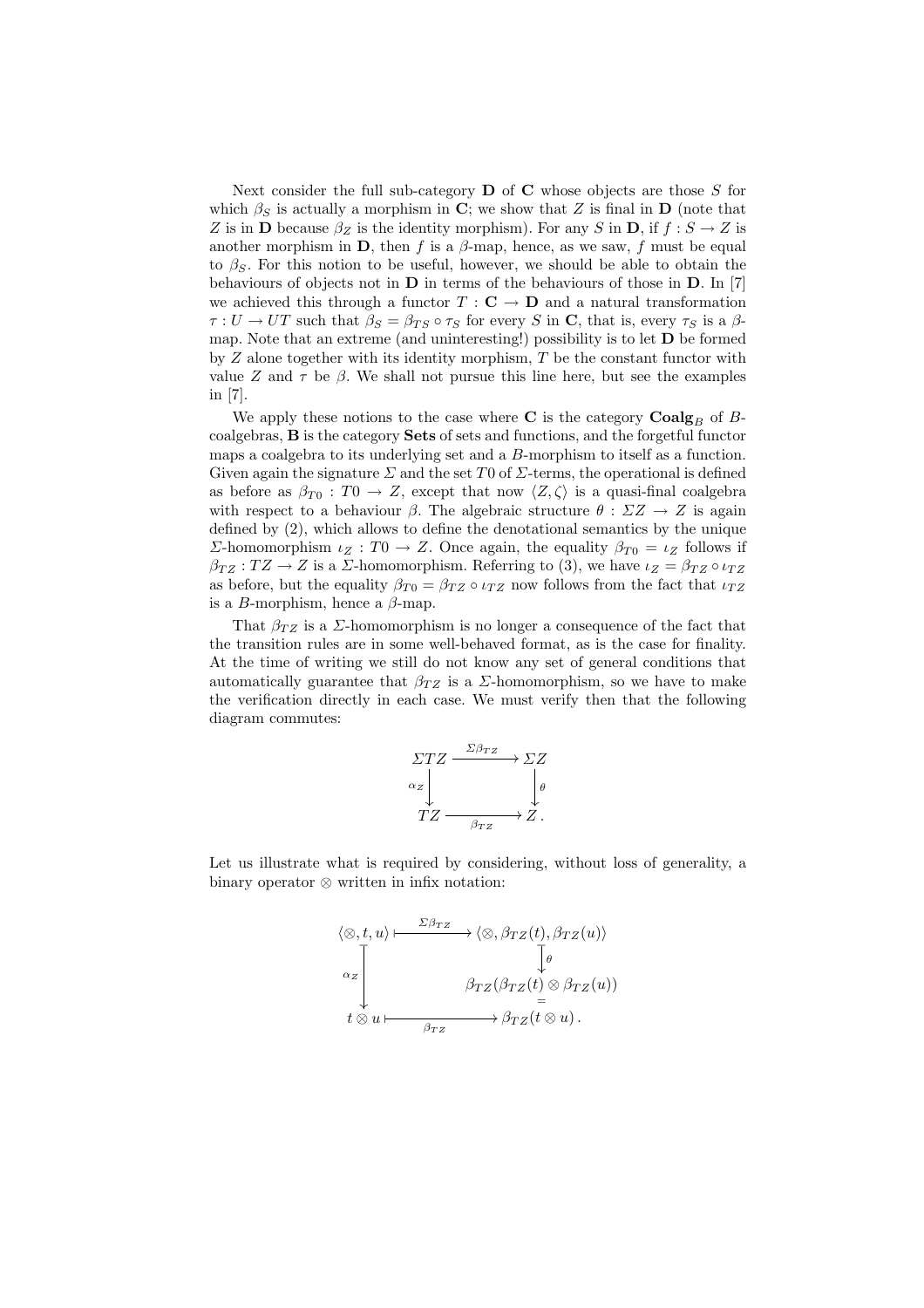Thus, we must have

$$
\beta_{TZ}(t \otimes u) = \beta_{TZ}(\beta_{TZ}(t) \otimes \beta_{TZ}(u)) \tag{4}
$$

for all  $t, u \in TZ$ . To prove (4) we use a simple property of coalgebras: if  $\langle S, \varphi \rangle$ is a B-coalgebra, then  $\langle BS, B\varphi \rangle$  is also a B-coalgebra and  $\varphi : S \to BS$  is a B-morphism. Thus, in particular,  $\varphi$  is a  $\beta$ -map, so  $\beta_S = \beta_{BS} \circ \varphi$ . In the case at hand we have  $\beta_{TZ} = \beta_{BTZ} \circ \psi_Z$ , with  $\psi_Z : TZ \to BTZ$  defined as in (1). With this result, (4) may be rewritten as

$$
\beta_{BTZ}(\psi_Z(t \otimes u)) = \beta_{BTZ}(\psi_Z(\beta_{TZ}(t) \otimes \beta_{TZ}(u))). \tag{5}
$$

The advantage of (5) over (4) is that the behaviour of expressions has been replaced by the behaviour of their "next steps", whose structure is determined by the operational rules of the language and allows a form of inductive reasoning.

Let us illustrate our approach with the trace semantics and the interleaving operator (for the other operators in the fragment of CSP we have been considering the verification is immediate). As far as notation is concerned,  $Z$  is the set  $T$ of trace languages and  $\beta$  is the family Tr of trace functions, so the appropriate instance of (4) is

$$
Tr(P \ || | Q) = Tr(Tr(P) || | Tr(Q)),
$$

where we abbreviated  $Tr_{TT}$  to Tr for readability; we prove by induction on n that both sides have the same traces of length less than or equal to  $n$ . This is immediate for  $n = 0$ , since both sides contain  $\varepsilon$ , the only trace of length zero. Now let us assume the result for n. We now that, in general,  $\text{Tr}(P)$  is the union of  $\{\varepsilon\}$  with the  $a \cdot \text{Tr}(P') = \{ax : x \in \text{Tr}(P')\}$  such that  $P \stackrel{a}{\rightarrow} P'$ , so we can write

$$
\mathrm{Tr}(P \mid || Q) = \{\varepsilon\} \cup \bigcup_{a \in A} a \cdot (\bigcup_{P \stackrel{a}{\rightarrow} P'} \mathrm{Tr}(P' \mid || Q) \cup \bigcup_{Q \stackrel{a}{\rightarrow} Q'} \mathrm{Tr}(P \mid || Q')),
$$

 $\mathrm{Tr}(\mathrm{Tr}(P) || \mathrm{Tr}(Q)) =$  $\{\varepsilon\} \cup \bigcup_{a \in A} a \cdot (\bigcup$  $\text{Tr}(P) \overset{a}{\rightarrow} L \text{ Tr}(L \mid || \text{ Tr}(Q)) \cup \bigcup$  $\text{Tr}(Q) \overset{a}{\rightarrow} M \text{Tr}(\text{Tr}(P) || || M)).$ 

(The equality of the two right-end sides of these equations is nothing but the instance of (5) for this case.) Note that  $P \stackrel{a}{\rightarrow}$  iff  $\text{Tr}(P) \stackrel{a}{\rightarrow}$ . When this is the case, there is a unique L such that  $\text{Tr}(P) \stackrel{a}{\rightarrow} L$ , namely  $L = \bigcup_{P \stackrel{a}{\rightarrow} P'} \text{Tr}(P')$ , so case, there is a unique L such that  $\text{Tr}(P) \to L$ , haloney  $L = \bigcup_{P \triangleq P'} \text{Tr}(P)$ , so<br>the union  $\bigcup_{\text{Tr}(P) \triangleq L} \text{Tr}(L \mid || \text{Tr}(Q))$  reduces to  $\text{Tr}((\bigcup_{P \triangleq P'} \text{Tr}(P')) \mid || \text{Tr}(Q))$ . It is not difficult to see that the last expression is equal to  $\bigcup_{P \triangleq P'}$  Tr(Tr(P') |||<br>is not difficult to see that the last expression is equal to  $\bigcup_{P \triangleq P'}$  Tr(Tr(P') ||  $Tr(Q)$ , so we are ready for the inductive step. By the induction hypothesis,  $\text{Tr}(P' || | Q)$  and  $\text{Tr}(\text{Tr}(P') || | \text{Tr}(Q))$  have the same traces of length at most n,  $\text{Tr}(P || || Q)$  and  $\text{Tr}(\text{Tr}(P') || || \text{Tr}(Q))$  have the same traces of length at most *n*,<br>so the same happens to  $\bigcup_{P \xrightarrow{\alpha} P'} \text{Tr}(P' || || Q)$  and  $\bigcup_{P \xrightarrow{\alpha} P'} \text{Tr}(\text{Tr}(P') || || \text{Tr}(Q)) =$  $T_{Tr(P)} \overset{a}{\rightarrow} L \text{ Tr}(L \mid || \text{ Tr}(Q))$ . A symmetric reasoning applies to the two other unions in the previous equations. We conclude that  $\text{Tr}(P \mid || Q)$  and  $\text{Tr}(\text{Tr}(P) || || \text{Tr}(Q))$ have the same traces of length at most  $n + 1$ .

In the next section we apply this technique to the failure semantics of CSP.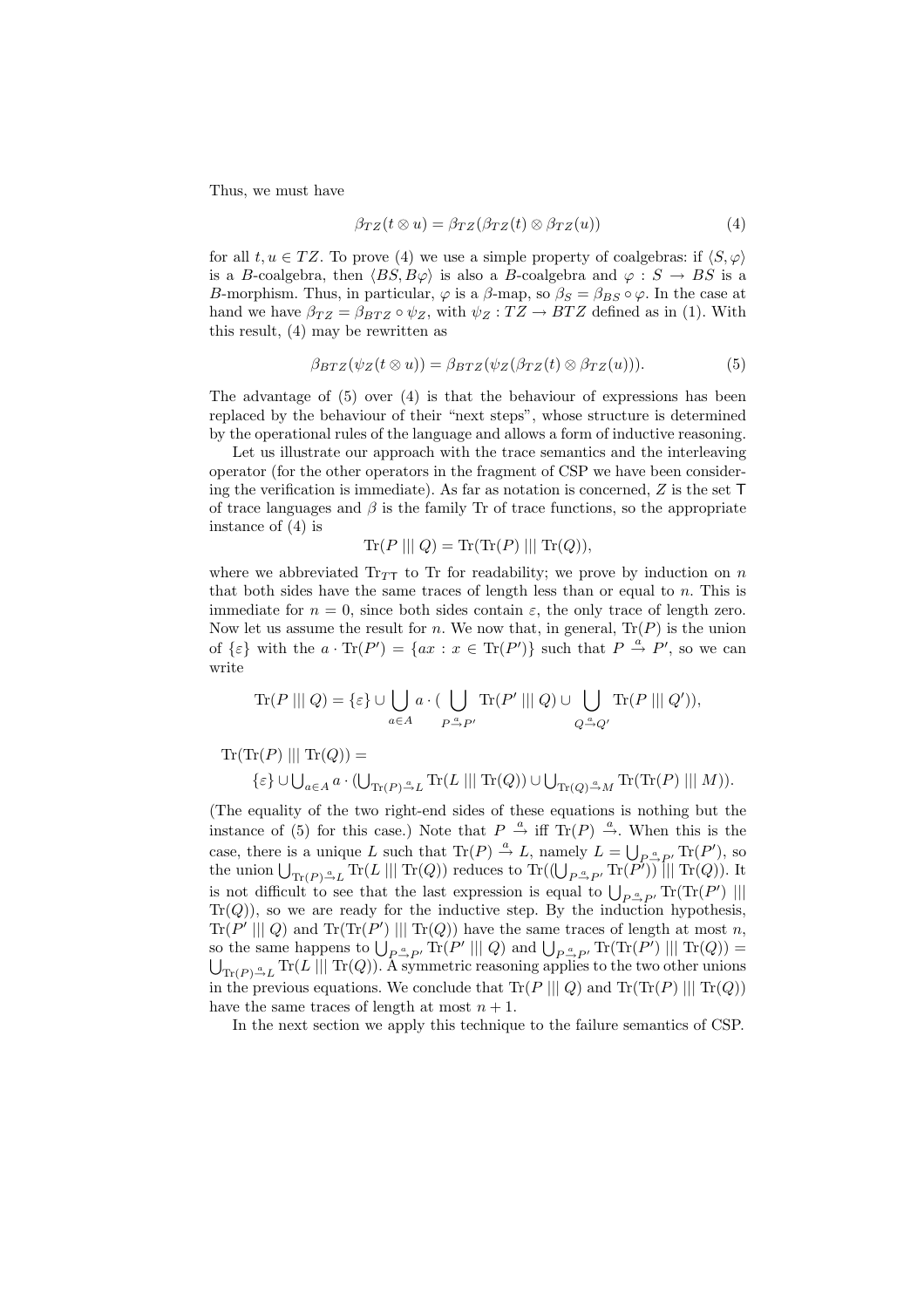# 3 Bialgebraic Quasi-Failure Semantics of CSP

#### 3.1 Transition Systems with Internal Transitions

Let  $A \neq \emptyset$  be a set of *actions*; this set will be fixed throughout this section. A transition system with labels in A and internal actions is just a LTS with labels in  $A + 1$ , where 1 is a singleton. We write  $A + 1 = A \cup {\tau}$  with  $\tau \notin A$ , so transitions  $s \stackrel{a}{\rightarrow} t$  have  $a \in A$  or  $a = \tau$ . When viewed as coalgebras, such transition systems are pairs  $S = \langle S, \varphi \rangle$  with  $\varphi : S \to \mathcal{P}(S)^{A+1}$ ; their morphisms are the morphisms as transition systems over  $A + 1$ . The category of transition systems with internal actions will be denoted  $\text{LTR}_\tau$ ; the category of transition systems without internal transitions will be identified with the full subcategory of  $\text{LTR}_{\tau}$  formed by the systems  $\mathsf{S} = \langle S, \varphi \rangle$  such that  $\varphi(s)(\tau) = \emptyset$  for all  $s \in S$ . In the sequel, by "transition system" or LTS we shall always mean "labelled transition system with internal actions" unless the contrary is explicitly stated. The forgetful functor  $U : \mathbf{LTR}_{\tau} \to \mathbf{Sets}$  sends  $\mathsf{S} = \langle S, \varphi \rangle$  to S and any morphism to itself as a function.

For any  $a \in A$ , define  $\stackrel{a}{\Rightarrow}$  as  $(\stackrel{\tau}{\rightarrow})^* \stackrel{a}{\rightarrow} (\stackrel{\tau}{\rightarrow})^*$ , where  $(\stackrel{\tau}{\rightarrow})^*$  is the reflexivetransitive closure of  $\frac{\tau}{\rightarrow}$ ; for arbitrary strings over A, define  $\stackrel{\varepsilon}{\Rightarrow}$  as  $(\stackrel{\tau}{\rightarrow})^*$  and  $\stackrel{xy}{\Longrightarrow}$ as the relational composition  $\stackrel{x}{\Rightarrow} \stackrel{y}{\Rightarrow}$ ; finally, define  $\stackrel{\tau}{\Rightarrow}$  as  $\stackrel{\tau}{\rightarrow}$  ( $\stackrel{\tau}{\rightarrow}$ )\*, the transitive closure of  $\frac{\tau}{\rightarrow}$ . The strings x such that  $s \stackrel{x}{\Rightarrow} t$  for some t are the traces of s; we put  $\text{Tr}(s) = \{x : \exists t, s \stackrel{x}{\Rightarrow} t\}.$  The set  $\text{Tr}(s)$  is nonempty and prefix-closed; this amounts to say that  $\varepsilon \in \text{Tr}(s)$  and whenever  $xy \in \text{Tr}(s)$ , then  $x \in \text{Tr}(s)$ . It is easy to see that morphisms preserve traces, in the sense that any morphism  $f: \mathsf{S}_1 \to \mathsf{S}_2$  satisfies  $\text{Tr}_{\mathsf{S}_1}(s) = \text{Tr}_{\mathsf{S}_2}(f(s))$  for every s in  $\mathsf{S}_1$  (any path in  $\mathsf{S}_1$ starting in s has a path in  $S_2$  starting in  $f(s)$  with exactly the same labels, and vice-versa).

The relations  $\stackrel{a}{\Rightarrow}$   $(a \in A)$  and  $\stackrel{\tau}{\Rightarrow}$  define a transition system  $S^* = \langle S, \varphi^* \rangle$ . For this system, we may go from  $\Rightarrow$  to a relation  $\Rightarrow$  as we did go from  $\rightarrow$ to ⇒, but it turns out that  $\Rightarrow$  coincides with ⇒, as it is easy to see. Indeed, first note that  $(\stackrel{\tau}{\Rightarrow})^* = (\stackrel{\tau}{\to} (\stackrel{\tau}{\to})^*)^* = (\stackrel{\tau}{\to})^*$ ; now  $\stackrel{a}{\Rightarrow}$  is  $(\stackrel{\tau}{\Rightarrow})^* \stackrel{a}{\Rightarrow} (\stackrel{\tau}{\Rightarrow})^*$ , that is,  $(\bar{\rightarrow})^*(\bar{\rightarrow})^* \stackrel{a}{\rightarrow} (\bar{\rightarrow})^*(\bar{\rightarrow})^*$ , which is  $\stackrel{a}{\Rightarrow}$ ; in the same vein,  $\stackrel{\stackrel{\circ}{\Rightarrow}}{=}$  is  $(\bar{\rightarrow})^*$ , so coincides with  $\stackrel{\leq}{\Rightarrow}$ ; finally,  $\stackrel{\tau}{\Rightarrow}$  is  $\stackrel{\tau}{\Rightarrow}$   $(\stackrel{\tau}{\Rightarrow})^*$ , that is,  $\stackrel{\tau}{\rightarrow}$   $(\stackrel{\tau}{\rightarrow})^*$ , which is  $\stackrel{\tau}{\Rightarrow}$ . This shows, in particular, that  $(S^*)^* = S^*$ . As a consequence, all notions defined in S using  $\Rightarrow$  coincide with the same notions in  $S^*$  using  $\Rightarrow$  again. For example, any  $s \in S$ has the same traces in S and in  $S^*$ ; the same can be said of initials, refusals and failures, to be introduced below.

It is easy to see that a morphism  $f : S_1 \to S_2$  of transition systems, as a function  $f: S_1 \to S_2$ , is also a morphism  $f: \mathsf{S}_1^* \to \mathsf{S}_2^*$  (but the converse is not true). This defines an endofunctor  $(-)^*$  on  $\mathbf{LTR}_{\tau}$  where  $f^* = f$ . The identity function on S is not in general a morphism  $S \to S^*$ , but is the S-component of a natural transformation  $U \to U \circ (-)^*$ . Note, however, that  $1_S$  is a morphism  $S^* \to (S^*)^*$ , since  $(S^*)^* = S^*$ . A function  $S_1 \to S_2$  will be called a *weak morphism* if it is a morphism  $S_1^* \to S_2^*$ ; in particular,  $1_S$  is a weak morphism  $S \to S^*$ . We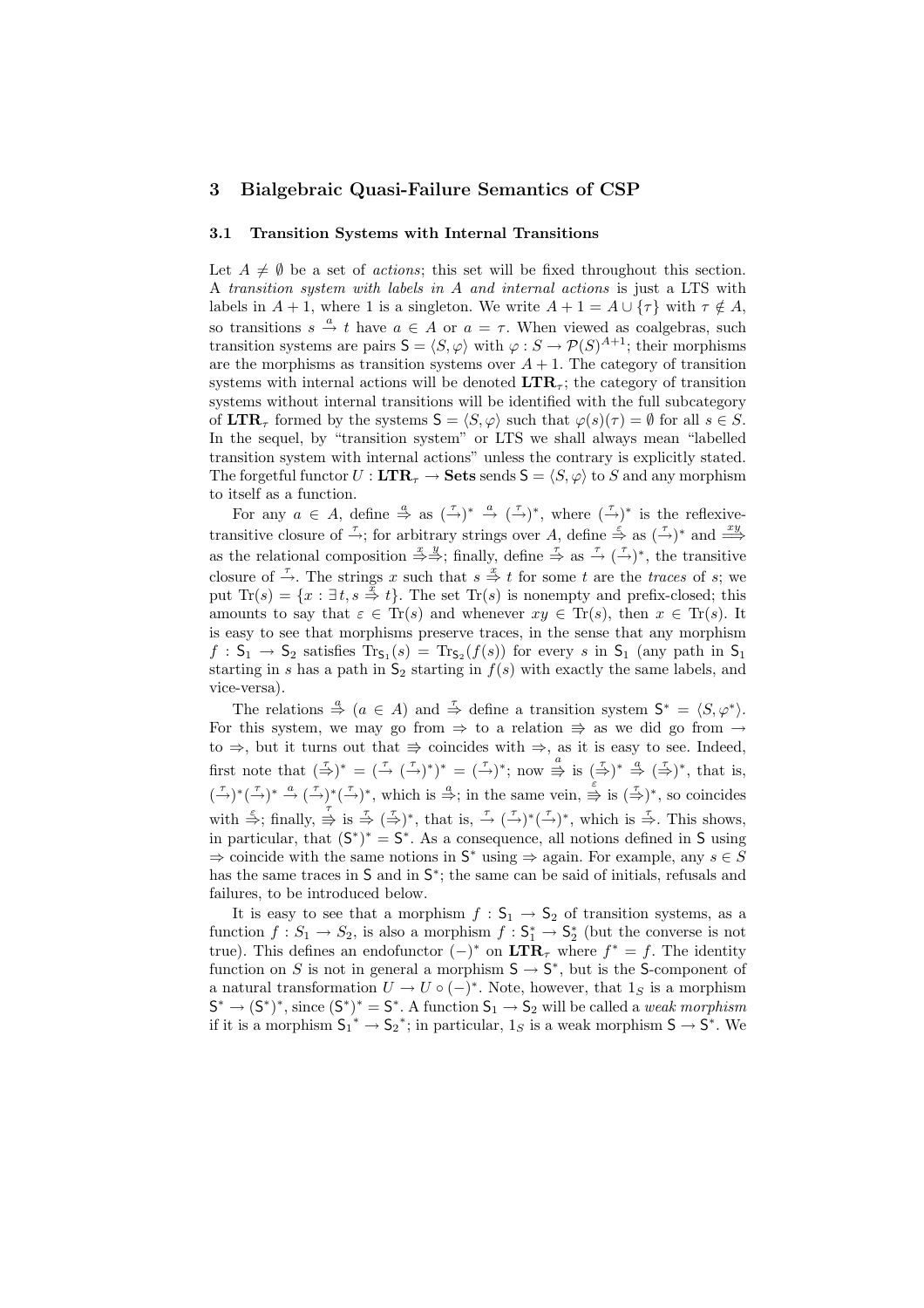noticed that every  $s \in S$  has the same traces in S and in  $S^*$ ; more generally, if  $f: \mathsf{S}_1 \to \mathsf{S}_2$  is a weak morphism, then  $\text{Tr}(s) = \text{Tr}(f(s))$  for every  $s \in S_1$ .<sup>5</sup>

If  $\overline{\to} \overline{\to} \subseteq \overline{\to}$  and  $\overline{\to} \overline{\to} \longrightarrow \overline{\subseteq} \xrightarrow{\tau} a \subseteq a$  for all  $a \in A$ , we say the transition system is transitive. An equivalent condition is that  $\stackrel{\tau}{\rightarrow}$  and  $\stackrel{a}{\rightarrow} (a \in A)$  coincide with  $\stackrel{\tau}{\Rightarrow}$  and  $\stackrel{a}{\Rightarrow}$ , respectively. Thus, a transition system **S** is transitive iff **S** = **S**<sup>\*</sup>; in particular,  $S^*$  is transitive. For a transitive system we shall also write  $\stackrel{x}{\rightarrow}$  instead of  $\stackrel{x}{\Rightarrow}$  when  $x \in A^*$ .

#### 3.2 Failures of Transition Systems

Let  $S = \langle S, \varphi \rangle$  be a transition system and  $s \in S$ . The set of *continuations* of s after  $x \in A^*$  is  $C_s(x) = \{a \in A : \exists t, s \stackrel{xa}{\Longrightarrow} t\}$ ; the continuations of s after the null trace  $\varepsilon$  are the *initials* of s, and we put  $I(s) = C_s(\varepsilon) = \{a \in A : \exists t, s \stackrel{a}{\Rightarrow} t\};$  the set of failures of s is  $Fl(s) = \{(x, X) \in A^* \times \mathcal{P}(A) : \exists t, s \stackrel{x}{\Rightarrow} t \text{ and } I(t) \cap X = \emptyset\};$ a refusal of s is a set  $X \subseteq A$  such that  $(\varepsilon, X)$  is a failure of s; the set of refusals of s is written  $Rf(s)$ . Clearly,  $(x, \emptyset)$  is a failure of s iff  $s \stackrel{x}{\Rightarrow} t$  for some t, so the traces are in bijective correspondence with the failures with empty refusal. Note that in [17] a failure  $(x, X)$  has X a finite subset of A; for simplicity we shall not make that requirement here. When there is danger of confusion we write  $C_{\mathsf{S},s}$ ,  $I<sub>S</sub>$ ,  $Fl<sub>S</sub>$  and  $Rf<sub>S</sub>$  instead of their unsuscripted versions, but we will try to avoid subscripts as much as possible for readabiliy.

Note that s has the same continuations, initials, failures and refusals with respect to S and S<sup>\*</sup>. As we did for traces, the previous statement generalizes to arbitrary weak morphisms  $f : \mathsf{S}_1 \to \mathsf{S}_2$ . Thus, if  $s \in S_1$ , we have  $C_s(x) =$  $C_{f(s)}(x)$ , because s and  $f(s)$  have the same traces, so that s has trace xa iff  $f(s)$ has trace xa; in particular,  $I(s) = I(f(s))$ . The next lemma takes care of failures and refusals.

**Lemma 1.** If  $f : S_1 \rightarrow S_2$  is a weak morphism and  $s \in S_1$ , then  $Fl(s) =$  $Fl(f(s))$ . In particular,  $Rf(s) = Rf(f(s))$ .

*Proof.* If  $(x, X) \in Fl(s)$ , then  $s \stackrel{x}{\Rightarrow} t$  and  $I(t) \cap X = \emptyset$  for some t. As f is a weak morphism,  $f(s) \stackrel{x}{\Rightarrow} f(t)$  and  $I(f(t)) \cap X = I(t) \cap X = \emptyset$ . We conclude that  $(x, X) \in Fl(f(s))$ . Conversely, suppose that  $(x, X) \in Fl(f(s))$ , that is,  $f(s) \stackrel{x}{\Rightarrow} t'$ and  $I(t') \cap X = \emptyset$  for some t'. Consider first the case where  $x = \varepsilon$ . If  $t' = f(s)$ , then  $I(s) \cap X = I(f(s)) \cap X = \emptyset$ , so  $(\varepsilon, X) \in Fl(s)$ . If  $t' \neq f(s)$ , then in fact  $f(s) \stackrel{\tau}{\Rightarrow} t'$ ; as f is a weak morphism, there is t such that  $s \stackrel{\tau}{\Rightarrow} t$  and  $f(t) = t'$ . We have  $I(t) \cap X = I(f(t)) \cap X = \emptyset$ , so once again  $(\varepsilon, X) \in Fl(s)$ . Let us next consider the case where x is not empty, say  $x = a_1 \cdots a_n$  with  $a_1, \ldots, a_n \in A$ and  $n > 0$ . Any sequence  $s \stackrel{a_1}{\Longrightarrow} s_1 \cdots \stackrel{a_n}{\Longrightarrow} s_n$  in  $S_1$  gives a sequence  $f(s) \stackrel{a_1}{\Longrightarrow}$  $f(s_1)\cdots \stackrel{a_n}{\Longrightarrow} f(s_n)$  in  $\mathsf{S}_2$ ; since  $s_n$  and  $f(s_n)$  have the same initials, this shows that  $Fl(s) \subseteq Fl(f(s))$ . Conversely, for any sequence  $f(s) \stackrel{a_1}{\Longrightarrow} s'_1 \cdots \stackrel{a_n}{\Longrightarrow} s'_n$  in

<sup>&</sup>lt;sup>5</sup> Adding subscripts to the trace functions to disambiguate, we can write  $Tr_{S_1}(s)$  =  $\text{Tr}_{\mathsf{S}_1^*}(s) = \text{Tr}_{\mathsf{S}_2}(f(s)) = \text{Tr}_{\mathsf{S}_2}(f(s))$ , where the middle equality is due to the fact that f is a morphism  $S_1^* \to S_2^*$  and morphisms preserve traces.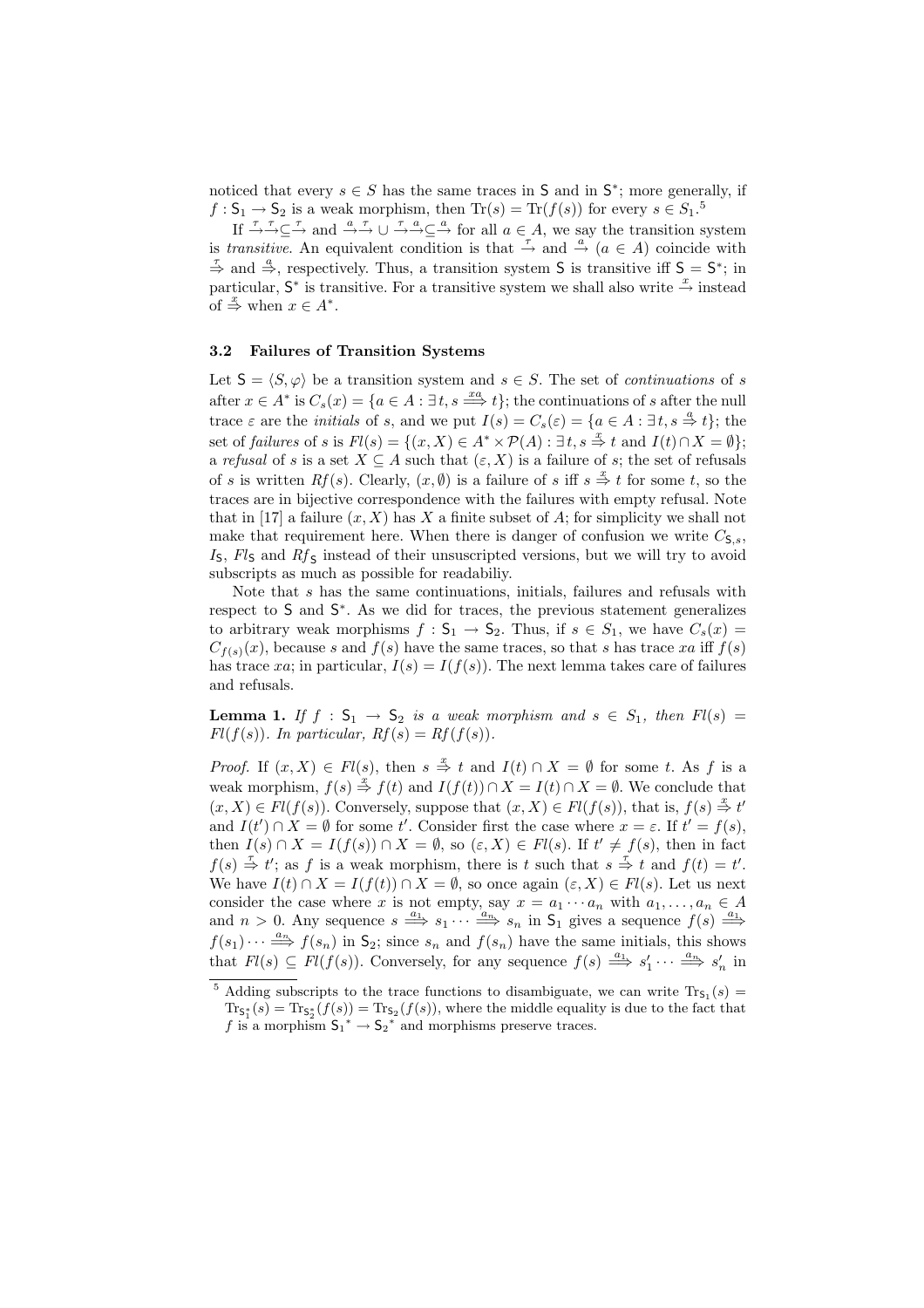$S_2$  there is a sequence  $s \stackrel{a_1}{\Longrightarrow} s_1 \cdots \stackrel{a_n}{\Longrightarrow} s_n$  in  $S_1$  such that  $f(s_i) = s'_i$  for all  $i = 1, \ldots, n$ ; again,  $s_n$  and  $s'_n$  have the same initials, and we conclude that  $Fl(f(s)) \subseteq Fl(s).$ 

A failure-set over A is any set  $P \subseteq A^* \times \mathcal{P}(A)$  such that the following conditions hold:

F1  $(\varepsilon, \emptyset) \in P$ . F2  $(xy, \emptyset) \in P \Rightarrow (x, \emptyset) \in P$ . F3  $(x, X) \in P \land Y \subseteq X \Rightarrow (x, Y) \in P$ . **F4**  $(x, X) \in P \land \forall a \in Y, (xa, \emptyset) \notin P \Rightarrow (x, X \cup Y) \in P.$ 

Let  $\mathcal F$  be the set of all failure sets. We turn  $\mathcal F$  into a transition system  $F = \langle \mathcal{F}, \zeta_{Fl} \rangle$  by defining the transitions associated with  $\zeta_{Fl}$  as follows. Let P and Q be failure-sets; we write

$$
\begin{array}{ll}\nP \stackrel{\tau}{\to} Q & \text{iff} \quad Q \subsetneq P; \\
P \stackrel{a}{\to} Q & \text{iff} \quad \forall (x, X) \in Q, \quad (ax, X) \in P.\n\end{array}
$$

(Here,  $Q \subset P$  means that Q is a proper subset of P.)

**Lemma 2.** The transition system  $F = \langle F, \zeta_{Fl} \rangle$  is transitive.

*Proof.* This is straightforward. If  $P \stackrel{\tau}{\rightarrow} Q \stackrel{\tau}{\rightarrow} R$ , then  $R \subsetneq Q \subsetneq P$ , hence  $P \stackrel{\tau}{\rightarrow} R$ . If  $P \stackrel{a}{\rightarrow} Q \stackrel{\tau}{\rightarrow} R$ , then  $(ax, X) \in P$  for all  $(x, X) \in Q$ , hence for all  $(x, X) \in R$ , so  $P \stackrel{a}{\rightarrow} R$ . Finally, suppose  $P \stackrel{\tau}{\rightarrow} Q \stackrel{a}{\rightarrow} R$ ; for all  $(x, X) \in R$ ,  $(ax, X) \in Q$ , hence  $(ax, X) \in P$ ; it follows that  $P \stackrel{a}{\rightarrow} R$ .

Our immediate goal is to show how the sets  $\text{Tr}(P)$ ,  $C_P(x)$ ,  $I(P)$ ,  $Fl(P)$  and  $Rf(P)$ , where P is a failure-set, can be defined in terms of the set P itself rather than the transitions from  $P$  in  $F$ . For this we need to establish some auxiliary results first. We start with a result that shows that whenever there is a transition  $P \stackrel{a}{\rightarrow} Q$ , there is a largest such  $Q$ , so that  $Q \stackrel{\varepsilon}{\rightarrow} R$  for any R such that  $P \stackrel{a}{\rightarrow} R$ .

**Lemma 3.** If  $(a, \emptyset) \in P$ , then  $Q = \{(x, X) : (ax, X) \in P\}$  is in  $\mathcal{F}$  and  $P \stackrel{a}{\rightarrow} Q$ . For any  $R \in \mathcal{F}$  such that  $P \stackrel{a}{\rightarrow} R$ , we have  $Q \stackrel{\varepsilon}{\rightarrow} R$ .

*Proof.* The condition  $(a, \emptyset) \in P$  is needed to show that  $(\varepsilon, \emptyset) \in Q$ , which is F1. Conditions F2 and F3 are easy. Let us check F4. Suppose  $(x, X) \in Q$  and  $(x, \emptyset) \notin Q$  for every  $c \in Y$ . Then  $(ax, X) \in P$  and  $(axc, \emptyset) \notin P$  for every  $c \in Y$ , by definition of Q. Since P satisfies  $\mathbf{F4}$ ,  $(ax, X \cup Y) \in P$ . Again by definition of  $Q, (x, X \cup Y) \in Q$ , as required. The remaining statements are immediate consequences of the definition of the transition relation  $\stackrel{a}{\rightarrow}$  in F.

The next lemma generalizes both the definition of  $\stackrel{a}{\rightarrow}$  and the previous lemma to arbitrary strings  $x$ .

Lemma 4. Let  $P \in \mathcal{F}$  and  $x \in A^*$ .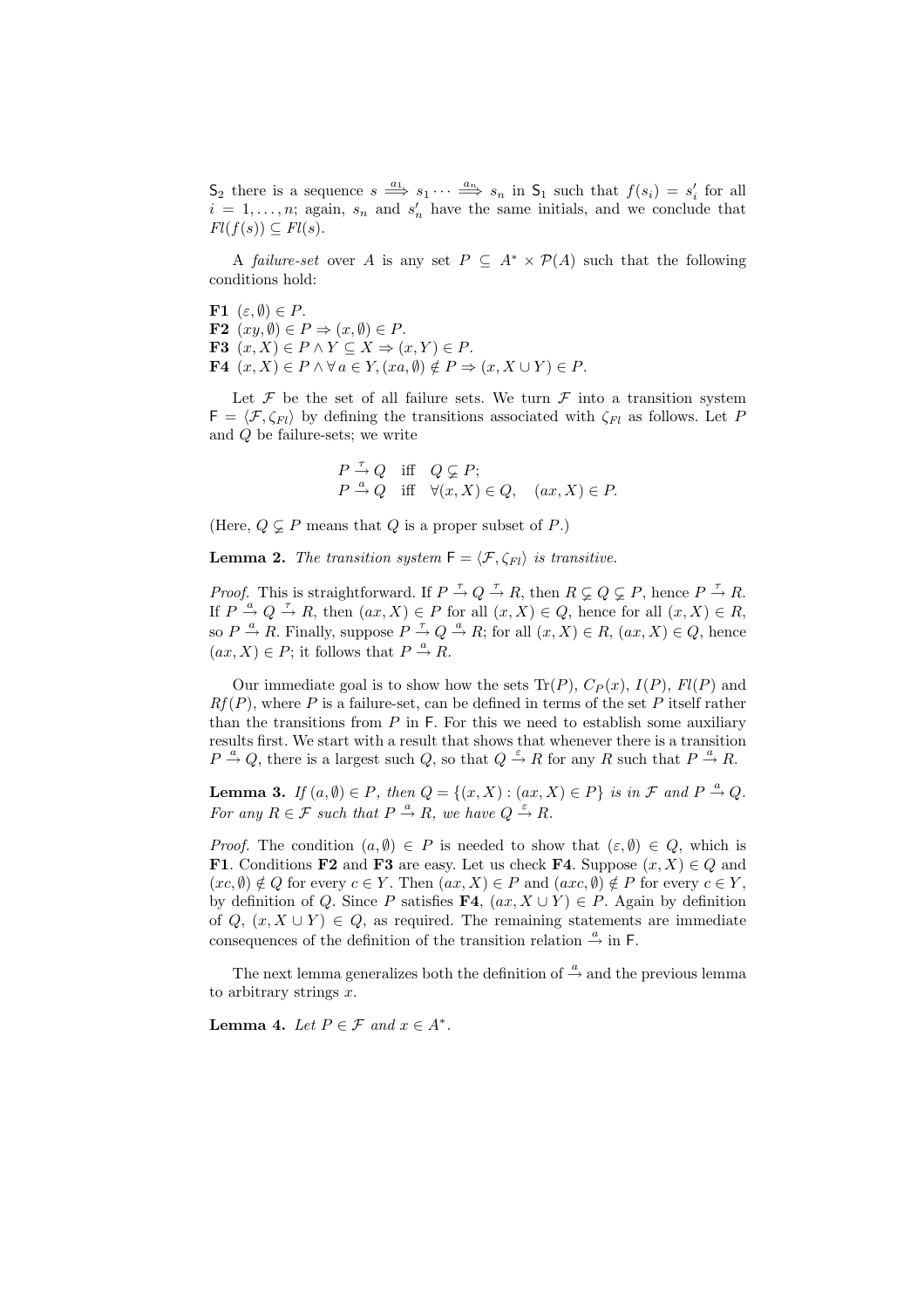- 1. For any  $Q \in \mathcal{F}$ ,  $P \stackrel{x}{\rightarrow} Q$  iff for every  $(y, X) \in Q$ ,  $(xy, X) \in P$ .
- 2. If  $(x, \emptyset) \in P$ , then  $Q = \{(y, X) : (xy, X) \in P\}$  is in  $\mathcal F$  and  $P \stackrel{x}{\rightarrow} Q$ . For any  $R \in \mathcal{F}$  such that  $P \stackrel{x}{\rightarrow} R$ , we have  $Q \stackrel{\varepsilon}{\rightarrow} R$ .

*Proof.* 1. The result is proved by induction on the length of  $x$ . For the null string  $\varepsilon$ , since  $\stackrel{\varepsilon}{\to}$  is the reflexive closure of  $\stackrel{\tau}{\to}$ , we have  $P \stackrel{\varepsilon}{\to} Q$  iff  $P = Q$  or  $P \stackrel{\tau}{\to} Q$ , iff  $Q \subseteq P$ , iff for all  $(y, X) \in Q$ ,  $(y, X) \in P$ . For a string ax, assume first  $P \stackrel{ax}{\longrightarrow} Q$ , so that  $P \stackrel{a}{\rightarrow} R \stackrel{x}{\rightarrow} Q$  for some  $R \in \mathcal{F}$ . If  $(y, X) \in Q$ , then, by induction hypothesis,  $(xy, X) \in R$ , hence  $(axy, X) \in P$ , by definition of  $\stackrel{a}{\rightarrow}$ . Conversely, assume  $(axy, X) \in P$  for all  $(y, X) \in Q$ . Letting  $R = \{(z, X) : (az, X) \in P\}$ , we know that  $R \in \mathcal{F}$  and  $P \stackrel{a}{\rightarrow} R$ ; we show that  $R \stackrel{x}{\rightarrow} Q$ , which allows to conclude that  $P \stackrel{ax}{\longrightarrow} Q$ , as required. So take  $(y, X) \in Q$ ; we have  $(axy, X) \in P$ , by hypothesis, hence  $(xy, X) \in R$ , by definition of R. Thus,  $(xy, X) \in R$  for all  $(y, X) \in Q$ , so by induction hypothesis,  $R \stackrel{x}{\rightarrow} Q$ , as desired.

2. We also use induction on the length of  $x$ . For the empty string, the statement just says that when  $Q = P$ , then  $Q \in \mathcal{F}$  and  $P \stackrel{\varepsilon}{\to} Q$ , which is immediate. For a string ax we can write  $Q = \{(y, X) : (xy, X) \in R\}$  where  $R = \{(z, X) : (az, X) \in P\}$ . We have  $P \stackrel{a}{\rightarrow} R$  and, by induction hypothesis,  $Q \in \mathcal{F}$  and  $R \stackrel{x}{\rightarrow} Q$ . It follows that  $P \stackrel{ax}{\longrightarrow} Q$ , as required. The second statement is now immediate, because  $P \stackrel{x}{\to} R$  implies  $R \subseteq Q$ , hence  $Q \stackrel{\varepsilon}{\to} R$ . This ends the proof.

**Lemma 5.** Let P be a failure-set. In  $F = \langle F, \zeta_{Fl} \rangle$  the following equalities hold:

- 1. Tr(P) = { $x \in A^* : (x, \emptyset) \in P$  }.
- 2.  $C_P(x) = \{a \in A : (xa, \emptyset) \in P\}.$
- 3.  $I(P) = \{a \in A : (a, \emptyset) \in P\}.$
- *Proof.* 1. If  $P \stackrel{x}{\rightarrow} Q$ , then, since  $(\varepsilon, \emptyset) \in Q$  and by the first statement of Lemma 4,  $(x, \emptyset) \in P$ . Conversely, if  $(x, \emptyset) \in P$ , the second statement of Lemma 4 immediately implies that  $x \in \text{Tr}(P)$ .
- 2. To say that  $a \in C_P(x)$  is equivalent, by definition, to say that xa is a trace of P, which by the previous result is equivalent to  $(xa, \emptyset) \in P$ .
- 3. This is because  $I(P) = C_P(\varepsilon)$ .

**Lemma 6.** If  $P \in \mathcal{F}$  and  $(\varepsilon, X) \in P$ , then

$$
Q = \{ (\varepsilon, Y) : (\varepsilon, X \cup Y) \in P \} \cup \{ (ax, Y) \in P : a \notin X \}
$$

is in  $\mathcal{F}, P \stackrel{\varepsilon}{\rightarrow} Q$  and  $I(Q) \cap X = \emptyset$ . For any  $R \in \mathcal{F}$  such that  $P \stackrel{\varepsilon}{\rightarrow} R$  and  $I(R) \cap X = \emptyset$ , we have  $Q \stackrel{\varepsilon}{\rightarrow} R$ .

*Proof.* We first show that  $Q$  satisfies the axioms **F1** though **F4**. For **F1** note that  $(\varepsilon, \emptyset) \in Q$  because  $(\varepsilon, X) \in P$ . For **F2** assume  $(yz, \emptyset) \in Q$ , to conclude that  $(y, \emptyset) \in Q$ ; if y is  $\varepsilon$ , it was already proved that  $(\varepsilon, \emptyset) \in Q$ ; otherwise,  $y = ax$ ,  $(axz, \emptyset) \in P$  and  $a \notin X$ ; by **F2** applied to  $P$ ,  $(ax, \emptyset) \in P$ , hence  $(ax, \emptyset) \in Q$ . For F3 let  $(y, Y) \in Q$  and  $Z \subseteq Y$ ; if  $y = \varepsilon$ , then  $(\varepsilon, X \cup Y) \in P$ , in which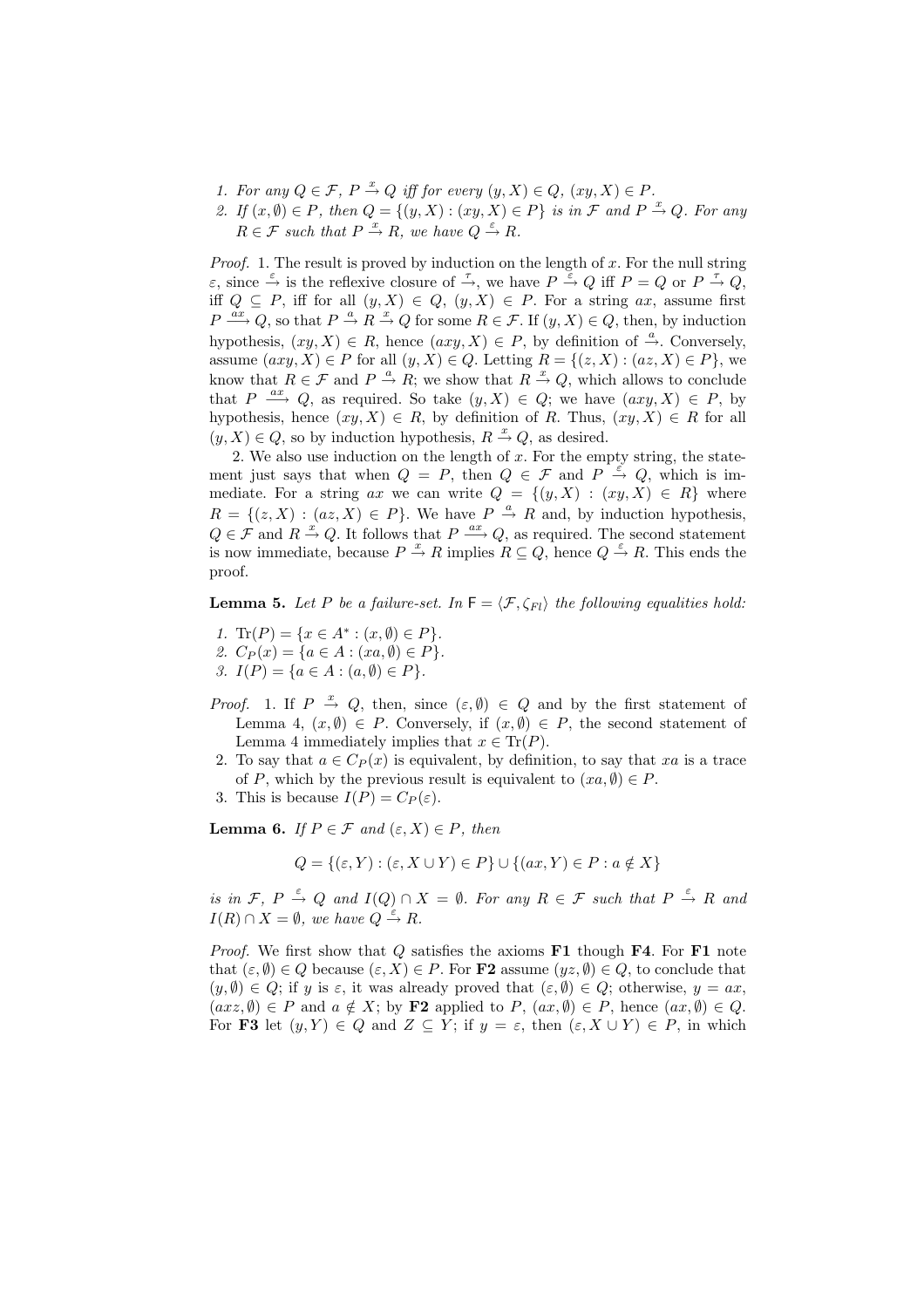case  $(\varepsilon, X \cup Z) \in P$ , because P satisfies **F3**, so  $(\varepsilon, Z) \in Q$ ; if  $y = ax$ , then  $(ax, Y) \in P$  and  $a \notin X$ , which implies  $(ax, Z) \in P$ , because P satisfies **F3**, so  $(ax, Z) \in Q$ . Finally, let us consider **F4**; we must show that if  $(y, Y) \in Q$  and  $\forall c \in W, (yc, \emptyset) \notin Q$ , then  $(y, Y \cup W) \in Q$ . If y is  $\varepsilon$ , then  $(\varepsilon, X \cup Y) \in P$ ; let  $W_1 = \{c \in Y : (c, \emptyset) \notin P\}$  and  $W_2 = \{c \in Y : (c, \emptyset) \in P\}$ , then  $(\varepsilon, X \cup Y \cup W_1) \in$ P, since P satisfies F4, so  $(\varepsilon, Y \cup W_1) \in Q$ . We have  $W_2 \subseteq X$ , since if  $(c, \emptyset) \in P$ and  $(c, \emptyset) \notin Q$ , then  $c \in X$ , hence  $(\varepsilon, X \cup Y \cup W_1 \cup W_2) \in P$  and  $(\varepsilon, Y \cup W) \in Q$ ; finally, if y is ax, then  $a \notin X$ ,  $(ax, Y) \in P$  and  $(axc, \emptyset) \notin P$ , so  $(ax, Y \cup \{c\}) \in P$ by **F4**, therefore  $(ax, Y \cup \{c\}) \in Q$ .

This shows  $Q \in \mathcal{F}$ . By construction,  $Q \subseteq P$ , hence  $P \stackrel{\varepsilon}{\rightarrow} Q$ ; also by construction,  $I(Q) \cap X = \emptyset$ . Now consider R in the conditions of the lemma. If  $(\varepsilon, Y) \in R$ , then, since  $(c, \emptyset) \notin R$  for every  $c \in X$ , because  $I(R) \cap X = \emptyset$ , we conclude that  $(\varepsilon, X \cup Y) \in R$  by **F4**; but then  $(\varepsilon, X \cup Y) \in P$ , so  $(\varepsilon, Y) \in Q$ . If  $(ax, Y) \in R$ , then  $(ax, Y) \in P$  and  $a \notin X$ , because  $I(R) \cap X = \emptyset$ , hence  $(ax, Y) \in Q$ . This ends the proof.

**Lemma 7.** If  $P \in \mathcal{F}$  then  $Q = \{(x, X) \in P : \forall a \in X, (xa, \emptyset) \notin P\}$  is in  $\mathcal{F}$  and  $P \stackrel{\varepsilon}{\rightarrow} Q \not \stackrel{\tau}{\rightarrow}$ .

*Proof.* First note that  $(x, \emptyset) \in Q$  iff  $(x, \emptyset) \in P$ . Axioms **F1** through **F4** are easy to check. Since  $Q \subseteq P$  then  $P \stackrel{\varepsilon}{\rightarrow} Q$ . For the last conditions, let  $R \subseteq Q$  be a failure set, and prove, by induction on the length of failures, that  $R = Q$ ; for the empty string let  $(\varepsilon, X) \in Q$ , since  $R \subseteq Q \subseteq P$ ,  $\forall a \in X, (a, \emptyset) \notin R$ ; by **F1**  $(\varepsilon, \emptyset) \in R$  and by **F4**  $(\varepsilon, X) \in R$ . Assume that for all failures of length n,  $(x, X) \in Q \Rightarrow (x, X) \in R$  and take a failure  $(xa, X) \in Q$  of length  $n + 1$ , that is,  $a \in A$  and x has length n; by **F3** and **F2**,  $(x, \emptyset) \in Q$  and, by induction hypothesis,  $(x, \emptyset) \in R$ ; by **F3**  $(xa, \emptyset) \in Q \subseteq P$  and by definition of  $Q$ ,  $(x, \{a\}) \notin Q$  then,  $(xa, \emptyset) \in R$ , because if  $(xa, \emptyset) \notin R$ , by **F3**,  $(x, \{a\}) \in R \subseteq Q$ ; by definition of  $Q, \forall b \in X, (xab, \emptyset) \notin P$ . Since  $R \subseteq Q \subseteq P, \forall b \in X, (xab, \emptyset) \notin R$  and by **F4**  $(xa, X) \in R$ .

**Lemma 8.** Let P be a failure-set. In  $F = \langle F, \zeta_{Fl} \rangle$  the following equalities hold: 1.  $Rf(P) = \{X \subseteq A : (\varepsilon, X) \in P\}.$ 

$$
2. Fl(P) = P.
$$

- *Proof.* 1. If  $X \in Rf(P)$ , there is Q such that  $P \stackrel{\varepsilon}{\rightarrow} Q$  and  $I(Q) \cap X = \emptyset$ . Thus,  $(a, \emptyset) \notin Q$  for every  $a \in X$ . Starting from  $(\varepsilon, \emptyset) \in Q$  we conclude by **F4** that  $(\varepsilon, X) \in Q$ ; as  $Q \subseteq P$ ,  $(\varepsilon, X) \in P$ . Conversely, if  $(\varepsilon, X) \in P$ , there is Q such that  $P \stackrel{\varepsilon}{\rightarrow} Q$  and  $I(Q) \cap X = \emptyset$ , by Lemma 6, so  $X \in Rf(P)$ .
- 2. Let  $(x, X) \in Fl(P)$ . There is Q such that  $P \stackrel{x}{\rightarrow} Q$  and  $I(Q) \cap X = \emptyset$ . But then  $X \in Rf(Q)$ , so  $(\varepsilon, X) \in Q$ . By the first statement of Lemma 4,  $(x, X) \in P$ . Conversely, let  $(x, X) \in P$ . By **F3**,  $(x, \emptyset) \in P$ , so by the second statement of Lemma 4, there is Q such that  $P \stackrel{x}{\rightarrow} Q$  and  $(\varepsilon, X) \in Q$ . We have  $X \in Rf(Q)$ , so there is R such that  $Q \stackrel{\varepsilon}{\rightarrow} R$  and  $I(R) \cap X = \emptyset$ . Together with  $P \stackrel{x}{\rightarrow} Q$ , this implies that  $(x, X) \in Fl(P)$ .

Lemma 1 and Lemma 8 imply that  $F = \langle \mathcal{F}, \zeta_{Fl} \rangle$  is quasi-final with respect to behaviour Fl.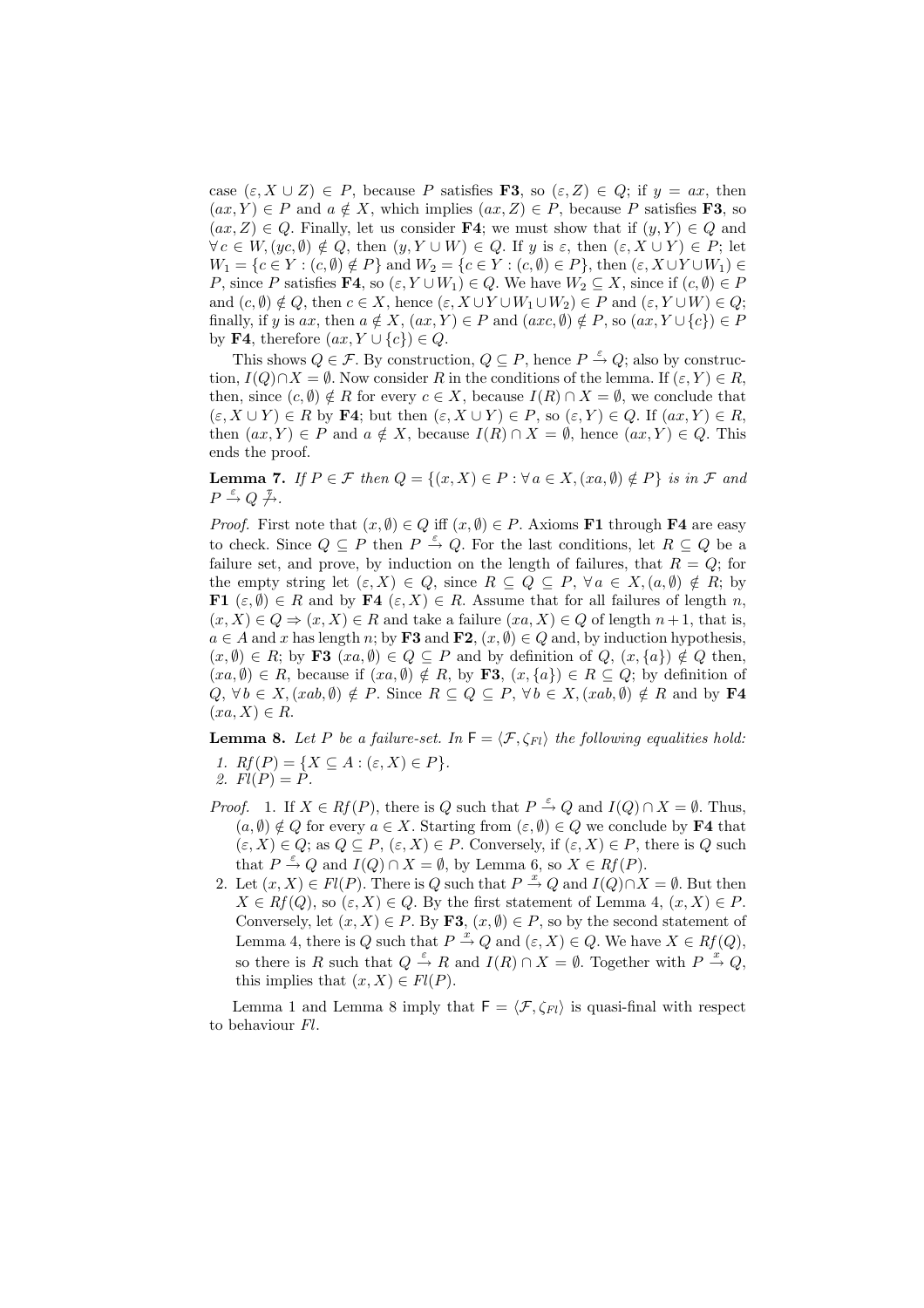#### 3.3 Some Auxiliary Notions and Notation

In the sequel we need the following result:

**Lemma 9.** If  $(P_i)_{i \in I}$  is a nonempty family of failure sets,  $\bigcup_{i \in I} P_i$  is a failure set.

*Proof.* Conditions **F1** through **F3** are immediate. For **F4**, assume  $(x, X) \in$  $i\in I P_i$  and  $(xa,\emptyset) \notin \bigcup_{i\in I} P_i$  for all  $a \in Y$ . Then  $(x,X) \in P_j$  for some  $j \in I$ and  $(xa, \emptyset) \notin P_k$  for all  $a \in A$  and  $k \in I$ . In particular,  $(xa, \emptyset) \notin P_j$  for all  $a \in A$ , hence  $(x, X \cup Y) \in P_j \subseteq \bigcup_{i \in I} P_i$ .

Given  $a \in A$  and  $F \in \mathcal{F}$ , we put

$$
a \cdot F = \{(ax, X) : (x, X) \in F\},\
$$
  

$$
\partial_a(F) = \{(x, X) : (ax, X) \in F\}.
$$

Clearly,  $\partial_a(a \cdot F) = F$ , and  $a \cdot \partial_a(F)$  is the set of failures in F whose traces start with a.

For an arbitrary transition system  $S = \langle S, \varphi \rangle$  and any  $s \in S$ , we shall use the fact that  $\overline{\phantom{a}}$  $\ddot{\phantom{1}}$ 

$$
Fl(s) = N(s) \cup \bigcup_{a \in A} a \cdot \bigcup_{s \stackrel{a}{\Rightarrow} s'} Fl(s')
$$
(6)

(note the use of the transitions  $\stackrel{a}{\Rightarrow}$  rather than  $\stackrel{a}{\rightarrow}$ ), where

$$
N(s) = \{ (\varepsilon, X) : \exists s' \forall a \in X, s \stackrel{\varepsilon}{\Rightarrow} s' \stackrel{q}{\neq} \}.
$$
 (7)

As a consequence, for all  $a \in A$ ,

$$
\partial_a(Fl(s)) = \bigcup_{s \stackrel{\alpha}{\to} s'} Fl(s'). \tag{8}
$$

It is useful to extend the definition of  $\partial$  to any  $x \in A^*$  by  $\partial_x(P) = \{(y, X) :$  $(xy, X) \in P$ ; this defines a function  $\partial_x : \mathcal{F} \to \mathcal{F} \cup \{\emptyset\}$  that coincides with  $\partial_a$ when x is a. Equivalently,  $\partial_{\varepsilon}(P) = P$  for any P and  $\partial_{ax} = \partial_x \circ \partial_a$ . By Lemma 4,  $\partial_x(P) \in \mathcal{F}$  if  $(x, \emptyset) \in P$ ; in that case,  $P \stackrel{x}{\Rightarrow} \partial_x(P)$  and  $\partial_x(P) \stackrel{\epsilon}{\Rightarrow} P'$  whenever  $P \stackrel{x}{\Rightarrow} P'$ . A simple induction on the length of x shows that (8) generalizes to

$$
\partial_x(Fl(s)) = \bigcup_{s \stackrel{x}{\to} s'} Fl(s'). \tag{9}
$$

Remark 1. For a transitive system like F, the relation  $\Rightarrow$  is equal to  $\rightarrow$ , but for clarity we still use  $\Rightarrow$  whenever appropriate.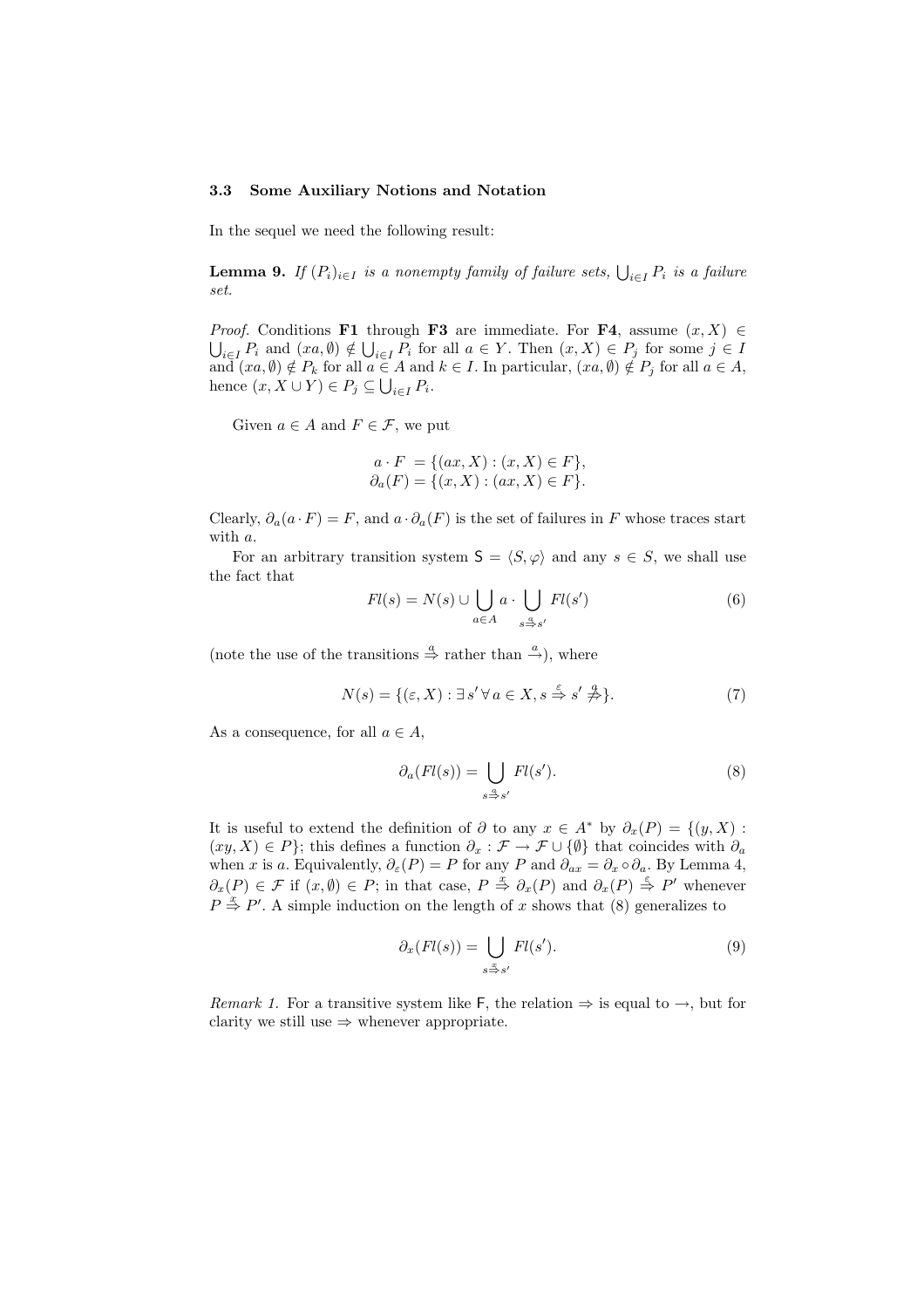#### 3.4 Failures of Transition Systems with termination

With the extended alphabet  $A^{\checkmark} = A \cup {\checkmark}$  ( $\checkmark \notin A + 1$  represents the termination action) we need to introduce some complements to previous definitions and results.

A transition system with labels in A, internal actions and termination is just a LTS with labels in  $A^{\tau\checkmark} = A^{\checkmark} + 1 = A^{\checkmark} \cup {\tau}$ , such that, if  $s \stackrel{\checkmark}{\longrightarrow} t$  then  $t \stackrel{q}{\rightarrow}$ , for all  $a \in A^{\tau\checkmark}$ .

For any  $a \in A$ , define  $\stackrel{a}{\Rightarrow}$  as  $(\stackrel{\tau}{\rightarrow})^* \stackrel{a}{\rightarrow} (\stackrel{\tau}{\rightarrow})^*$  and  $\stackrel{\checkmark}{\Rightarrow}$  as  $(\stackrel{\tau}{\rightarrow})^* \stackrel{\checkmark}{\rightarrow}$ ; for arbitrary strings in  $A^{*\checkmark} = A^* \cup \{x\checkmark : x \in A^*\}$  define  $\stackrel{\epsilon}{\Rightarrow}$  as  $(\stackrel{\tau}{\rightarrow})^*$  and, for  $x \in A^*$  and  $y \in A^{*\checkmark}$ , define  $\stackrel{xy}{\Longrightarrow}$  as the relational composition  $\stackrel{x}{\Rightarrow} \stackrel{y}{\Rightarrow}$ ; finally, define  $\stackrel{\tau}{\Rightarrow}$  as  $\stackrel{\tau}{\rightarrow}$  ( $\stackrel{\tau}{\rightarrow}$ )<sup>\*</sup>, the transitive closure of  $\stackrel{\tau}{\rightarrow}$ .

For a transition system with labels in A, internal actions and termination,  $S = \langle S, \varphi \rangle$ , and  $s \in S$  we put  $C_s(x) = \{a \in A^{\checkmark} : \exists t, s \stackrel{xa}{\Longrightarrow} t\}$  and  $I(s) = C_s(\varepsilon) =$  ${a \in A^\checkmark : \exists t, s \stackrel{a}{\Rightarrow} t};$  and we say that s refuses  $X \subseteq A^\checkmark$  (s ref X) if and only if either s is a stable state (one without  $\tau$  or  $\checkmark$  transitions) and  $I(s) \cap X = \emptyset$  or  $s \stackrel{\checkmark}{\rightarrow}$  and  $X \subseteq A$ . The set of *failures* of *s* is

$$
Fl(s) = \{(x, X) \in A^* \times \mathcal{P}(A^{\checkmark}) : \exists t, s \stackrel{x}{\Rightarrow} t \text{ and } t \text{ ref } X\}
$$
  

$$
\cup \{ (x\checkmark, X) \in A^{*\checkmark} \times \mathcal{P}(A^{\checkmark}) : \exists t, s \stackrel{x}{\Rightarrow} t \};
$$

and the set of refusal of s is

$$
Rf(s) = \{X : (\varepsilon, X) \in Fl(s)\}.
$$

As for traces and failures without termination, for failures with termination we have  $I(s) = I(f(s))$  for  $f : \mathsf{S}_1 \to \mathsf{S}_2$ , an arbitrary weak morphism, and  $s \in S_1$ .

**Lemma 10.** If  $f : S_1 \to S_2$  is a weak morphism and  $s \in S_1$ , then  $Fl(s) =$  $Fl(f(s))$ . In particular,  $Rf(s) = Rf(f(s))$ .

*Proof.* The proof is similar to Lemma 1. Just notice that, as  $f$  is a weak morphism, for every  $a \in A^{\tau\checkmark}$ ,  $s \overset{q}{\to}$  iff  $f(s) \overset{q}{\to}$ ; and

$$
Fl(s) = \{(x, X) \in A^* \times \mathcal{P}(A^{\checkmark}) : \exists t, s \stackrel{x}{\Rightarrow} t \stackrel{\checkmark}, \tau}{\leftrightarrow} \text{ and } I(t) \cap X = \emptyset\}
$$
  

$$
\cup \{(x, X) \in A^* \times \mathcal{P}(A) : \exists t, s \stackrel{x}{\Rightarrow} t \stackrel{\checkmark}{\rightarrow} \}
$$
  

$$
\cup \{(x\checkmark, X) \in A^{*\checkmark} \times \mathcal{P}(A^{\checkmark}) : \exists t, s \stackrel{x}{\Rightarrow} t \}.
$$

A failure set over  $A^{\checkmark}$  is any set  $P \subset A^{*\checkmark} \times \mathcal{P}(A^{\checkmark})$  such that the following conditions holds:

F1 through F4 **F5**  $(x\checkmark, \emptyset)$  ∈  $P \wedge X \subseteq A \Rightarrow (x, X) \in P$ . **F6**  $(x\checkmark, \emptyset)$  ∈  $P \wedge X \subseteq A^\checkmark \Rightarrow (x\checkmark, X) \in P$ .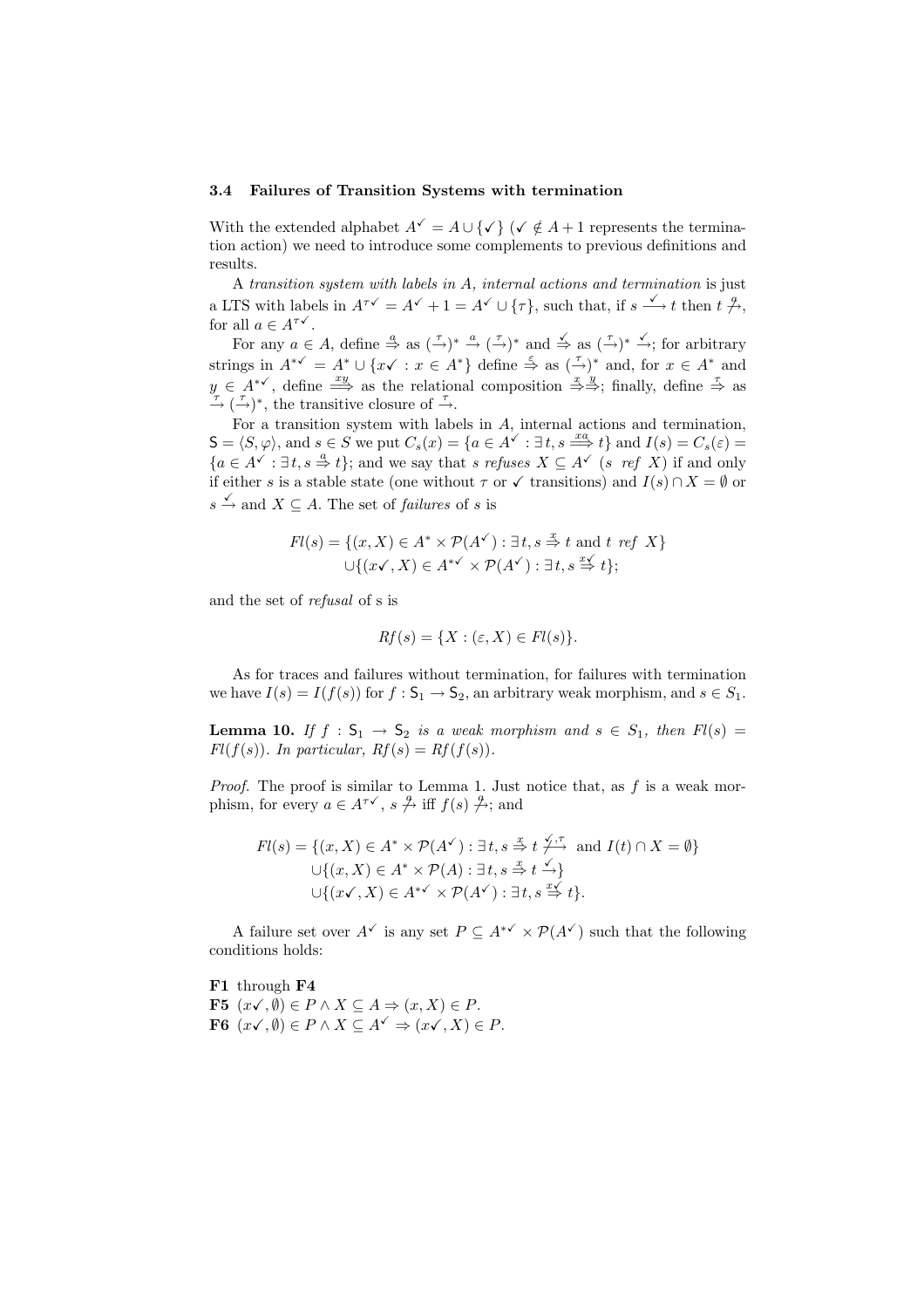Let F be the set of all failure sets over  $A^{\checkmark}$ . We turn F into a transition system  $F = \langle \mathcal{F}, \zeta_{Fl} \rangle$  by defining the transitions associated with  $\zeta_{Fl}$  as follows. Let P and Q be failure-sets; we write with  $a \in A^{\checkmark}$ 

$$
\begin{array}{ccc}\nP \stackrel{\tau}{\to} Q & \text{iff} & Q \subsetneq P; \\
P \stackrel{a}{\to} Q & \text{iff} & Q \subseteq \partial_a(P).\n\end{array}
$$

Remark 2. If  $P \xrightarrow{\checkmark} Q$  then by  $\mathbf{F1} (\varepsilon, \emptyset) \in Q$  and  $(\checkmark, \emptyset) \in P$ . By  $\mathbf{F6} (\checkmark, X) \in P$ , for all  $X \subseteq A^{\checkmark}$  and it follows that  $\partial_{\checkmark}(P) = \{(\varepsilon, X) : X \subseteq A^{\checkmark}\}$ . By **F4** there is no failure set over  $A^{\checkmark}$  such that  $Q \varsubsetneq \partial_{\checkmark}(P)$  and then,

$$
P \stackrel{\checkmark}{\to} Q
$$
 iff  $Q = \{(\varepsilon, X) : X \subseteq A^{\checkmark}\}$  and  $\forall X \subseteq A^{\checkmark}$ ,  $(\checkmark, X) \in P$ ;

and

$$
\{(\varepsilon, X) : X \subseteq A^{\checkmark}\} \not\to.
$$

**Lemma 11.** If  $(P_i)_{i \in I}$  is a nonempty family of failure sets over  $A^{\checkmark}$ ,  $\bigcup_{i \in I} P_i$  is a failure set over  $A^{\checkmark}$ .

*Proof.* Conditions  $\mathbf{F1}$  through  $\mathbf{F4}$  have been verified in Lemma 9 and conditions F5 and F6 are easy to check.

**Lemma 12.** The transition system  $F = \langle F, \zeta_{Fl} \rangle$  is transitive.

Proof. See Lemma 2.

**Lemma 13.** If  $(a, \emptyset) \in P$ , then  $Q = \{(x, X) : (ax, X) \in P\}$  is in  $\mathcal{F}$  and  $P \stackrel{a}{\rightarrow} Q$ . For any  $R \in \mathcal{F}$  such that  $P \stackrel{a}{\rightarrow} R$ , we have  $Q \stackrel{\varepsilon}{\rightarrow} R$ .

Proof. By Lemma 3 the only conditions remaining to prove are F5 and F6, which are easy to check.

Lemma 14. Let  $P \in \mathcal{F}$  and  $x \in A^*$ .

- 1. For any  $Q \in \mathcal{F}$ ,  $P \stackrel{x}{\rightarrow} Q$  iff for every  $(y, X) \in Q$ ,  $(xy, X) \in P$ .
- 2. If  $(x, \emptyset) \in P$ , then  $Q = \{(y, X) : (xy, X) \in P\}$  is in  $\mathcal F$  and  $P \stackrel{x}{\rightarrow} Q$ . For any  $R \in \mathcal{F}$  such that  $P \stackrel{x}{\rightarrow} R$ , we have  $Q \stackrel{\varepsilon}{\rightarrow} R$ .

Proof. See Lemma 4.

**Lemma 15.** Let P be a failure-set. In  $F = \langle F, \zeta_{Fl} \rangle$  the following equalities hold:

1. Tr(P) = { $x \in A^{*\checkmark} : (x, \emptyset) \in P$  }. 2.  $C_P(x) = \{a \in A^{\checkmark} : (xa, \emptyset) \in P\}.$ 3.  $I(P) = \{a \in A^{\checkmark} : (a, \emptyset) \in P\}.$ 

Proof. See Lemma 5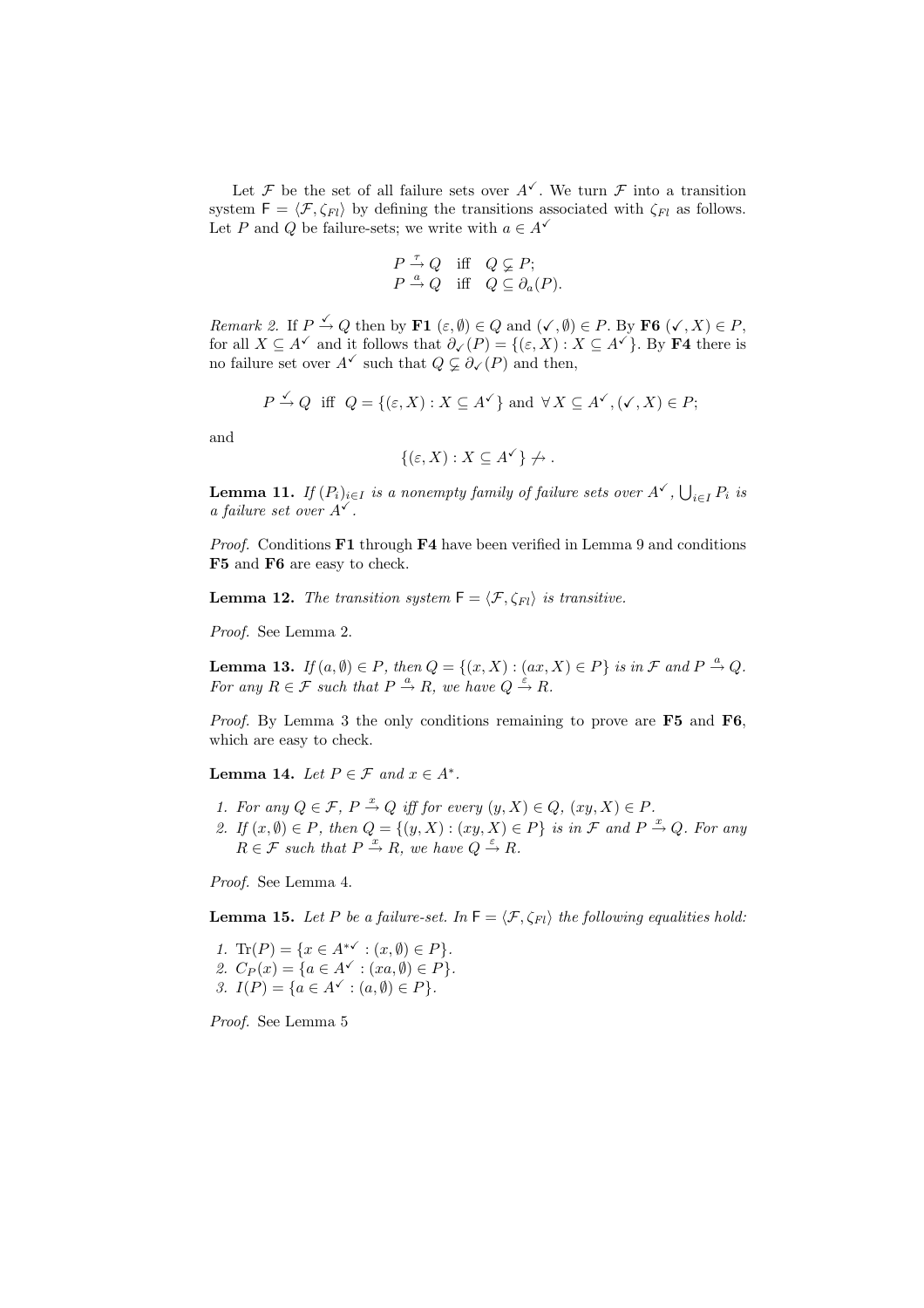**Lemma 16.** If  $P \in \mathcal{F}$  and  $(\varepsilon, X) \in P$ , then

$$
Q = \{ (\varepsilon, Y) : (\varepsilon, X \cup Y) \in P \} \cup \{ (ax, Y) \in P : a \notin X \}
$$

is in  $\mathcal{F}, P \stackrel{\varepsilon}{\rightarrow} Q$  and  $I(Q) \cap X = \emptyset$ . For any  $R \in \mathcal{F}$  such that  $P \stackrel{\varepsilon}{\rightarrow} R$  and  $I(R) \cap X = \emptyset$ , we have  $Q \stackrel{\varepsilon}{\rightarrow} R$ .

*Proof.* By Lemma 6 Q satisfies F1 through F4. For F5 let  $(x\checkmark, \emptyset) \in Q$  and  $Y \subseteq A$ ; if  $x = \varepsilon$  then  $(\checkmark, \emptyset) \in P$  and  $\checkmark \notin X$ ; since P satisfies **F5**,  $(\varepsilon, Z) \in P$ for every  $Z \subseteq A$ , in particular  $(\varepsilon, X \cup Y) \in P$  and  $(\varepsilon, Y) \in Q$ . If  $x = ay$  then  $(x\checkmark, \emptyset) \in P$  and  $a \notin X$ , since P satisfies F5,  $(x, Y) \in P$  and, by definition of  $Q, (x, Y) \in Q$  as required. The verification of **F6** is similar to **F5**. For the last condition see Lemma 6.

**Lemma 17.** If P is failure set over  $A^{\checkmark}$ ,

$$
\widetilde{P} = \{(x, X) : (x, X) \in P \text{ and } \forall y \le x, (y \checkmark, \emptyset) \notin P\}
$$
  
\n
$$
\bigcup \{(x, X) : (x \checkmark, \emptyset) \in P, X \subseteq A \text{ and } \forall y < x, (y \checkmark, \emptyset) \notin P\}
$$
  
\n
$$
\bigcup \{(x \checkmark, X) : (x \checkmark, \emptyset) \in P, X \subseteq A \checkmark \text{ and } \forall y < x, (y \checkmark, \emptyset) \notin P\}
$$

is failure set over  $A^{\checkmark}$  and  $P \stackrel{\varepsilon}{\rightarrow} \tilde{P}$ .

*Proof.* Let  $Q_1 = \{(x, X) : (x, X) \in P \text{ and } \forall y \leq x, (y \checkmark, \emptyset) \notin P\}, Q_2 = \{(x, X) : (x, X) \in P \text{ and } \forall y \leq x, (y \checkmark, \emptyset) \notin P\}$  $(x\checkmark, \emptyset) \in P$ ,  $X \subseteq A$  and  $\forall y < x, (y\checkmark, \emptyset) \notin P$ } and  $Q_3 = \{(x\checkmark, X) : (x\checkmark, \emptyset) \in P\}$  $P, X \subseteq A^{\checkmark}$  and  $\forall y < x, (y\checkmark, \emptyset) \notin P$ .

If  $(\checkmark, \emptyset) \in P$  then  $(\varepsilon, \emptyset) \in Q_2$  otherwise  $(\varepsilon, \emptyset) \in Q_1$ , so Q verifies **F1**. For **F2** let  $(xy, \emptyset) \in Q$  and  $y \neq \varepsilon$ ; if  $(xy, \emptyset) \in Q_1$  then  $(x, \emptyset) \in Q_1$ ; if  $(xy, \emptyset) \in Q_2$ then, by F2,  $(x, \emptyset) \in P$  and  $\forall w \leq x, (w \checkmark, \emptyset) \notin P$ , so  $(x, \emptyset) \in Q_1$ ; if  $(xy, \emptyset) \in Q_3$ either  $y = \checkmark$  and  $\forall w < x, (w\checkmark, \emptyset) \notin P$  or  $y = w\checkmark$  with  $w \neq \varepsilon$  and  $\forall w \leq \checkmark$  $x,(w\checkmark,\emptyset) \notin P;$  in the first case  $(x,\emptyset) \in Q_2$  and in the second case, since by F2  $(x, \emptyset) \in P$ ,  $(x, \emptyset) \in Q_1$ . The condition F3 is easy to check. For F4 let  $(x, X) \in Q$  and  $Y \neq \emptyset$  such that  $\forall a \in Y, (xa, \emptyset) \notin Q$ . If  $(x, X) \in Q_1$ , first we prove that  $\forall a \in Y, (xa, \emptyset) \notin P$ . Note that, by definition of  $Q_1, (x \checkmark, \emptyset) \notin P$ and for every  $a \in A$ ,  $\forall y \langle xa, (y\checkmark, \emptyset) \notin P$ . Suppose that there is  $a \in Y$ such that  $(xa, \emptyset) \in P$  then, since  $(x, \emptyset) \in Q_1$  and  $(xa, \emptyset) \notin Q_1$ , we must have  $(xa\checkmark, \emptyset) \in P$  and then  $(xa, \emptyset) \in Q_2 \subseteq Q$ , this leads to a contradiction; applying **F4** to P,  $(x, X \cup Y)$  ∈ P and  $(x, X \cup Y)$  ∈ Q<sub>1</sub>. If  $(x, X)$  ∈ Q<sub>2</sub> then  $X \subseteq A$ ,  $(x\checkmark, \emptyset) \in P$  and  $(x, W) \in Q_2$  for every  $W \subseteq A$ . We also have  $(x\checkmark, \emptyset) \in Q_3$ , then  $\checkmark \notin Y \subseteq A$  and  $(x, X \cup Y) \in Q_2$ . If  $(x, X) \in Q_3$  then  $(x, W) \in Q_3$  for all  $W \subseteq A^{\checkmark}$ , in particular for  $W = X \cup Y$ . Conditions **F5** and **F6** are a easy to check. By construction  $Q_1 \subseteq P$  and, if  $(x\checkmark, \emptyset) \in P$ , by **F5** and **F6**,  $(x, X) \in P$ and  $(x\checkmark, Y) \in P$  for every  $X \subseteq A$  and  $Y \subseteq A^{\checkmark}$ , thus  $Q_2, Q_3 \subseteq P$  and  $\widetilde{P} \subseteq P$ .

**Lemma 18.** If P is failure set over  $A^{\checkmark}$ ,

$$
Q = \{(x, X) : (x, X) \in \widetilde{P} \text{ and } \forall a \in X, (xa, \emptyset) \notin \widetilde{P}\}\
$$

is a failure set over  $A^{\checkmark}$  and  $P \stackrel{\varepsilon}{\to} Q \stackrel{\tau}{\to}$ .

<sup>&</sup>lt;sup>6</sup> y is a initial subsequence of x,  $y \leq x$ , if  $x = yw$  for some w; y is a proper initial subsequence of x,  $y < x$ , if  $x = yw$  for some  $w \neq \varepsilon$ .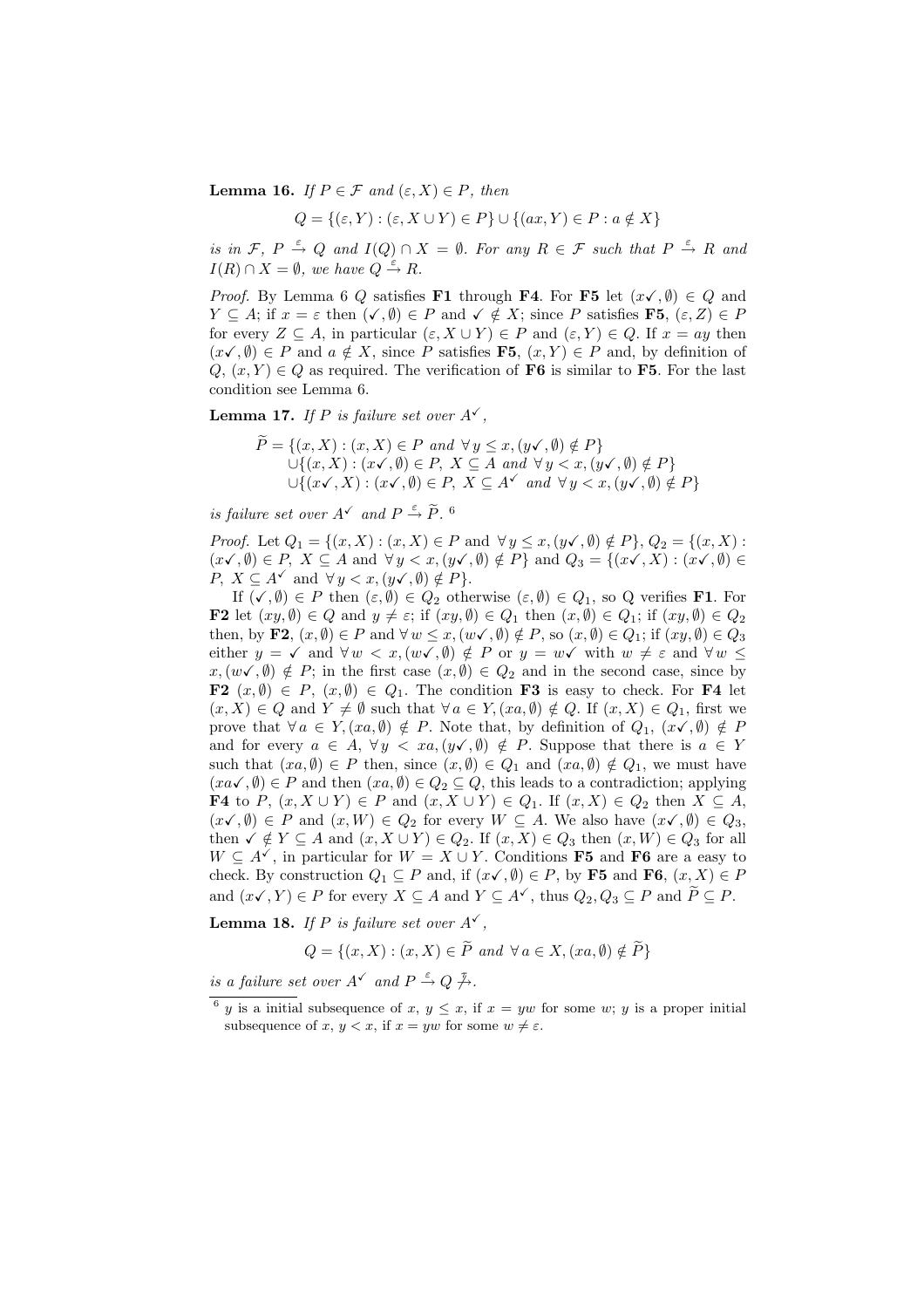*Proof.* By Lemma 17  $\widetilde{P}$  is a failure set over  $A^{\checkmark}$  and  $\widetilde{P} \subseteq P$ . Note that  $(x, \emptyset) \in Q$ iff  $(x, \emptyset) \in \widetilde{P}$ . Axioms **F1** through **F3** are easy to check. For **F4** let  $(x, X) \in Q$ and Y such that  $\forall a \in Y, (xa, \emptyset) \notin Q$ . Then  $(x, X) \in \widetilde{P}$  and  $\forall a \in Y, (xa, \emptyset) \notin \widetilde{P}$ ; by F4,  $(x, X \cup Y) \in \tilde{P}$ . Together with  $\forall a \in X \cup Y$ ,  $(xa, \emptyset) \notin \tilde{P}$  this implies that  $(x, X \cup Y) \in Q$ . For F5 let  $(x\checkmark, \emptyset) \in Q$  then  $(x\checkmark, \emptyset) \in \overset{\sim}{P}$ ; by definition of  $\overset{\sim}{P}$ ,  $(x\checkmark, X) \in \widetilde{P}$  for every  $X \subseteq A$  and  $(xa, \emptyset) \notin \widetilde{P}$  for every  $a \in A$ , so we conclude that  $(x\checkmark, X) \in Q$  for every  $X \subseteq A$ . The verification of **F6** is similar to the verification of F5.

**Lemma 19.** Let P be a failure-set. In  $F = \langle \mathcal{F}, \zeta_{Fl} \rangle$  the following equalities hold:

- 1.  $Rf(P) = \{X \subseteq A^{\checkmark} : (\varepsilon, X) \in P\}.$ 2.  $Fl(P) = P$ .
- *Proof.* 1. If  $X \in Rf(P)$ , there is Q such that  $P \stackrel{\varepsilon}{\rightarrow} Q$  and either  $Q \not\stackrel{\sqrt{f}}{\rightarrow}$  and  $I(Q) \cap X = \emptyset$  or  $Q \stackrel{\checkmark}{\rightarrow}$  and  $X \subseteq A$ . The first case was already seen in Lemma 8. In the second case, by Remark 2,  $(\checkmark, \emptyset) \in Q \subseteq P$  and, by F5,  $(\varepsilon, X) \in P$  for every  $X \subseteq A$ . Conversely, if  $(\varepsilon, X) \in P$ , there is Q such that  $P \stackrel{\varepsilon}{\rightarrow} Q$  and  $I(Q) \cap X = \emptyset$ , by Lemma 16; by Lemma 18, there is a R such that  $Q \stackrel{\varepsilon}{\to} R \not\stackrel{\tau}{\to}$ , hence  $P \stackrel{\varepsilon}{\to} R$  and  $I(R) \cap X = \emptyset$ . If  $R \not\longrightarrow$  by definition  $X \in Rf(P)$ . If  $R \xrightarrow{\checkmark} \checkmark \in I(R)$  and  $X \subseteq A$  then  $X \in Rf(P)$ .
- 2. Let  $(x, X) \in Fl(P)$  then, there is a Q such that  $P \stackrel{x}{\rightarrow} Q$ . We have three cases, either  $x \in A^*, Q \not\stackrel{\checkmark}, \tau$  and  $I(Q) \cap X = \emptyset$  or  $x \in A^*, Q \not\stackrel{\checkmark}{\to}$  and  $X \subseteq A$ ; or  $x = y\checkmark$  and  $X \subseteq A\checkmark$ . In the first two cases we conclude that  $X \in Rf(Q)$ , so  $(\varepsilon, X) \in Q$ ; in the last case, by Remark 2,  $(\varepsilon, X) \in Q$ ; in which case, by the first statement of Lemma 14,  $(x, X) \in P$ . Conversely, let  $(x, X) \in P$ ; by **F3**,  $(x, \emptyset) \in P$ , so by the second statement of Lemma 14, there is Q such that  $P \stackrel{x}{\rightarrow} Q$  and  $(\varepsilon, X) \in Q$ , so  $X \in Rf(Q)$  and, there is R such that  $Q \stackrel{\varepsilon}{\rightarrow} R \stackrel{\mathcal{T}}{\rightarrow} R$ and either  $R \not\to \text{ and } I(R) \cap X = \emptyset$  or  $R \not\to \text{ and } X \subseteq A$ . Together with  $P \stackrel{x}{\rightarrow} Q$ , this implies that  $(x, X) \in Fl(P)$ .

From Lemma 10 and Lemma 19 we conclude that  $\mathsf{F} = \langle \mathcal{F}, \zeta_{Fl} \rangle$  is quasi-final with respect to behaviour  $Fl.$ 

For an arbitrary transition system with termination  $S = \langle S, \varphi \rangle$  and any  $s \in S$ , (6) can be generalized as follows:

$$
Fl(s) = N(s) \cup N_{\checkmark}(s) \cup \bigcup_{a \in A} a \cdot \bigcup_{s \stackrel{a}{\Rightarrow} s'} Fl(s')
$$
 (10)

where

$$
N(s) = \{ (\varepsilon, X) : \exists s' \forall a \in X, s \stackrel{\varepsilon}{\Rightarrow} s' \not\stackrel{a}{\Rightarrow} \} \cup \{ (\varepsilon, X) : X \subseteq A \text{ and } s \stackrel{\checkmark}{\Rightarrow} \} \tag{11}
$$

$$
N_{\checkmark}(s) = \{ (\checkmark, X) : X \subseteq A^{\checkmark} \text{ and } s \stackrel{\checkmark}{\Rightarrow} \}.
$$
 (12)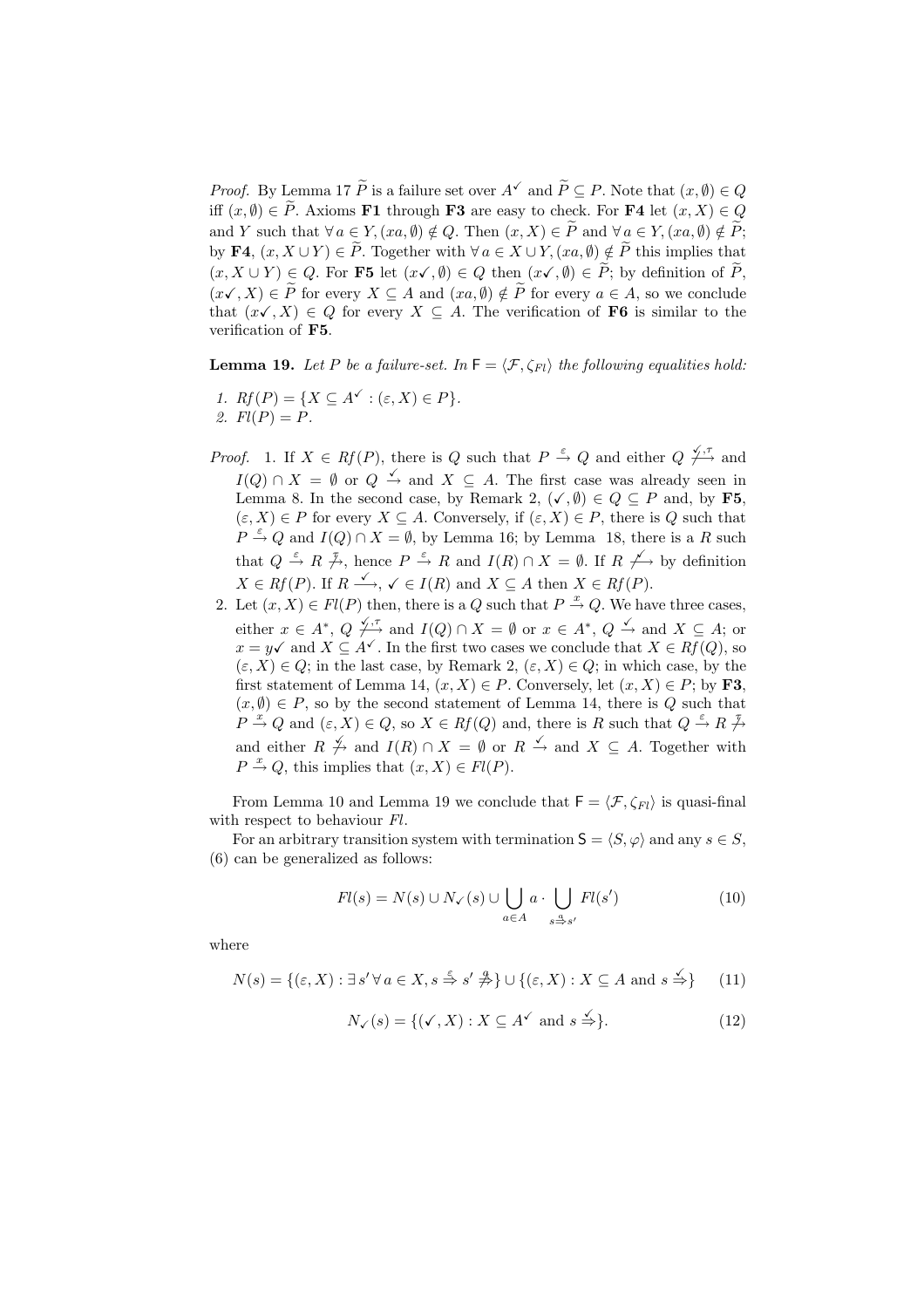## 3.5 The Failure Semantics of CSP

The syntax of basic CSP processes is given by the following grammar:

| Proc ::= $STOP$ |                                   | % deadlock process       |
|-----------------|-----------------------------------|--------------------------|
|                 | <i>SKIP</i>                       | % terminating process    |
|                 | $a \longrightarrow \text{Proc}$   | % action prefix          |
|                 | $?x:X\longrightarrow \text{Proc}$ | % prefix choice          |
|                 | Proc $\Box$ Proc                  | % external choice        |
|                 | Proc $\Box$ Proc                  | % internal choice        |
|                 | Proc $\parallel$ Proc             | % generalized parallel   |
|                 | X                                 |                          |
|                 | $\ $ Proc $\ X\ $ Proc            | % alphabetized parallel  |
|                 | Proc $\parallel$ Proc             | % synchronous parallel   |
|                 | Proc $  $ Proc                    | % interleaving           |
|                 | Proc; Proc                        | % sequential composition |
|                 | $Proc \ X$                        | $%$ hiding               |
|                 | Proc  R                           | % relational renaming    |
|                 | if $\varphi$ then Proc else Proc  | % boolean conditional    |

with A the alphabet,  $X, Y \subseteq A$  and  $R \subseteq A \times A$  a binary relation. The grammar is extended by Proc ::= ProcName | ProcName $(x)$ , where x is a variable over A. The set of inference rules for the CSP transition system is given below. In

this rules we consider  $a, b \in A$ ,  $x \in A^{\tau} = A \cup {\tau}$ ,  $y \in A^{\checkmark} = A \cup {\checkmark}$  and  $z \in A^{\tau\checkmark} = A \cup {\tau, \checkmark}; \Omega$  denotes any terminated process.

Deadlock process

"no rules for STOP"

Terminating process

$$
SKIP \xrightarrow{\checkmark} \Omega
$$

Action prefix

$$
\frac{P \xrightarrow{\tau} P'}{(a \longrightarrow P) \xrightarrow{a} P} \qquad \frac{P \xrightarrow{\tau} P'}{(a \longrightarrow P) \xrightarrow{\tau} (a \longrightarrow P')}
$$

Prefix choice

$$
\overline{(?x:X\longrightarrow P)\xrightarrow{a} P[^a/x]} \quad (a\in X)
$$

External choice

$$
\frac{P \xrightarrow{\tau} P'}{P \Box Q \xrightarrow{\tau} P' \Box Q} \qquad \frac{Q \xrightarrow{\tau} Q'}{P \Box Q \xrightarrow{\tau} P \Box Q'}
$$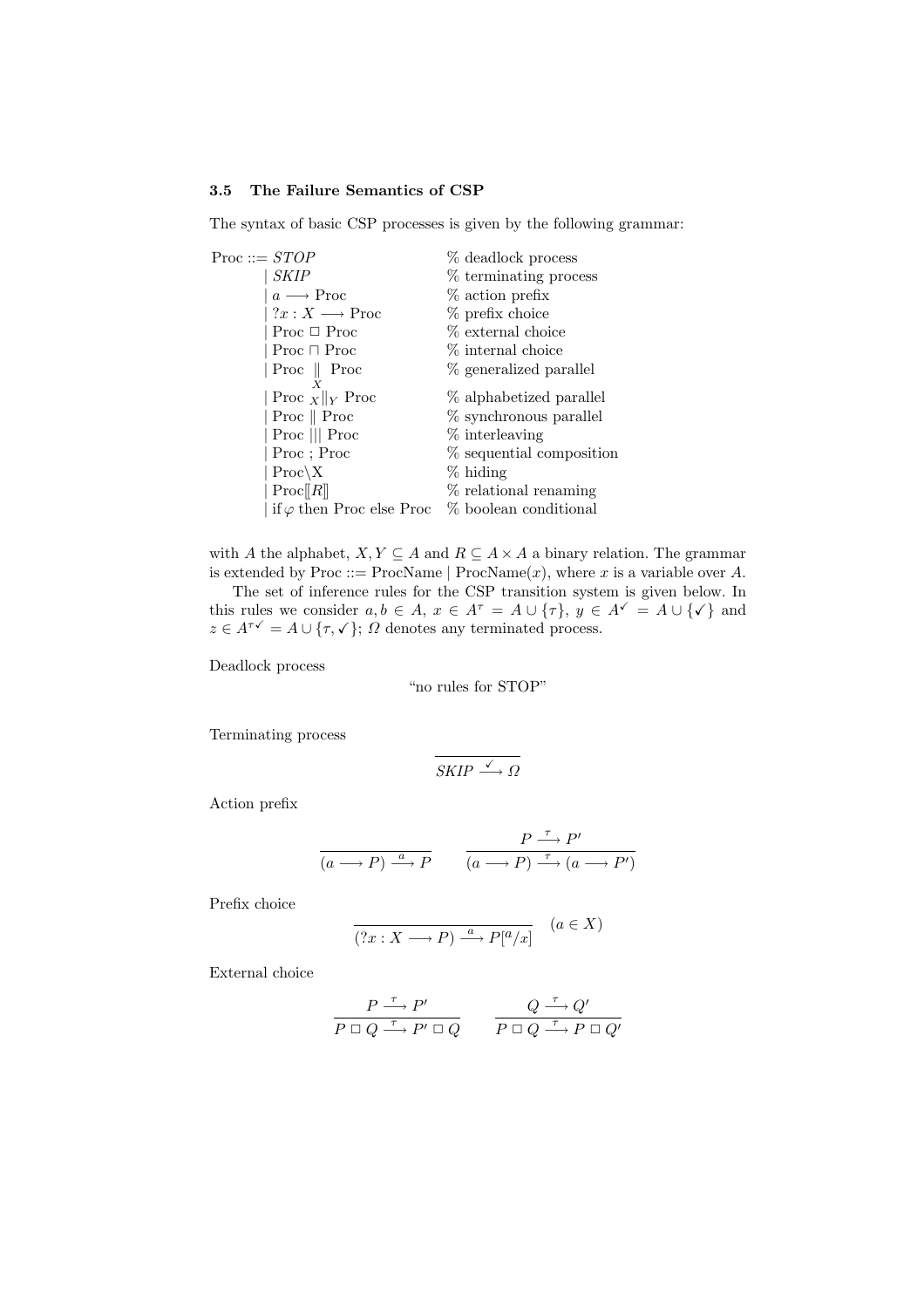$$
\frac{P \xrightarrow{y} P'}{P \Box Q \xrightarrow{y} P'} \qquad \frac{Q \xrightarrow{y} Q'}{P \Box Q \xrightarrow{y} Q'}
$$

Internal choice

$$
\overline{P \sqcap Q \xrightarrow{\tau} P} \qquad \overline{P \sqcap Q \xrightarrow{\tau} Q}
$$

Generalized parallel

$$
\frac{P \xrightarrow{\tau} P'}{P \parallel Q \xrightarrow{\tau} P' \parallel Q} \qquad \frac{Q \xrightarrow{\tau} Q'}{P \parallel Q \xrightarrow{\tau} P \parallel Q'}
$$
\n
$$
\frac{P \xrightarrow{a} P'}{P \parallel Q \xrightarrow{a} P' \parallel Q} \qquad (a \notin X) \qquad \frac{Q \xrightarrow{a} Q'}{P \parallel Q \xrightarrow{a} P \parallel Q'} \qquad (a \notin X)
$$
\n
$$
\frac{P \xrightarrow{a} P'}{P \parallel Q \xrightarrow{a} P' \parallel Q'} \qquad (a \in X)
$$
\n
$$
\frac{P \xrightarrow{\tau} P' \quad Q \xrightarrow{a} Q'}{P \parallel Q \xrightarrow{a} P' \parallel Q'} \qquad (a \in X)
$$
\n
$$
\frac{P \xrightarrow{\tau} P' \quad Q \xrightarrow{\tau} Q'}{P \parallel Q \xrightarrow{\tau} Q}
$$

Alphabetized parallel

$$
\frac{P \xrightarrow{\tau} P'}{P \xVert_{Y} Q \xrightarrow{\tau} P' \xVert_{Y} Q} \qquad \frac{Q \xrightarrow{\tau} Q'}{P \xVert_{Y} Q \xrightarrow{\tau} P \xVert_{Y} Q'}
$$
\n
$$
\frac{P \xrightarrow{a} P'}{P \xVert_{Y} Q \xrightarrow{a} P' \xVert_{Y} Q} \quad (a \in X \setminus Y)
$$
\n
$$
\frac{Q \xrightarrow{a} Q'}{P \xVert_{Y} Q \xrightarrow{a} P \xVert_{Y} Q'} \quad (a \in Y \setminus X)
$$
\n
$$
\frac{P \xrightarrow{a} P'}{P \xVert_{Y} Q \xrightarrow{a} P' \xVert_{Y} Q'} \quad (a \in X \cap Y)
$$
\n
$$
\frac{P \xrightarrow{\tau} P'}{P \xVert_{Y} Q \xrightarrow{a} P' \xVert_{Y} Q'} \quad (a \in X \cap Y)
$$
\n
$$
\frac{P \xrightarrow{\tau} P'}{P \xVert_{Y} Q \xrightarrow{\tau} Q}
$$

Synchronous parallel

$$
\frac{P \xrightarrow{\tau} P'}{P \parallel Q \xrightarrow{\tau} P' \parallel Q} \qquad \frac{Q \xrightarrow{\tau} Q'}{P \parallel Q \xrightarrow{\tau} P \parallel Q'}
$$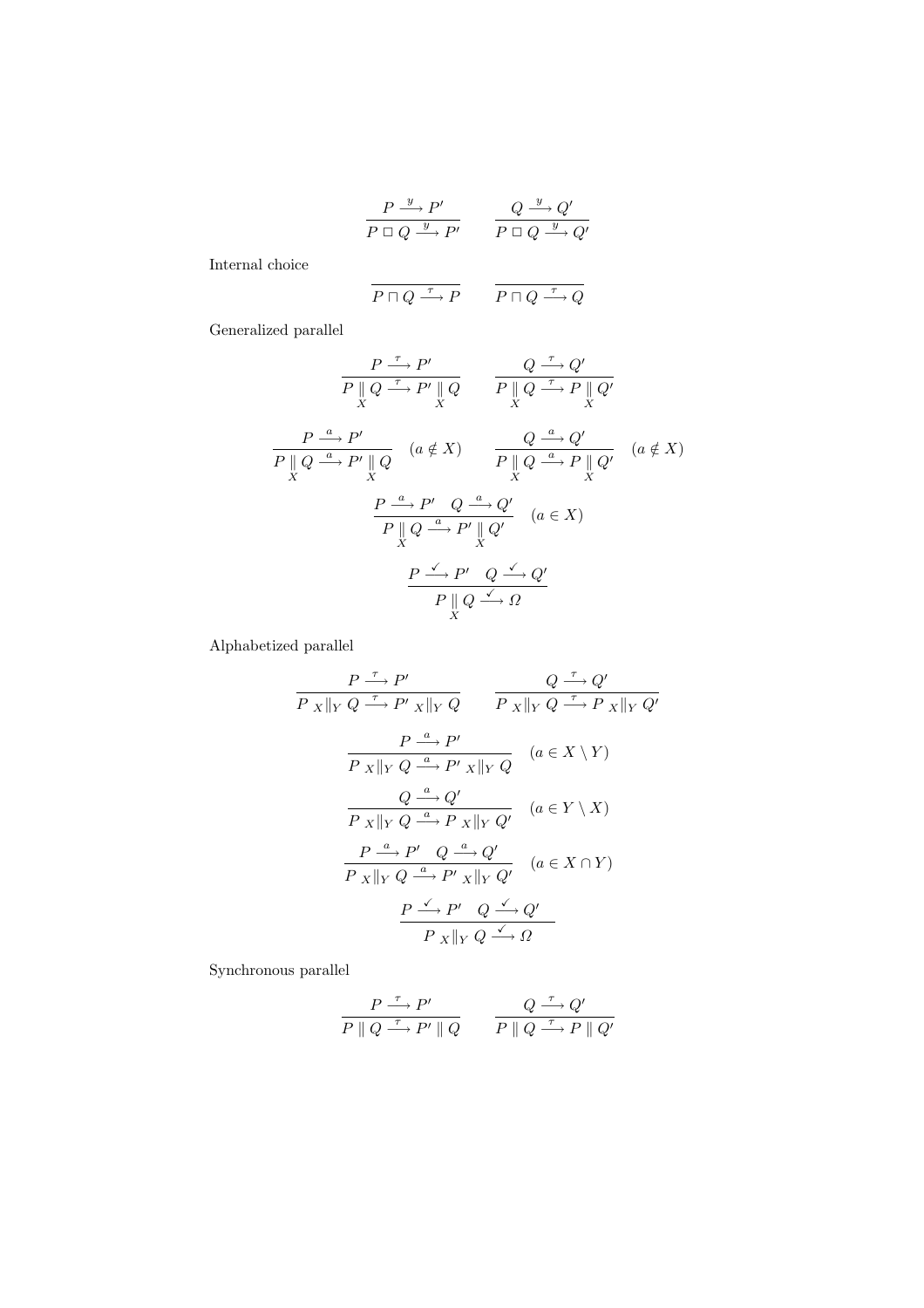$$
\begin{array}{c|c}\nP \xrightarrow{a} P' & Q \xrightarrow{a} Q' \\
\hline\nP \parallel Q \xrightarrow{a} P' \parallel Q' \\
Q \xrightarrow{\checkmark} Q' & P \xrightarrow{\checkmark} P' \\
P \parallel Q \xrightarrow{\checkmark} \Omega\n\end{array}
$$

Interleaving

$$
\frac{P \xrightarrow{x} P'}{P \parallel Q \xrightarrow{x} P' \parallel Q} \qquad \frac{Q \xrightarrow{x} Q'}{P \parallel Q \xrightarrow{x} P \parallel Q'}
$$
\n
$$
\frac{P \xrightarrow{\checkmark} P'}{P \parallel Q \xrightarrow{\checkmark} Q'} \qquad \frac{P \parallel Q \xrightarrow{\checkmark} Q'}{P \parallel Q \xrightarrow{\checkmark} Q}
$$

Sequential composition

$$
\frac{P \xrightarrow{x} P'}{P; Q \xrightarrow{x} P'; Q} \qquad \frac{P \xrightarrow{\checkmark} P'}{P; Q \xrightarrow{\tau} Q}
$$

Hiding

$$
\frac{P \stackrel{x}{\longrightarrow} P'}{P \setminus X \stackrel{x}{\longrightarrow} P' \setminus X} \quad (x \notin X) \qquad \frac{P \stackrel{a}{\longrightarrow} P'}{P \setminus X \stackrel{\tau}{\longrightarrow} P' \setminus X} \quad (a \in X)
$$
\n
$$
\frac{P \stackrel{\checkmark}{\longrightarrow} P'}{P \setminus X \stackrel{\checkmark}{\longrightarrow} \Omega}
$$

Renaming

$$
\frac{P \xrightarrow{\tau} P'}{P[[R]] \xrightarrow{\tau} P'[[R]]} \xrightarrow{\qquad P \xrightarrow{\alpha} P'} \frac{P \xrightarrow{\alpha} P'}{P[[R]] \xrightarrow{b} P'[[R]]} \qquad (aRb)
$$
\n
$$
\frac{P \xrightarrow{\checkmark} P'}{P[[R]] \xrightarrow{\checkmark} \Omega}
$$

Boolean conditional

$$
\frac{P \xrightarrow{z} P'}{\text{if } \varphi \text{ then } P \text{ else } Q \xrightarrow{z} P'} \quad (\varphi \text{ evaluates to true})
$$
\n
$$
\frac{Q \xrightarrow{z} Q'}{\text{if } \varphi \text{ then } P \text{ else } Q \xrightarrow{z} Q'} \quad (\varphi \text{ evaluates to false})
$$

The transition rules allow to define an operational and a denotational semantics assigning to each process term a behaviour which in the case we have been considering is a failure-set. To prove the two semantics coincide, we have to show that every operator (binary or otherwise) satisfies the appropriate version of (4). This is the contents of our next result.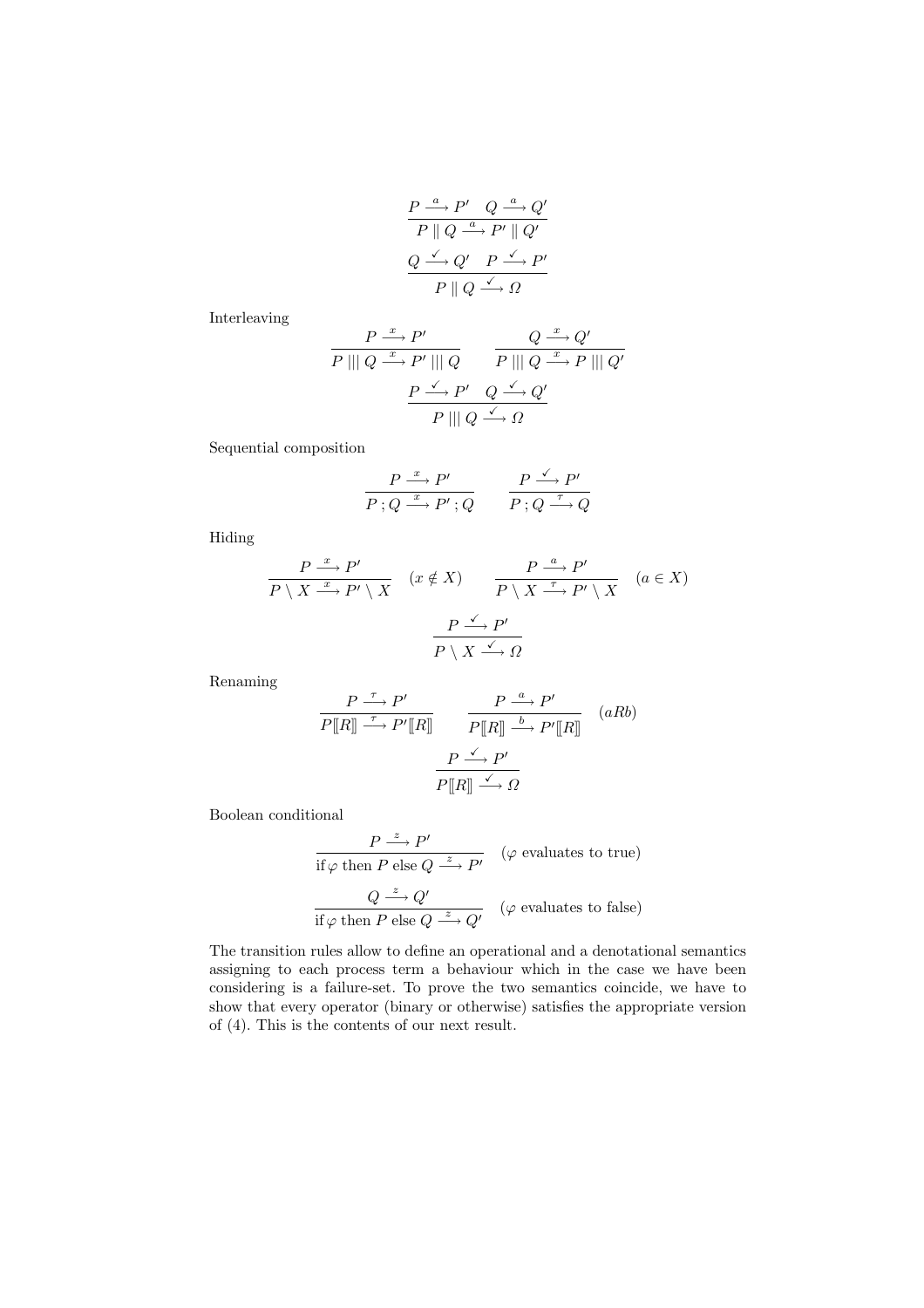**Proposition 2.** For all  $t, u \in TZ$ , 1.  $Fl(a \rightarrow t) = Fl(a \rightarrow Fl(t))$  % action prefix 2.  $Fl(?x : K \longrightarrow t) = Fl(?x : K \longrightarrow Fl(t))$  % prefix choice 3.  $Fl(t \sqcup u) = Fl(Fl(t) \sqcup Fl(u))$  % external choice 4.  $Fl(t \sqcap u) = Fl(Fl(t) \sqcap Fl(u))$  % internal choice 5.  $Fl(t \parallel$ K  $u) = Fl(Fl(t) \parallel$ 6.  $Fl(t \, K_{K_1} \|_{K_2} \, u) = Fl(Fl(t) \, K_1)$  $%$  generalized parallel  $%$  alphbetized parallel 7.  $Fl(t || u) = Fl(Fl(t) || Fl(u))$  % synchronous parallel 8.  $Fl(t \mid \mid \mid u) = Fl(Fl(t) \mid \mid \mid Fl(u))$  % interleaving 9.  $Fl(t; u) = Fl(Fl(t); Fl(u))$  % sequential compositon 10.  $Fl(t \setminus K) = Fl(Fl(t) \setminus K)$  % hiding 11.  $Fl(t[[R]]) = Fl(Fl(t)][R]])$  % renaming 12. Fl(if  $\varphi$  then t else u) = Fl(if  $\varphi$  then Fl(t) else Fl(u)) % boolean conditional

Proof.

1. Action prefix

$$
Fl(a \longrightarrow t) = \{ (\varepsilon, X) : a \notin X \} \cup a \cdot Fl(t)
$$
  
= \{ (\varepsilon, X) : a \notin X \} \cup a \cdot Fl(Fl(t))  
= Fl(a \longrightarrow Fl(t))

2. Prefix choice

$$
Fl(?k: K \longrightarrow t) = \{ (\varepsilon, X) : X \cap K = \emptyset \} \cup \bigcup_{a \in K} a \cdot Fl(t[^{a}/k])
$$

$$
= \{ (\varepsilon, X) : X \cap K = \emptyset \} \cup \bigcup_{a \in K} a \cdot Fl(Fl(t)[^{a}/k])
$$

$$
= Fl(?k: K \longrightarrow Fl(t))
$$

Note that  $Fl(t) = \lambda a. Fl(t^a/k)$ 

#### 3. External choice

4. Internal choice

$$
Fl(t \sqcup u) = \{ (\varepsilon, X) : (\varepsilon, X) \in Fl(t) \cap Fl(u) \} \cup \{ (\varepsilon, X) : X \subseteq A \land (t \xrightarrow{\checkmark} \lor u \xrightarrow{\checkmark}) \}
$$
  

$$
\cup \{ (\checkmark, X) : X \subseteq A \land (\checkmark, \checkmark) \lor (\checkmark, \checkmark) \lor \checkmark) \} \cup \bigcup_{a \in A} a \cdot \partial_a (Fl(t) \cup Fl(u))
$$
  

$$
= \{ (\varepsilon, K) : (\varepsilon, K) \in Fl(Fl(t)) \cap Fl(Fl(u)) \}
$$
  

$$
\cup \{ (\varepsilon, X) : X \subseteq A \land (Fl(t) \xrightarrow{\checkmark} \lor Fl(u) \xrightarrow{\checkmark}) \}
$$
  

$$
\cup \{ (\checkmark, X) : X \subseteq A \land (Fl(t) \xrightarrow{\checkmark} \lor Fl(u) \xrightarrow{\checkmark}) \}
$$
  

$$
\cup \bigcup_{a \in A} a \cdot \partial_a (Fl(Fl(t)) \cup Fl(Fl(u)))
$$

 $= Fl(Fl(t)) \square Fl(u)$ 

$$
Fl(t \sqcap u) = Fl(t) \cup Fl(u)
$$
  
= FlFl(t)) \cup Fl(Fl(u))  
= Fl(Fl(t) \sqcap Fl(u))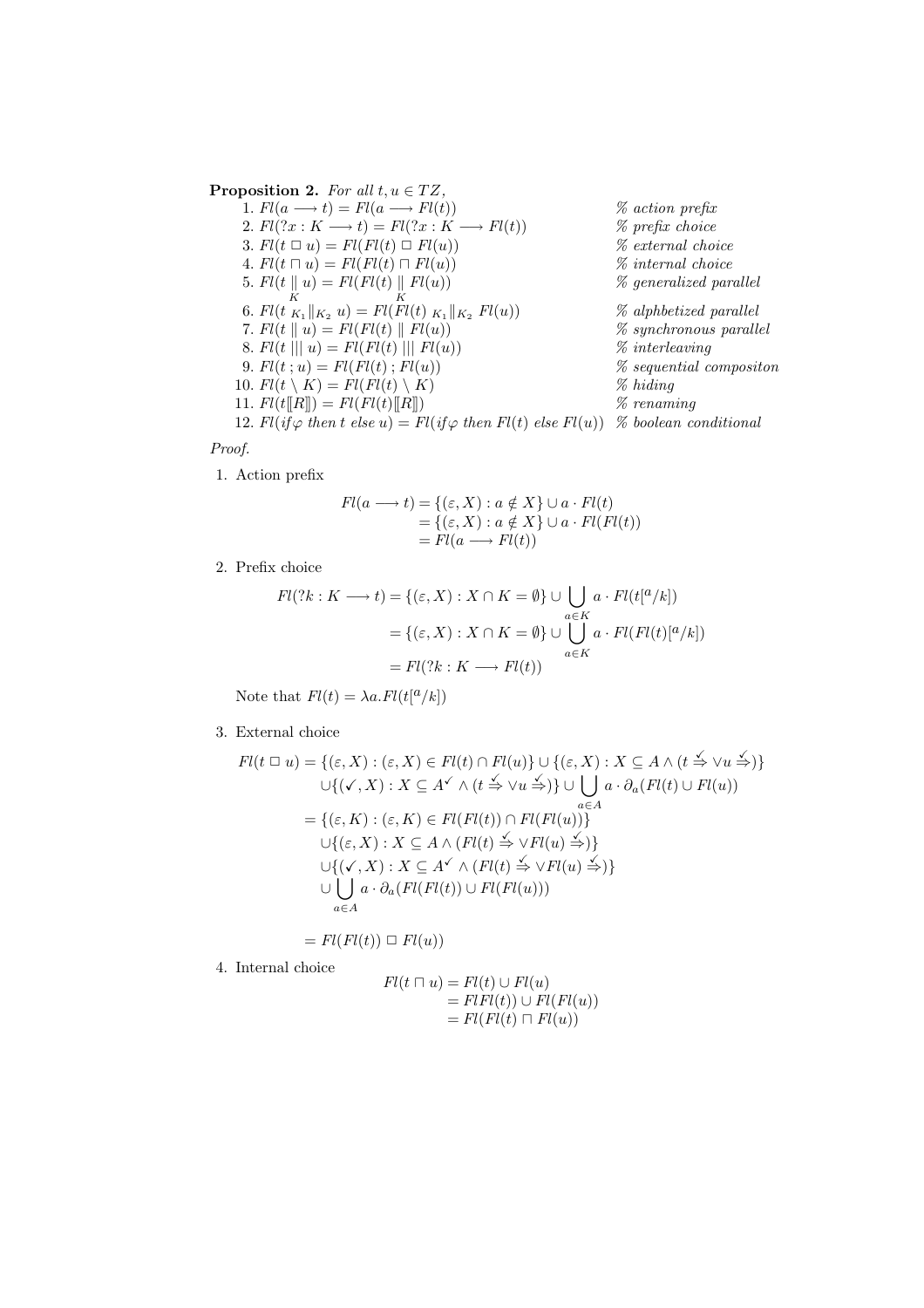#### 5. Generalized parallel

We prove by induction on the length of failures<sup>7</sup> that both sides of the equality have the same failures of any given length. First note that, with  $a \in A^{\checkmark}, t$ K  $u \stackrel{a}{\Rightarrow} t' \parallel$ K u' iff  $a \in K \cup \{\checkmark\}$  and  $t \stackrel{a}{\Rightarrow} t' \wedge u \stackrel{a}{\Rightarrow} u'$ , or  $a \notin K \cup \{\checkmark\}$ and either  $t \stackrel{a}{\Rightarrow} t' \wedge u \stackrel{\varepsilon}{\Rightarrow} u'$  or  $t \stackrel{\varepsilon}{\Rightarrow} t' \wedge u \stackrel{a}{\Rightarrow} u'$ , and that  $t \parallel$ K  $u \overset{a}{\neq} \text{iff } a \in K \cup \{\checkmark\}$ and  $t \stackrel{a}{\neq} t' \vee u \stackrel{a}{\neq} u'$ , or  $a \notin K \cup \{\checkmark\}$  and  $t \stackrel{a}{\neq} \wedge u \stackrel{a}{\neq}$ . By (10),

$$
Fl(t \parallel u) = N(t \parallel u) \cup N_{\checkmark}(t \parallel u) \cup \bigcup_{a \in K} a \cdot (\bigcup_{t \stackrel{\alpha}{\to} t'} Fl(t' \parallel u'))
$$
  

$$
\cup \bigcup_{a \in A \setminus K} a \cdot (\bigcup_{t \stackrel{\alpha}{\to} t'} Fl(t' \parallel u') \cup \bigcup_{t \stackrel{\alpha}{\to} t'} t' \setminus Fl(t' \parallel u')),
$$
  

$$
\cup \bigcup_{u \stackrel{\beta}{\to} t'} a \cdot (\bigcup_{t \stackrel{\alpha}{\to} t'} Fl(t' \parallel u') \cup \bigcup_{t \stackrel{\beta}{\to} t'} t' \setminus Fl(t' \parallel u')),
$$
  
(13)

where by  $(11)$  and  $(12)$ ,

$$
N(t || u) = \{ (\varepsilon, X) : \text{ exists } t', u' \text{ such that } t \stackrel{\varepsilon}{\Rightarrow} t', u \stackrel{\varepsilon}{\Rightarrow} u',
$$

$$
\forall a \in X \cap (K \cup \{\checkmark\}), t' \nrightarrow{\mathcal{A}} \lor u' \nrightarrow{\mathcal{A}}
$$

$$
\text{and } \forall a \in X \setminus (K \cup \{\checkmark\}), t' \nrightarrow{\mathcal{A}} \land u' \nrightarrow{\mathcal{A}} \}
$$

$$
\cup \{ (\varepsilon, X) : X \subseteq A \land t \stackrel{\checkmark}{\Rightarrow} \land u \stackrel{\checkmark}{\Rightarrow} \}
$$

and

$$
N_{\checkmark}(t\parallel u) = \{(\checkmark,X): X\subseteq A^{\checkmark} \land t \stackrel{\checkmark}{\Rightarrow} \land u \stackrel{\checkmark}{\Rightarrow}\}
$$

On the other hand, since  $Fl(t) \stackrel{a}{\Rightarrow} P$  iff  $P \subseteq \partial_a(Fl(t))$  and  $Fl(u) \stackrel{\epsilon}{\Rightarrow} P$  iff  $P \subseteq Fl(t)$ .

$$
Fl(Fl(t) \parallel Fl(u)) = N(Fl(t) \parallel Fl(u)) \cup N_{\checkmark}(Fl(t) \parallel Fl(u))
$$
  
\n
$$
\cup \bigcup_{a \in K} a \cdot (\bigcup_{P \subseteq \partial_a(Fl(t))} Fl(P \parallel Q))
$$
  
\n
$$
\cup \bigcup_{a \in A \setminus K} a \cdot (\bigcup_{P \subseteq \partial_a(Fl(u))} Fl(P \parallel Q))
$$
  
\n
$$
\cup \bigcup_{a \in A \setminus K} a \cdot (\bigcup_{P \subseteq \partial_a(Fl(t))} Fl(P \parallel Q))
$$
  
\n
$$
\cup \bigcup_{a \in A \setminus K} a \cdot (\bigcup_{P \subseteq Fl(t) \setminus K} Fl(P \parallel Q)).
$$

<sup>&</sup>lt;sup>7</sup> The length of  $(x, X)$  is the length of x.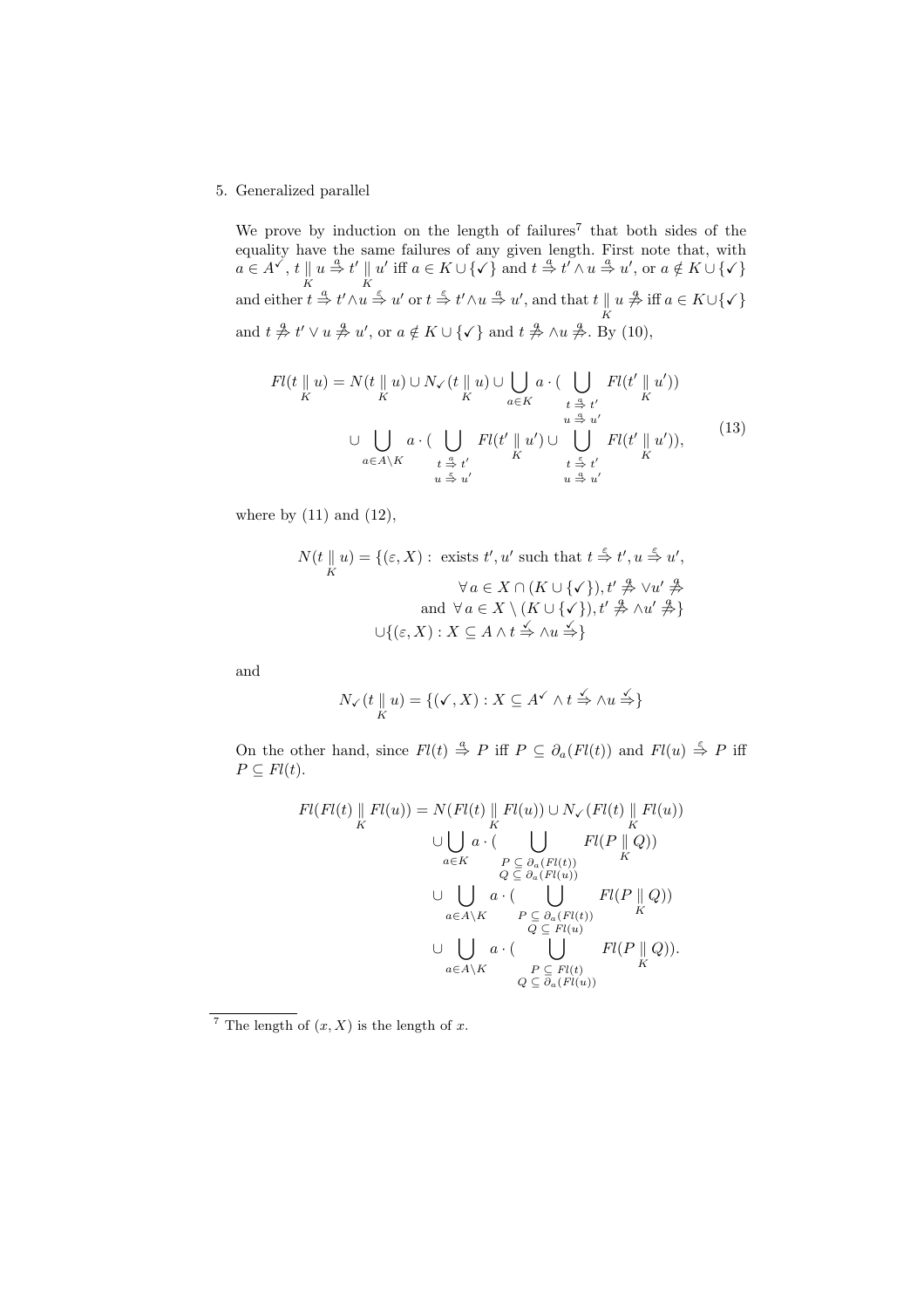where

$$
N(Fl(t) \parallel Fl(u)) = \{ (\varepsilon, X) : \text{ exists } P \subseteq Fl(t) \text{ and } Q \subseteq Fl(u) \text{ such that}
$$

$$
\forall a \in X \cap (K \cup \{\checkmark\}), P \nrightarrow{\#} \lor Q \nrightarrow{\#}
$$

$$
\text{and } \forall a \in X \setminus (K \cup \{\checkmark\}), P \nrightarrow{\#} \land Q \nrightarrow{\#}
$$

$$
\cup \{ (\varepsilon, X) : X \subseteq A \land Fl(t) \stackrel{\checkmark}{\Rightarrow} \land Fl(u) \stackrel{\checkmark}{\Rightarrow} \}
$$

and

$$
N_{\checkmark}(Fl(t) \parallel Fl(u)) = \{ (\checkmark, X) : X \subseteq A^{\checkmark} \land Fl(t) \stackrel{\checkmark}{\Rightarrow} \land Fl(u) \stackrel{\checkmark}{\Rightarrow} \}
$$

Note that  $N_{\checkmark}$  is the same in both cases because  $Fl(t) \stackrel{a}{\Rightarrow}$  iff  $(a, \emptyset) \in Fl(t)$ , iff  $t \stackrel{a}{\Rightarrow}$  for all  $a \in A^{\checkmark}$ . We first prove that  $Fl(t \parallel$ K u) is contained in  $Fl(Fl(t) \parallel$ K  $Fl(u)$ ). The base of the induction holds because if  $t \stackrel{\varepsilon}{\Rightarrow} t'$  then  $Fl(t') \subseteq Fl(t)$ . Assume the result for all failures of length n and take a failure  $(ax, X) \in Fl(t || u)$  of length  $n + 1$ , that is,  $a \in A^{\checkmark}$  and  $x \in A^{*\checkmark}$  has length n. If  $a \neq \checkmark$ , by (10), there exist  $t', u'$  such that  $t \parallel$ K  $u \stackrel{a}{\Rightarrow} t' \parallel$ K  $u'$  and  $(x, X) \in Fl(t' \parallel$ K  $u'$ ), and by induction hypothesis,  $(x, X)$  is in  $Fl(Fl(t') ||)$ K  $Fl(u')$ ). There are three possibilities, if  $a \in A \backslash K$ ,  $t \stackrel{a}{\Rightarrow} t'$  and  $u \stackrel{\epsilon}{\Rightarrow} u'$  imply  $Fl(t') \subseteq \partial_a(Fl(t))$  and  $Fl(u') \subseteq$  $Fl(u)$ , respectively, so  $Fl(Fl(t') \|$ K  $Fl(u')$  is one of the  $Fl(P \parallel$ K Q) with  $P \subseteq$  $\partial_a(Fl(t))$  and  $Q \subseteq Fl(u)$ . It follows that  $(ax, X)$  is in  $Fl(Fl(t))$ <sup>K</sup>  $Fl(u)$ ). The other cases are similar. If  $a = \sqrt{ax} = \sqrt{ax}$  the result comes out because N $\sqrt{ax}$ is the same in both cases. The proof of the converse will be based on the following result:  $\overline{\phantom{a}}$ 

$$
P \subseteq \partial_x(Fl(t)), \quad Q \subseteq \partial_y(Fl(u)) \text{ imply } Fl(P \parallel Q) \subseteq \bigcup_{\substack{t \stackrel{\pi}{\to} t' \\ u \stackrel{\pi}{\to} u'}} Fl(t' \parallel u').
$$
\n(14)

Assuming (14), a simple case analysis shows that  $Fl(Fl(t) \parallel Fl(u))$  is contained in  $Fl(t || u)$ . Indeed, both sets have the same  $N_{\checkmark}$  and th  $\parallel u$  ). Indeed, both sets have the same  $N_\checkmark$  and the same failures  $K$ of length zero, this can be seen putting  $x = y = \varepsilon$  in (14). For any  $Fl(P \parallel Q)$ such that for  $a \in A \setminus K$ ,  $P \subseteq \partial_a(Fl(t))$  and  $Q \subseteq Fl(u) = \partial_{\varepsilon}(Fl(u))$  is contained in  $\bigcup_{t=0}^{\infty} t^t$   $Fl(t' \parallel u')$ , by (14), and a similar situation occurs if  $u \stackrel{\varepsilon}{\Rightarrow} u'$ K  $u'$ ), by (14), and a similar situation occurs if

 $P \subseteq Fl(t) = \partial_{\varepsilon}(Fl(t))$  and  $Q \subseteq \partial_{a}(Fl(u))$  or if  $a \in K$ ,  $P \subseteq \partial_{a}(Fl(t))$  and  $Q \subseteq \partial_a (Fl(u))$ .

We prove (14) again by induction on the length of failures; specifically, for all n and all t,  $u, x, y, P$  and Q satisfying the premisses, the inclusion in the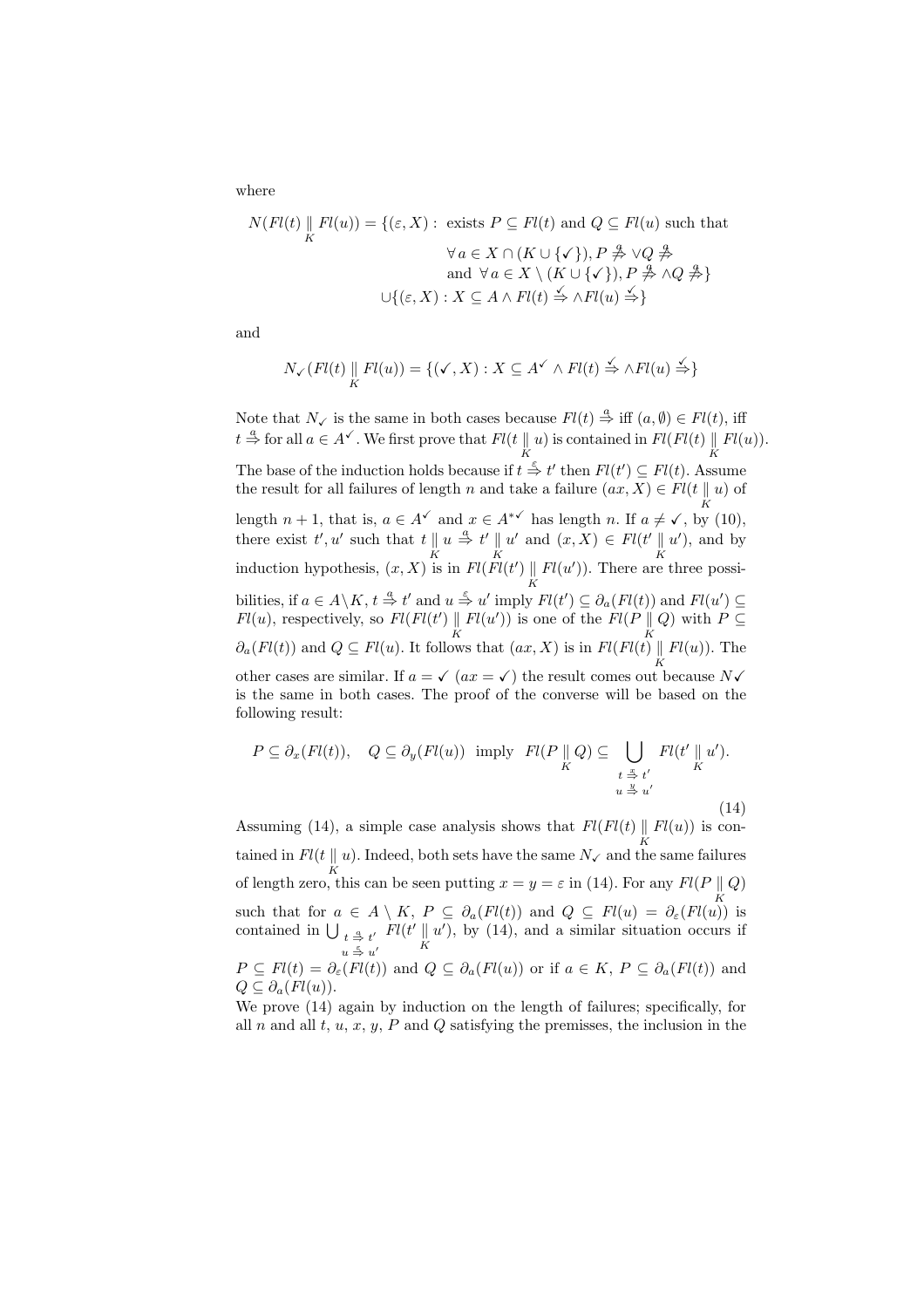conclusion holds for all failures of length n. The reasoning will be based on the following instance of (13):

$$
Fl(P \parallel Q) = N(P \parallel Q) \cup N_V(P \parallel Q) \cup \bigcup_{a \in K} a \cdot (\bigcup_{\substack{P \triangleq P' \\ Q \triangleq Q' \\ Q \triangleq Q'}} Fl(P' \parallel Q'))
$$
  

$$
\cup \bigcup_{a \in A \setminus K} a \cdot (\bigcup_{\substack{P \triangleq P' \\ P \triangleq P' \\ Q \triangleq Q'}} Fl(P' \parallel Q') \cup \bigcup_{\substack{P \triangleq P' \\ P \triangleq P' \\ Q \triangleq Q'}} Fl(P' \parallel Q')).
$$

where

$$
N(P \parallel Q) = \{ (\varepsilon, X) : \text{ exists } P' \subseteq P \text{ and } Q' \subseteq Q \text{ such that}
$$

$$
\forall a \in X \cap (K \cup \{\checkmark\}), P' \nrightarrow \neg VQ' \nrightarrow \neg VQ' \Rightarrow \text{ and } \forall a \in X \setminus (K \cup \{\checkmark\}), P' \nrightarrow \neg NQ' \nrightarrow \neg VQ \Rightarrow \} \cup \{ (\varepsilon, X) : X \subseteq A \land P \nrightarrow \neg NQ \nrightarrow \neg VQ \nrightarrow \neg VQ \nrightarrow \neg VQ \nrightarrow \neg VQ \nrightarrow \neg VQ \nrightarrow \neg VQ \nrightarrow \neg VQ \nrightarrow \neg VQ \nrightarrow \neg VQ \nrightarrow \neg VQ \nrightarrow \neg VQ \nrightarrow \neg VQ \nrightarrow \neg VQ \nrightarrow \neg VQ \nrightarrow \neg VQ \nrightarrow \neg VQ \nrightarrow \neg VQ \nrightarrow \neg VQ \nrightarrow \neg VQ \nrightarrow \neg VQ \nrightarrow \neg VQ \nrightarrow \neg VQ \nrightarrow \neg VQ \nrightarrow \neg VQ \nrightarrow \neg VQ \nrightarrow \neg VQ \nrightarrow \neg VQ \nrightarrow \neg VQ \nrightarrow \neg VQ \nrightarrow \neg VQ \nrightarrow \neg VQ \nrightarrow \neg VQ \nrightarrow \neg VQ \nrightarrow \neg VQ \nrightarrow \neg VQ \nrightarrow \neg VQ \nrightarrow \neg VQ \nrightarrow \neg VQ \nrightarrow \neg VQ \nrightarrow \neg VQ \nrightarrow \neg VQ \nrightarrow \neg VQ \nrightarrow \neg VQ \nrightarrow \neg VQ \nrightarrow \neg VQ \nrightarrow \neg VQ \nrightarrow \neg VQ \nrightarrow \neg VQ \nrightarrow \neg VQ \nrightarrow \neg VQ \nrightarrow \neg VQ \nrightarrow \neg VQ \nrightarrow \neg VQ \nrightarrow \neg VQ \nrightarrow \neg VQ \nrightarrow \neg VQ \nrightarrow \neg VQ \nrightarrow \neg VQ \nrightarrow \neg VQ \nrightarrow \neg VQ \nrightarrow \neg VQ \nrightarrow \neg VQ \nrightarrow \neg VQ \nrightarrow \neg VQ \nrightarrow \neg VQ \nrightarrow \neg VQ \nrightarrow \neg VQ \nrightarrow \neg VQ \nrightarrow \neg VQ \nrightarrow \neg VQ \nrightarrow \neg VQ \nrightarrow \neg VQ \nrightarrow \neg VQ \nrightarrow \neg VQ \nrightarrow \neg VQ \nrightarrow \neg VQ \nrightarrow \neg VQ \nrightarrow \neg VQ \nrightarrow \neg VQ \nrightarrow \neg VQ \nrightarrow \neg VQ \nrightarrow \neg VQ \nrightarrow \neg VQ \nrightarrow \neg VQ \nrightarrow \neg VQ \nrightarrow \neg V
$$

and

$$
N_{\checkmark}(P \parallel Q) = \{ (\checkmark, X) : X \subseteq A^{\checkmark} \land P \stackrel{\checkmark}{\Rightarrow} \land Q \stackrel{\checkmark}{\Rightarrow} \}
$$

So let us start with a failure  $(\varepsilon, X)$  of length zero in  $Fl(P \parallel$ K Q). If  $X \subseteq A$ ,  $P \stackrel{\checkmark}{\Rightarrow}$  and  $Q \stackrel{\checkmark}{\Rightarrow}$  then  $(\checkmark, \emptyset) \in P \subseteq \partial_x(Fl(t))$  and by (9) there is t' such that  $t \stackrel{x}{\Rightarrow} t'$  and  $(\checkmark, \emptyset) \in Fl(t')$ , in the same way we have  $(\checkmark, \emptyset) \in Fl(u')$ for some u' such that  $u \stackrel{y}{\Rightarrow} u'$  and it follows that  $(\varepsilon, X) \in Fl(t' \parallel u') \subseteq$ K<br>II FIULD OU I I I IVENTALE ULIT  $t \stackrel{x}{\Rightarrow} t'$   $Fl(t' \parallel)$  $u \stackrel{y}{\Rightarrow} u'$ K u'). Otherwise we have  $X = X_1 \cup X_2 \cup X_3$  with  $X_1, X_2 \subseteq$  $K \cup \{\checkmark\}, X_3 \subseteq A \setminus K, (\varepsilon, X_1) \in N(P), (\varepsilon, X_2) \in N(Q) \text{ and } (\varepsilon, X_3) \in N(P) \cap$  $N(Q)$ . By hypothesis  $N(P) \subseteq P \subseteq \partial_x(Fl(t))$ , so by (9) there is t' such that  $t \stackrel{\mathcal{X}}{\Rightarrow} t'$  and  $(\varepsilon, X_1), (\varepsilon, X_3) \in Fl(t')$ ; more specifically,  $(\varepsilon, X_1), (\varepsilon, X_3) \in N(t')$ , i.e.,  $\forall a \in X_1, t' \stackrel{a}{\not\Rightarrow} \text{and } \forall a \in X_3, t' \stackrel{a}{\not\Rightarrow}$ . Similarly, there is u' such that  $u \stackrel{y}{\Rightarrow} u'$ and  $\forall a \in X_2, u' \not\Rightarrow$  and  $\forall a \in X_3, u' \not\Rightarrow$ . It follows that  $(\varepsilon, X) \in N(t' \parallel$ K  $u'$ )  $\subseteq$  $Fl(t' \parallel u')$ ; this shows  $(\varepsilon, X)$  is contained in the right side of the inclusion in (14). Now suppose  $(aw, X)$  has length  $n + 1$ , with  $a \in A^{\checkmark}$  and  $w \in A^{*\checkmark}$ , and is in  $Fl(P \parallel$ K Q). If  $a \notin K \cup \{\checkmark\}$  and  $(w, X) \in Fl(P' \parallel$ K  $Q'$  for some  $P' \subseteq \partial_a(P)$  and  $Q' \subseteq Q$ . We have

$$
P' \subseteq \partial_a(P) \subseteq \partial_a(\partial_x(Fl(t))) = \partial_{xa}(Fl(t)),
$$
  
 
$$
Q' \subseteq Q \subseteq \partial_y(Fl(u)).
$$

By induction hypothesis,  $(w, X) \in Fl(t'')$ K  $u''$  for some  $t''$ ,  $u''$  such that  $t \stackrel{xa}{\Longrightarrow}$  $t''$  and  $u \stackrel{y}{\Rightarrow} u''$ . If we let  $t'$  be such that  $t \stackrel{x}{\Rightarrow} t' \stackrel{a}{\Rightarrow} t''$  and put  $u' = u''$ , then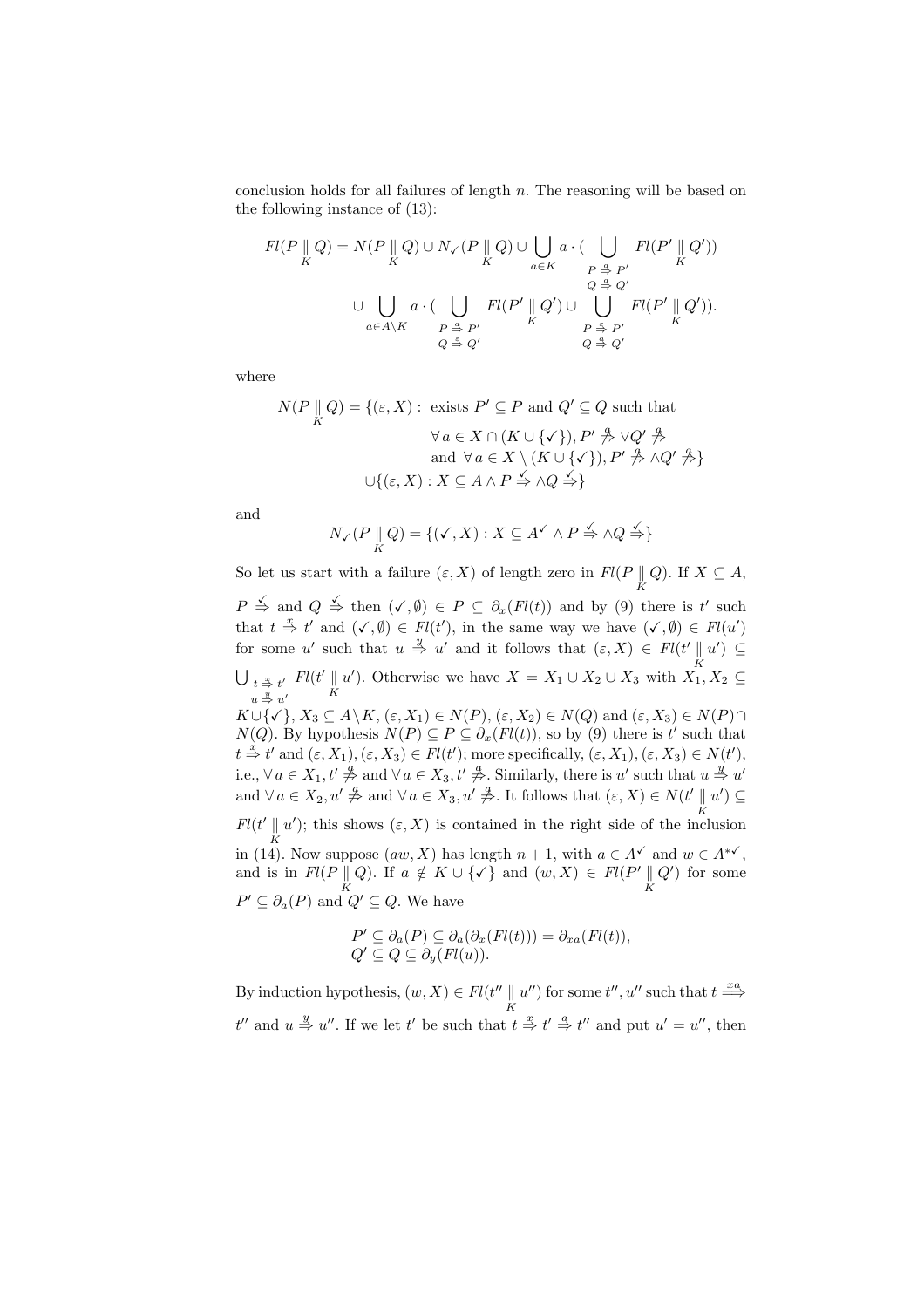$t'$  || K  $u' \stackrel{a}{\Rightarrow} t''$ K  $u''$ , hence  $(aw, X) \in Fl(t' \parallel$ K  $u'$ , as required. For the case  $a = \sqrt{a}$  $(aw = \checkmark),$  first note that  $(\checkmark, X) \in Fl(t)$ K  $u) \Longleftrightarrow (\checkmark, X) \in Fl(t) \cap Fl(u)$ . If  $(\checkmark, X) \in Fl(P)$  $\parallel Q$ ) then  $(\checkmark, X) \in P \cap Q \subseteq \partial_x(Fl(t)) \cap \partial_y(Fl(u))$  and by (8)  $(\checkmark, X) \in Fl(t') \cap Fl(u')$  for some  $t', u'$  such that  $t \stackrel{x}{\Rightarrow} t'$  and  $u \stackrel{y}{\Rightarrow} u'$ , then  $(\checkmark, X) \in Fl(t' \parallel$ K  $Fl(u')$ . The other cases are similar.

6. Alphabetized parallel

$$
Fl(t_{K_1}||_{K_2} u) = N(t_{K_1}||_{K_2} u) \cup N_V(t_{K_1}||_{K_2} u)
$$
  
\n
$$
\cup \bigcup_{a \in K_1 \cap K_2} a \cdot (\bigcup_{t \stackrel{\alpha}{\to} t'} Fl(t'_{K_1}||_{K_2} u'))
$$
  
\n
$$
\cup \bigcup_{a \in K_1 \setminus K_2} a \cdot (\bigcup_{t \stackrel{\alpha}{\to} t'} Fl(t'_{K_1}||_{K_2} u'))
$$
  
\n
$$
\cup \bigcup_{a \in K_1 \setminus K_2} a \cdot (\bigcup_{u \stackrel{\beta}{\to} t'} Fl(t'_{K_1}||_{K_2} u')),
$$
  
\n
$$
\cup \bigcup_{a \in K_2 \setminus K_1} a \cdot (\bigcup_{t \stackrel{\beta}{\to} t'} Fl(t'_{K_1}||_{K_2} u')),
$$

where

$$
N(t_{K_1}||_{K_2} u) = \{(\varepsilon, X) : \text{ exists } t', u' \text{ such that } t \stackrel{\varepsilon}{\Rightarrow} t', u \stackrel{\varepsilon}{\Rightarrow} u',
$$
  
\n
$$
\forall a \in X \cap (K_1 \cap K_2 \cup \{\checkmark\}), t' \nrightarrow{\mathcal{A}} \forall u' \nrightarrow{\mathcal{A}} \text{ and }
$$
  
\n
$$
\forall a \in (X \cap K_1) \setminus K_2, t' \nrightarrow{\mathcal{A}} \text{ and } \forall a \in (X \cap K_2) \setminus K_1, u' \nrightarrow{\mathcal{A}} \}
$$
  
\n
$$
\cup \{(\varepsilon, X) : X \subseteq A \land t \stackrel{\iota}{\Rightarrow} \land u \stackrel{\iota}{\Rightarrow} \}
$$

and

$$
N_{\checkmark}(t_{K_1}\|_{K_2} u) = \{(\checkmark, X) : X \subseteq A^{\checkmark} \land t \stackrel{\checkmark}{\Rightarrow} \land u \stackrel{\checkmark}{\Rightarrow}\}
$$

Similar to generalized parallel.

- 7. Synchronous parallel Generalized parallel with  $K = A$ .
- 8. Interleaving Generalized parallel with  $K = \emptyset$ .
- 9. Sequential composition

$$
Fl(t; u) = \{ (\varepsilon, X) : \text{ exists } t', u' \text{ such that } t \stackrel{\varepsilon}{\Rightarrow} t', u \stackrel{\varepsilon}{\Rightarrow} u' \text{ and } \forall a \in X, (a \neq \checkmark \land t' \stackrel{\varepsilon}{\Rightarrow}) \lor (t' \stackrel{\checkmark}{\Rightarrow} \land u' \stackrel{\varepsilon}{\Rightarrow}) \} \cup \bigcup_{a \in A} a \cdot (\bigcup_{t \stackrel{\alpha}{\Rightarrow} t'} Fl(t'; u) \cup \bigcup_{t \stackrel{\checkmark}{\Rightarrow}} Fl(u')) \quad \downarrow \stackrel{\varepsilon}{\Rightarrow} u'
$$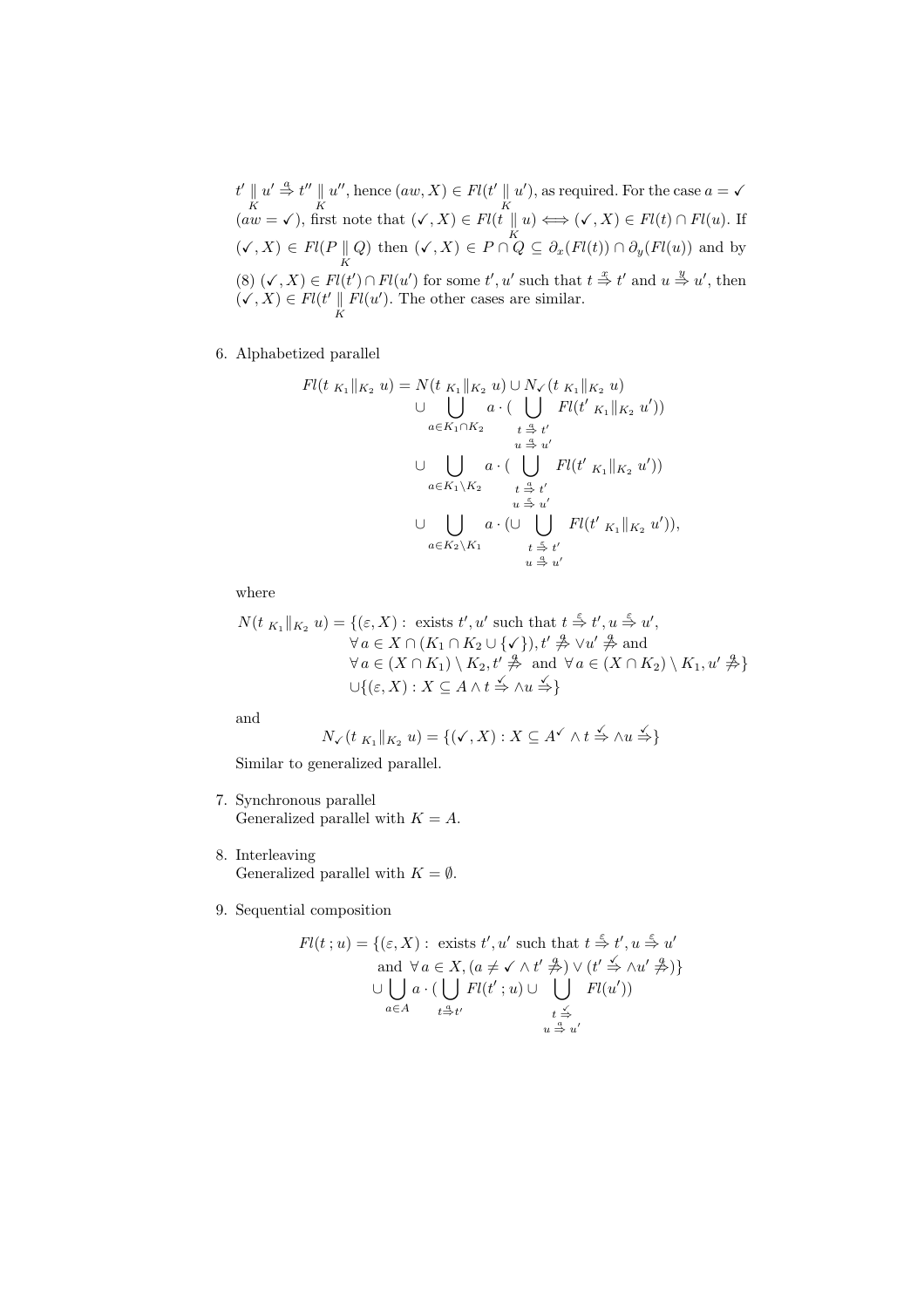Similar to generalized parallel.

10. Hiding

$$
Fl(t \setminus K) = \{ (\varepsilon, X) : \text{ exists } t' \text{ such that } t \stackrel{\varepsilon}{\Rightarrow} t' \text{ and } \forall a \in X \setminus K, t' \stackrel{a}{\Rightarrow} \}
$$

$$
\cup \{ (\varepsilon, X) : X \subseteq A \land t \stackrel{\prec}{\Rightarrow} \} \cup \{ (\checkmark, X) : X \subseteq A' \land t \stackrel{\prec}{\Rightarrow} \}
$$

$$
\cup \bigcup_{a \in A \setminus K} a \cdot (\bigcup_{t \stackrel{\alpha}{\Rightarrow} t'} Fl(t' \setminus K)) \cup \bigcup_{a \in K} \bigcup_{t \stackrel{\alpha}{\Rightarrow} t'} Fl(t' \setminus K)
$$

Similar to generalized parallel.

11. Renaming

$$
Fl(t[[R]]) = \{ (\varepsilon, X) : \text{ exists } t' \text{ such that } t \stackrel{\varepsilon}{\Rightarrow} t' \text{ and } \forall b \in X, \forall aRb, t' \not\Rightarrow \} \cup \{ (\varepsilon, X) : X \subseteq A \land t \not\Rightarrow \} \cup \{ (\checkmark, X) : X \subseteq A^{\checkmark} \land t \not\Rightarrow \} \cup \bigcup_{a \in A} b \cdot (\bigcup_{t \stackrel{\alpha}{\Rightarrow} t'} Fl(t'[[R]])
$$

$$
Fl(Fl(t)[R]]) = \{ (\varepsilon, X) : \text{ exists } P \text{ such that } P \subseteq Fl(t) \text{ and } \forall b \in X, \forall a R b, P \nrightarrow{\mathcal{A}} \} \cup \{ (\varepsilon, X) : X \subseteq A \land Fl(t) \nrightarrow{\preceq} \} \cup \{ (\checkmark, X) : X \subseteq A^{\checkmark} \land Fl(t) \nrightarrow{\preceq} \} \cup \bigcup_{a \in A \land R b} b \cdot (\bigcup_{P \subseteq \partial_a(Fl(t))} Fl(P[[R]]) \big)
$$

First prove that  $Fl(t[[R]])$  is contained in  $Fl(Fl(t)[R]])$  by induction on the length of failures. The base of induction holds because  $t \stackrel{\alpha}{\neq}$  iff  $Fl(t) \stackrel{\alpha}{\neq}$  and if  $t \stackrel{\varepsilon}{\Rightarrow} t' \stackrel{q}{\neq}$  then  $Fl(t') \subseteq Fl(t)$  and  $Fl(t') \stackrel{q}{\neq}$ . Assume that the result holds for all failures of length n and take  $(bx, X) \in Fl(t[[R]])$  of length  $n + 1$ . Then, if  $bx \neq b$  ( $b \in A$ ), there exist  $a \in A$  and t' such that  $aRb$ ,  $t \stackrel{a}{\Rightarrow} t'$  and  $(x, X) \in Fl(t'[[R]])$  then  $Fl(t) \stackrel{a}{\Rightarrow} Fl(t')$  and by induction hypothesis  $(x, X) \in Fl(t'[[R]])$  $Fl(Fl(t')[[R]])$ . It follows that  $(bx, X) \in Fl(Fl(t)[R]])$ . For the converse we only have to prove that

$$
P \subseteq \partial_x(Fl(t)) \text{ imply } Fl(P[\![R]\!]) \subseteq \bigcup_{t \stackrel{\alpha}{\Rightarrow} t'} Fl(t'[\![R]\!]).
$$

The prove is done by induction on the length of failures. So let us start with failures  $(\varepsilon, X)$  of length zero in  $Fl(P[[R]])$ . If  $X \subseteq A$  and  $P \stackrel{\checkmark}{\Rightarrow}$  then  $(\checkmark, \emptyset) \in P \subseteq \partial_x(Fl(t)) = \bigcup_{t \stackrel{\checkmark}{\Rightarrow} t'} Fl(t')$  and  $(\checkmark, \emptyset) \in Fl(t')$  for some t' such that  $t \stackrel{x}{\Rightarrow} t' \stackrel{\checkmark}{\Rightarrow}$  and, it follows that  $(\varepsilon, X) \in Fl(t')$ . If there exists a  $P \subseteq Fl(t)$ such that

$$
\forall b \in X \,\forall aRb, P \stackrel{a}{\neq} \iff \forall a \in X_R, P \stackrel{a}{\neq} \iff (\varepsilon, X_R) \in N(P)
$$

with  $X_R = \{a \in A : aRb$  for some  $b \in X\}$ . By hypothesis  $N(P) \subseteq P \subseteq$  $\partial_x(Fl(t))$ , so by (9) there is t' such that  $t \stackrel{x}{\Rightarrow} t'$  and  $(\varepsilon, X_R) \in Fl(t') \iff$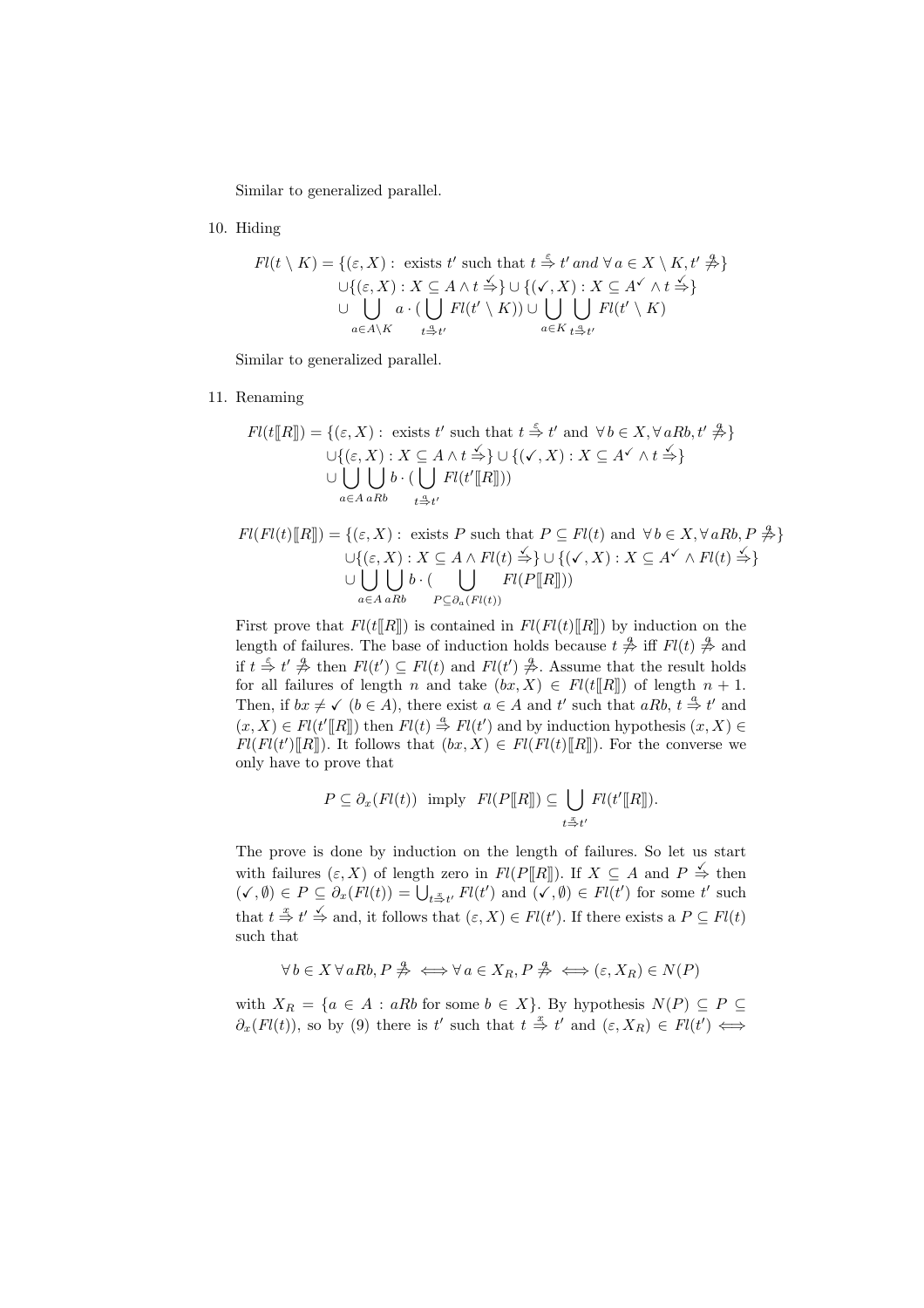$(\varepsilon, X) \in Fl(t'[[R]]) \subseteq \bigcup$  $_{t \stackrel{\mathcal{Z}}{\Rightarrow} t'}$   $Fl(t'[R])$ . Suppose that  $(bw, X) \in Fl(P[\![R]\!])$  has length  $n+1$  then, if  $bw \neq \checkmark$ ,  $(w, X) \in Fl(P'[R])$  for some  $P' \subseteq \partial_a(P)$  such that aRb. By hypothesis we have  $P' \subseteq \partial_a(P) \subseteq \partial_a(\partial_xFl(t)) \subseteq \partial_{xa}Fl(t)$  and by induction hypothesis  $(w, X) \in Fl(t''[[R]])$  for some t'' such that  $t \stackrel{xa}{\Rightarrow} t''$ . Let t' be such that  $t \stackrel{x}{\Rightarrow} t' \stackrel{a}{\Rightarrow} t''$  then  $(bw, X) \in Fl(t'[[R]])$ . For the case  $b = \checkmark$  (bw =  $\checkmark$ ), first note that  $(\checkmark, X) \in \check{Fl}(t[[R]]) \iff (\checkmark, X) \in \check{Fl}(t)$ . If  $(\checkmark, X) \in Fl(P[[R]])$  then  $(\checkmark, X) \in P \subseteq \partial_x(Fl(t))$  and by (9) there is t' such that  $t \stackrel{x}{\Rightarrow} t'$  and  $(\checkmark, X) \in Fl(t')$  then  $(\checkmark, X) \in \bigcup_{t \stackrel{x}{\Rightarrow} t'} Fl(t'[[R]])$ .

12. Boolean conditional

$$
Fl(\text{if } \varphi \text{ then } t \text{ else } u) = \begin{cases} Fl(t) & \text{, if } \varphi \text{ evaluates to true} \\ Fl(u) & \text{, if } \varphi \text{ evaluates to false} \end{cases}
$$
\n
$$
= \begin{cases} Fl(Fl(t)) & \text{, if } \varphi \text{ evaluates to true} \\ Fl(Fl(u)) & \text{, if } \varphi \text{ evaluates to false} \end{cases}
$$
\n
$$
= Fl(\text{if } \varphi \text{ then } Fl(t) \text{ else } Fl(u))
$$

### 4 Further Work

The more immediate work is to extend the failure semantics of CSP to include other semantics like infinite traces and divergences. Later we wish to consider a version of CSP with data handling capabilities, with a view to an application to the semantics of CSP-CASL [18]. Another direction is to continue to explore the expressive power of quasi-finality, and in particular to charecterise all the behaviours in van Glabbeek's spectrum [6] by quasi-final objects. We also would like to find sufficient conditions that entail the equivalence of the operational and the denotational semantics, or just simplify the verification process. Finally, we would like to compare the approach based on quasi-finality with the related works mentioned in the introduction [10, 11, 12, 13, 14, 15].

# References

- [1] Rutten, J., Turi, D.: Initial algebra and final coalgebra semantics for concurrency. In J.W. de Bakker, W.d.R., Rozenberg, G., eds.: A Decade of Concurrency, Reflections and Perspectives, REX School/Symposium. Number 803 in Lecture Notes in Computer Science. Springer (1994) 530–582
- [2] Turi, D., Plotkin, G.: Towards a mathematical operational semantics. In: Proc. 12th LICS Conference, IEEE, Computer Society Press (1997) 280–291
- [3] Plotkin, G.D.: A structural approach to operational semantics. Technical Report DAIMI FN-19, University of Aarhus (1981)
- [4] Hoare, C.A.R.: Communicating Sequencial Processes. Series in Computer Science. Prentice-Hall International (1985)
- [5] Roscoe, A.: The Theory and Practice of Concurrency. Prentice-Hall, Englewood Cliffs, NJ (1998)